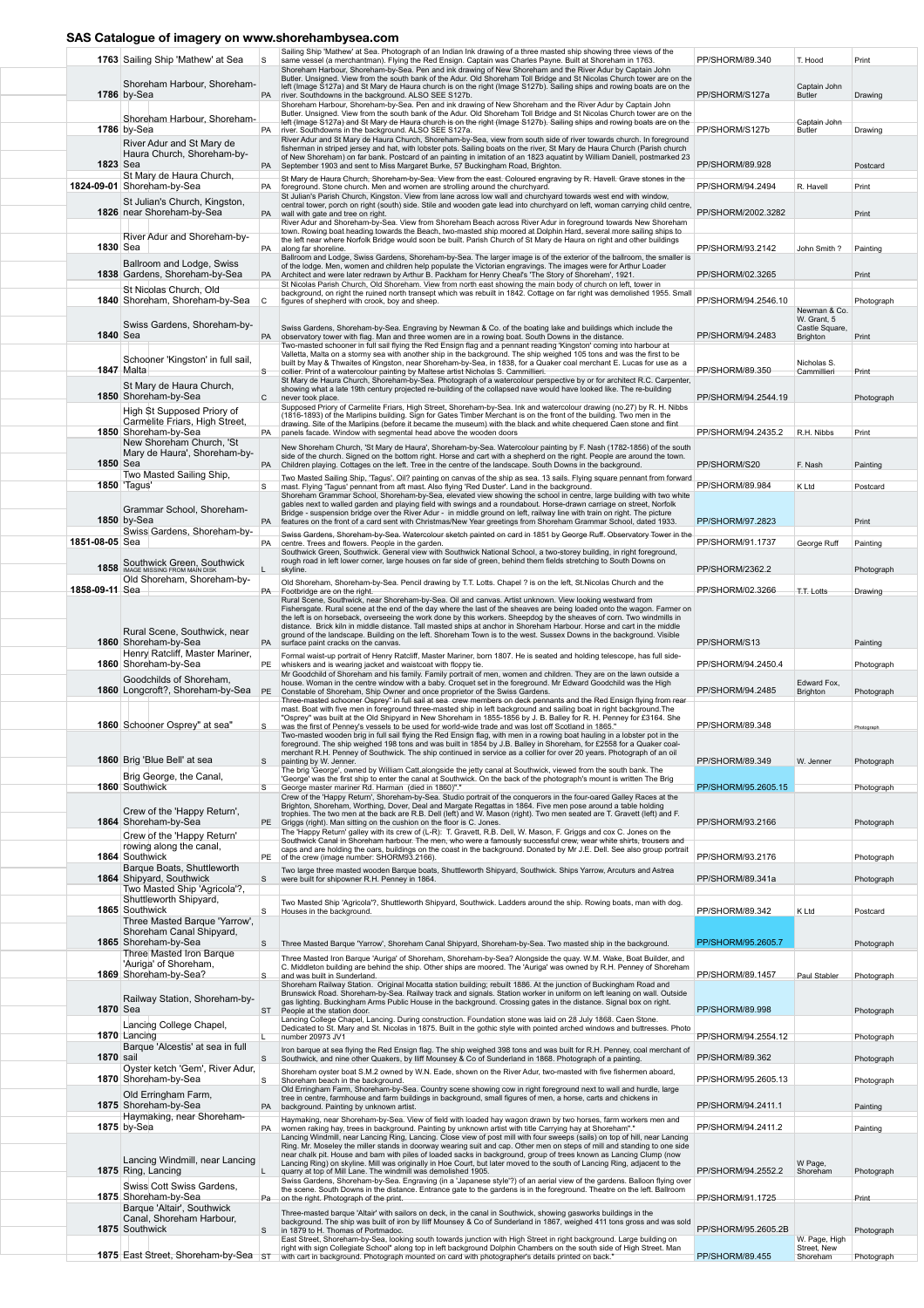|                  |                                                                              |              | "The barque Britannia" at the Old Shipyard (later Suter's) Shoreham by Sea. Close view from the stern showing                                                                                                                                        |                               |                                  |            |
|------------------|------------------------------------------------------------------------------|--------------|------------------------------------------------------------------------------------------------------------------------------------------------------------------------------------------------------------------------------------------------------|-------------------------------|----------------------------------|------------|
|                  | Shipyard and barque                                                          |              | completed three masted ship supported on stocks on the river bank with masts, rigging, hull and keel clearly visible. Men<br>on deck and on foreshore. River Adur in foreground, buildings on either side of ship and in background. 'Britannia' was |                               |                                  |            |
|                  | 1877 Britannia"Shoreham-by-Sea"<br>Steam tug on the River Adur,              | S            | one of the last two ships (apart from yachts) to be built at Shoreham."                                                                                                                                                                              | PP/SHORM/89.595               | W. Page                          | Photograph |
|                  | Shoreham Harbour, Shoreham-                                                  |              | View of the harbour taken from the south looking north. On the left, steam tug 'Stella' tows a steam yacht downriver.<br>Between the two vessels, the sailing ship 'Osman Pasha' is on the stocks at the shipyard. St Mary de Haura church tower     |                               |                                  |            |
|                  | $1878$ by-Sea                                                                | R.           | in the background.<br>Shoreham town wharf taken from the ferry showing rowing boats on the River Adur, Dyer and Sons' yard, and buildings in                                                                                                         | PP/SHORM/89.586               |                                  | Photograph |
|                  | Shoreham Harbour, Shoreham-                                                  |              | the town including St Mary de Haura church tower. Background centre is the sailing ship Osman Pasha being completed                                                                                                                                  |                               |                                  |            |
|                  | <b>1878</b> by-Sea                                                           | R.           | on the slip prior to launching fully rigged.<br>New Shoreham, Shoreham-by-Sea. View looking north across the River Adur towards St Mary de Haura church. Tall                                                                                        | PP/SHORM/95.2612.3            | W. Page                          | Photograph |
| <b>1878</b> Sea  | New Shoreham, Shoreham-by-                                                   |              | Chimney of the Albion Brewery. Two masted barque alongside the ship building yard. Copy from a glass negative. Osman<br>Pasha on stocks to the East.                                                                                                 | PP/SHORM/96.2843.14a Bob Hill |                                  | Photograph |
|                  | St Mary de Haura Church, New                                                 |              | Interior of St Mary de Haura Church, New Shoreham, Shoreham-by-Sea. Showing the south aisle with gothic pointed                                                                                                                                      |                               | W Page,                          |            |
|                  | 1878 Shoreham, Shoreham-by-Sea c                                             |              | arches and pillars. Stone structure. Postcard of a photograph taken on completion of the restoration of the church<br>High Street, Shoreham-by-Sea. Crown and Anchor Inn with men, women and children outside. Mitchells Genuine                     | PP/SHORM/89.848               | Shoreham                         | Postcard   |
|                  |                                                                              |              | Steyning London Stout is advertised over the entrance. Image if a crown and anchor over the entrance. Street light.                                                                                                                                  |                               |                                  |            |
|                  | 1880 High Street, Shoreham-by-Sea ST                                         |              | William Woolgar English is mentioned over the door. Poster for Theatre Royal and Opera House, Brighton, advertising<br>Madlle Beatrice's Comedy Drama. Tile roofing and rendered walls.                                                              | PP/SHORM/94.2393.1            | W Page,<br>Shoreham              | Photograph |
|                  |                                                                              |              | East Street, Shoreham-by-Sea, looking north. Watercolour painting by Brook Harrison. Row of houses on left side, east<br>end of St Mary de Haura church and top of church tower visible in background. Horse-drawn carriage in road. Painting        |                               |                                  |            |
|                  | 1880 East Street, Shoreham-by-Sea PA<br>Shoreham from Mill Hill,             |              | signed Brook Harrison in lower right corner.                                                                                                                                                                                                         | PP/SHORM/89.588               | Brook Harrison Painting          |            |
|                  | 1880 Shoreham-by-Sea                                                         |              | Shoreham from Wind Mill Hill, Shoreham-by-Sea. Watercolour painting. 'Cockeroost' area is on the left. St Mary de Haura<br>PA Church in the distance. Norfolk Bridge is on the distant centre. English Channel is in the background.                 | PP/SHORM/94.2404              | Unknown                          | Painting   |
|                  | Shoreham Town, Shoreham-                                                     |              | Shoreham Town, Shoreham-by-Sea. View of River Adur towards the town. Dolphin Hard, tower to St Mary de Haura<br>church, Methodist Church are in the background. Three masted sailing ships are moored along the harbour. Brewery                     |                               | W Page,                          |            |
|                  | <b>1880</b> by-Sea                                                           | R.           | chimney in the distance. Oyster beds in the foreground.                                                                                                                                                                                              | PP/SHORM/96.2612.4            | Shoreham                         | Postcard   |
|                  | Tug 'Mistletoe', Single Funnel<br>1880 Paddle Steamer, Southwick             | <sub>S</sub> | Tug 'Mistletoe', Single Funnel Paddle Steamer, Southwick Canal and lock. Wooden ship with flags. Lost at sea 1900 with<br>Captain William Brazier.                                                                                                   | PP/SHORM/01.3155              |                                  | Photograph |
|                  | Barque 'Britannia' moored at                                                 |              | Three-masted barque 'Britannia' on the River Adur moored at the Old Shipyard - later Suter's Yard - in Shoreham harbour.<br>The ship weighed 800 tons, was built by Dyer & Son of Shoreham and was one of the last square-rigged built at            |                               |                                  |            |
|                  | Shoreham harbour, Shoreham-<br>1880 by-Sea                                   |              | Shoreham. The ship was wrecked during a hurricane on route to Montreal in September 1883, when 13 lives were lost                                                                                                                                    | PP/SHORM/89.345               |                                  |            |
|                  |                                                                              | S            | including the Captain's wife and two children.<br>Single Funnel Steam Yacht, probably skippered by a Shoreham sea captain. Launch boat is beside it with crew aboard.                                                                                |                               |                                  | Postcard   |
|                  | 1880 Single Funnel Steam Yacht                                               | S.           | Flags on the ship.<br>Ham Road school and headmaster's house, Shoreham-by-Sea. View across street and flint-and-brick wall to                                                                                                                        | PP/SHORM/95.2612.7            |                                  | Photograph |
|                  | Ham Road school and<br>headmaster's house,                                   |              | headmaster's house on north side of Ham Road, with second building in background. House has jettied and tile-hung<br>upper storey, rounded turret on east side. Man with handcart in road, boy and girl stand by wall. Ham Road School was           |                               |                                  |            |
|                  | 1880 Shoreham-by-Sea                                                         |              | ST built in 1875 as a Board School, enlarged in 1896 and 1907.                                                                                                                                                                                       | <b>PP/SHORM/89.467</b>        |                                  | Photograph |
|                  | Mill Lane Three Cottages, Mill                                               |              | Three Cottages, Mill Lane, Shoreham-by-Sea. Three cottages in the corner of Mill Lane and Southdown Road. They are<br>now called 'Trinity Cottages'. Stone and flint walls and tile roof. Horse and cart is outside. Man in cart, Woman next to him. |                               | W Page,                          |            |
|                  | 1880 Lane, Shoreham-by-Sea                                                   | <b>ST</b>    | Woman with boater hat is by the gate.<br>Old Cottages, North Street, Shoreham-by-Sea. Group of men and women stand in front of a large flint cottage with large                                                                                      | PP/SHORM/89.570               | Shoreham                         | Photograph |
|                  | North St Old Cottages, North<br>1880 Street, Shoreham-by-Sea                 |              | brick chimney. This later became the site of the Roman Catholic School, and later still the site of the Roman Catholic<br>ST church of St Peter's.                                                                                                   | PP/SHORM/94.2393.2            |                                  | Photograph |
|                  | Old Shoreham Rd Ebenezer                                                     |              | Ebenezer Cottage, Old Shoreham Road, Shoreham-by-Sea. Two semi detatched cottages, one is C. Smart, coal sellers.                                                                                                                                    |                               |                                  |            |
|                  | Cottage, Old Shoreham Road,<br>1880 Shoreham-by-Sea                          | ST           | Two horses drawing an open wagon with passengers and driver. White bearded man is outside Ebenezer Cottage with<br>two dogs. Copy photograph.                                                                                                        | PP/SHORM/94.2570.6            |                                  | Photograph |
|                  |                                                                              |              | Albion Steam Brewery, High Street, Shoreham-by-Sea, looking east towards brewery with tall chimney in background.                                                                                                                                    |                               |                                  |            |
|                  | High St Albion Steam Brewery,                                                |              | Sign on left upper storey of brewery Little Wonder boot & shoe warehouse". Buildings and shops on right including Crown<br>& Anchor pub; Reed grocer and draper; Mitchell post office. In left background a butcher and Paine. Two young women       |                               |                                  |            |
|                  | 1880 High Street, Shoreham-by-Sea ST                                         |              | stand in road."<br>The barque 'Alastor' anchored off Port-Louis, Mauritius after being dismasted during a hurricane in the Indian Ocean,                                                                                                             | PP/SHORM/94.2575.19           |                                  | Photograph |
|                  | Barque 'Alastor' at anchor,                                                  |              | whilst outward bound around the Horn. The ship was built in 1875 by Mounsey & Foster of Sunderland, weighed 873<br>gross tons and was owned by R. H. Penney of Shoreham. The 'Alastor' was the only Shoreham vessel ever to carry a                  |                               |                                  |            |
|                  | 1880-03-03 Mauritius                                                         | S            | skysail and her first suit of sails were the largest ever made at Penney's sail loft.<br>Southdown Road in the Snow, Shoreham-by-Sea. Northern end. Three cottages, known as Trinity Cottages, are on the                                            | PP/SHORM/89.593               | Alex Rambert                     | Photograph |
|                  | Southdown Road in the Snow,                                                  |              | right at the junction of Victoria Road and Mill Lane. Lamp post on the left. The Meads is fenced on the left. Flint wall on                                                                                                                          |                               | W Page,                          |            |
|                  | 1881 Shoreham-by-Sea<br>Old Shoreham Road in the                             | ST           | the right is now demolished.<br>Old Shoreham Road in the Snow, Shoreham-by-Sea. View looking north. St Nicolas Church on the far right. People are                                                                                                   | PP/SHORM/89.1271.1            | Shoreham                         | Photograph |
|                  | 1881-01-01 Snow, Shoreham-by-Sea                                             | <b>ST</b>    | standing on the left on the snow. The boards above the wall on the left were to prevent horses from being frightened by<br>trains.                                                                                                                   | PP/SHORM/94.2577.10           | W. Page                          | Photograph |
|                  | High Street in the Snow,                                                     |              | High Street in the Snow, Shoreham-by-Sea. North side of the High Street showing the Marlipins, once occupied by W.A.                                                                                                                                 |                               | W Page,                          |            |
|                  | 1881-01-01 Shoreham-by-Sea<br>Southdown Road Southdown                       |              | ST Gates Builder and Undertaker. Royal George Hotel on the left. People walking on the snow.                                                                                                                                                         | PP/SHORM/94.2577.11           | Shoreham                         | Postcard   |
|                  | Nursery and Dairy Farm in the                                                |              | Southdown Nursery and Dairy Farm in the Snow, Shoreham-by-Sea. Corner of Southdown Road and Ravens Road. Now                                                                                                                                         |                               | W Page,                          |            |
|                  |                                                                              |              |                                                                                                                                                                                                                                                      |                               |                                  |            |
|                  | 1881-01-01 Snow, Shoreham-by-Sea                                             | ST           | the Sion Convent Rest Home. Brick and flint buildings. Man and women are standing outside.                                                                                                                                                           | PP/SHORM/94.2577.3            | Shoreham                         | Postcard   |
|                  | Mill Lane Cottages in the<br>1881-01-01 Snow, Shoreham-by-Sea                |              | Cottages in the Snow, Shoreham-by-Sea. Corner of Mill Lane and Southdown Road. Trinity Cottages in the snow. Copy<br>ST photograph                                                                                                                   | PP/SHORM/94.2577.4            | W PAge,<br>Shoreham              | Postcard   |
|                  | Mill Lane in the Snow,                                                       |              |                                                                                                                                                                                                                                                      |                               |                                  |            |
|                  | 1881-01-01 Shoreham-by-Sea<br>Buckingham Road in the Snow,                   |              | ST Mill Lane in the Snow, Shoreham-by-Sea. View looking north. Boy standing on the right.                                                                                                                                                            | PP/SHORM/94.2577.5            | W. Page                          | Photograph |
|                  | 1881-01-01 Shoreham-by-Sea                                                   |              | Buckingham Road in the Snow, Shoreham-by-Sea. South end looking north. Mound of snow on the right. Lamp post in<br>ST the foreground. Man and boy are behind it.                                                                                     | PP/SHORM/94.2577.6            | W Page,<br>Shoreham              | Postcard   |
|                  | Causeway leading west from                                                   |              |                                                                                                                                                                                                                                                      |                               |                                  |            |
|                  | Old Shoreham Bridge,<br>1881-01-01 Shoreham-by-Sea                           | <b>ST</b>    | Causeway leading west from Old Shoreham Bridge to the Sussex Pad. During the great snow storm. Sussex Pad Hotel<br>and Lancing College are in the distance.                                                                                          | PP/SHORM/94.2577.7            | W Page,<br>Shoreham              | Postcard   |
|                  | Buckingham Road in the Snow,                                                 |              | Buckingham Road in the Snow, Shoreham-by-Sea. View looking north. People next to the lamp post in the distance.                                                                                                                                      |                               | W Page,                          |            |
|                  | 1881-01-01 Shoreham-by-Sea<br>High Street in the Snow,                       | <b>ST</b>    | Buildings on either side of the road.<br>High Street in the Snow, Shoreham-by-Sea. North side showing snow mounds in front of shops. Blaker and F. Wood.                                                                                             | PP/SHORM/94.2577.8            | Shoreham<br>W Page,              | Postcard   |
|                  | 1881-01-01 Shoreham-by-Sea                                                   | <b>ST</b>    | grocer shop, are on the right and the Royal George Hotel is on the left.                                                                                                                                                                             | PP/SHORM/94.2577.9            | Shoreham                         | Photograph |
|                  | Steyning Road with a view of<br>St Nicolas Church, Shoreham-                 |              |                                                                                                                                                                                                                                                      |                               | W Page,                          |            |
|                  | 1881-01-18 by-Sea                                                            | <b>ST</b>    | Steyning Road with a view of St Nicolas Church, Shoreham-by-Sea. View looking east. Snow covered. Shoreham railway<br>line is in the foreground. Cottages on left. Old Shoreham Farm is on the right.                                                | PP/SHORM/94.2577.2            | Shoreham                         | Postcard   |
|                  |                                                                              |              | Parish Church of St James the Less, Lancing. View from the east across churchyard with gravestones to church showing<br>east window, tower with weather-vane, south porch. Church built in the 12th century and almost totally rebuilt in the late   |                               |                                  |            |
|                  | Church of St James the Less,<br>1883-08-07 Lancing                           | <b>PA</b>    | 13th century. Signed, dated and titled in lower left corner. Painted by George Truefitt, well known ecclesiastical architect<br>who in 1868 designed St George's Church, Worthing.                                                                   | PP/SHORM/02.3271              | George Truefitt   Painting       |            |
|                  | Red Lion Public House, Old                                                   |              | Red Lion Public House, Old Shoreham, Shoreham-by-Sea. Oil? painting, possibly by Brook Harrison? Black and white<br>photograph postcard of the colour painting. The pub is on the left. Horse and cart on the right. Cottages in the                 |                               | <b>Brook</b>                     |            |
|                  | 1884 Shoreham, Shoreham-by-Sea                                               | <b>PA</b>    | background. Inscribed 'Red Lion 1884'.<br>Brighton & District Tramways Steam Locomotive No. 2, Wilkinson tram engine works no. 53/1884. Side view of the                                                                                             | PP/SHORM/89.444               | Harrison?                        | Postcard   |
|                  | <b>Brighton &amp; District Tramways</b><br>1884-07-03 Steam Locomotive No. 2 | IT.          | locomotive on right with smokestack on roof, attached to a double-decker Falcon Bogie tramcar with outside staircase                                                                                                                                 | PP/SHORM/95.2657.8            |                                  |            |
|                  |                                                                              |              | behind. Two men sit on top deck, six men stand in front of tramcar, one wearing top hat and tailed coat.<br>Mill Hill, Shoreham-by-Sea. Watercolour painting. The wooden mill was erected in 1766 and burnt down in 1889. Horse                      |                               |                                  | Photograph |
|                  | 1885 Mill Hill, Shoreham-by-Sea                                              | <b>PA</b>    | plough in the foreground. Cottage beside the windmill. Horse and cart on the left. Unsigned.<br>Football Team, Shoreham-by-Sea. Group photograph of early football team of men wearing college caps with peaks, red                                  | PP/SHORM/S46                  | <b>Brook Harrison Painting</b>   |            |
| 1886 Sea         | Football Team, Shoreham-by-                                                  | PE.          | and blue tops, three quarter length trousers, and joining long black socks. They are posing with the football. There is a<br>hand coloured image of this photograph, see 89/724.                                                                     | PP/SHORM/89.723               | William Page,<br>Shoreham        | Photograph |
|                  | Football Team, Shoreham-by-                                                  |              | Football Team, Shoreham-by-Sea. Hand coloured photograph of image 89/723. Early football team of men wearing                                                                                                                                         |                               | William Page,<br>East Street,    |            |
| <b>1886</b> Sea  |                                                                              |              | college caps with peaks, red and blue tops, three quarter length trousers, and joining long black socks. They are posing<br>PE with the football.                                                                                                    | PP/SHORM/89.724               | Shoreham                         | Photograph |
|                  | Wreck of Brig 'Tally Ho',<br>1886-12-26 Eastbourne, East Sussex              | S.           | Wreck of Brig 'Tally Ho', Eastbourne, East Sussex. Ship on the beach. Crowd of people on beach. Mast is broken off.                                                                                                                                  | PP/SHORM/89.344               | K Ltd                            | Postcard   |
|                  | <b>Brighton &amp; District Tramways</b>                                      |              | Wooden groyne. The 'Tally Ho' was built in Shoreham in 1854 and owned by the Gates family.<br>Brighton & District Tramways Steam Locomotive No. 3 (11), Aveling & Porter Royalty No. 2229 / 1887. View showing front                                 |                               |                                  |            |
|                  | <b>1887</b> Steam Locomotive No. 3                                           | T            | and side of tram locomotive, part of engine and driver wearing cap visible in cab. Engraving appeared in the journal<br>Engineering 21 October 1887."                                                                                                | PP/SHORM/94.2557.18 Rimbault  |                                  | Photograph |
|                  |                                                                              |              | The barque 'Alastor' at sea in full sail and flying the Red Ensign flag, cliffs in the background, other boats and ships<br>nearby and a buoy in the foreground. The ship was built in 1875 by Mounsey & Foster of Sunderland, weighed 873 gross     |                               |                                  |            |
| <b>1888</b> sail | Barque 'Alastor' at sea in full                                              | S.           | tons and was owned by R. H. Penney of Shoreham. The 'Alastor' was the only Shoreham vessel ever to carry a skysail<br>and her first suit of sails were the largest ever made at Penney's sail loft.                                                  | PP/SHORM/89.594               | William Page,<br>Shoreham        | Photograph |
|                  | Sailing ship 'Vandalia'                                                      |              |                                                                                                                                                                                                                                                      |                               |                                  |            |
|                  | Wrecked, near Brighton, East<br>1889 Sussex                                  | S            | Sailing ship 'Vandalia' Wrecked, near Brighton, East Sussex. Three masted sailing ship with torn sails, but not badly<br>damaged. Etching dated 7 March 1889.                                                                                        | PP/SHORM/89.981               |                                  | Print      |
|                  | Old Shoreham Toll Bridge,                                                    |              | Old Shoreham Toll Bridge, Shoreham-by-sea. Watercolour painting (part) by Richard Sayers. Signed on the bottom right                                                                                                                                 |                               |                                  |            |
|                  | 1890 Shoreham-by-sea                                                         | PA           | (not shown on scanned image). View looking east. Bridge over the River Adur. St. Nicolas Church in the distance. Man on<br>river in rowing boat. women on the left carrying baskets. South Downs on the left.                                        | PP/SHORM/S44                  | Richard Sayers   Painting        |            |
|                  | Shoreham Football Team (?),<br>1890 Shoreham-by-Sea                          |              | Shoreham Football Team (?), Shoreham-by-Sea. 15 men in various attire including long shorts, breeches, long socks, and<br>PE laced boots. Three are wearing overscoats. Hats. Scarfs.                                                                | PP/SHORM/94.2458              | W & A.H. Fry,<br><b>Brighton</b> |            |
|                  | <b>River Adur and Kingston</b>                                               |              | River Adur and Kingston Beach, near Shoreham-by-Sea. View from south bank with River Adur in foreground, three-                                                                                                                                      |                               |                                  | Photograph |
|                  | 1890 Beach, near Shoreham-by-Sea R                                           |              | masted barque moored on north bank at Railway Wharf, buildings along shoreline including lifeboat house, brewery and<br>houses. South Downs on skyline. Old watchtower building at east end.                                                         | PP/SHORM/89.1321              | W. Page                          | Postcard   |
|                  | Four Sail Lifeboat with Crew,                                                |              |                                                                                                                                                                                                                                                      | PP/SHORM/89.501               |                                  |            |
|                  | 1890 Shoreham-by-Sea?                                                        | S.           | Four Sail Lifeboat with Crew, Shoreham-by-Sea. Horse and cart on the right. Men in suits. Iron works in background.<br>Coach and Horses at the Bridge Inn, High Street, Shoreham-by-Sea. Side view of coach with two pairs of horses, driver         |                               |                                  | Photograph |
|                  | Coach and Horses at the                                                      |              | and nine passengers sitting on roof, all wearing hats. Bridge Inn & Hotel in background with signs E. A. Cox Wine & Spirit<br>Merchant" "Beds & Good Stabling" "Oysters & Fish Daily" "Noted Stout House". On left another team of horses entering   |                               |                                  |            |
|                  | 1890 Bridge Inn, Shoreham-by-Sea                                             |              | stable yard."<br>Mouth of Shoreham Harbour, Shoreham-by-Sea. Watercolour painting, possibly by George Stanfield Walters? Two                                                                                                                         | PP/SHORM/94.2561.6            |                                  | Photograph |
|                  | Mouth of Shoreham Harbour,<br>1891 Shoreham-by-Sea                           |              | Masted Barque Sailing ship and paddle steamship 'Stella' entering the harbour. Ferryman with passenger in a rowing boat<br>in foreground. Fishing boat. Navigation lights and Storm warning. Buildings on the right on Shoreham Beach (Soldiers      | PP/SHORM/S16                  |                                  |            |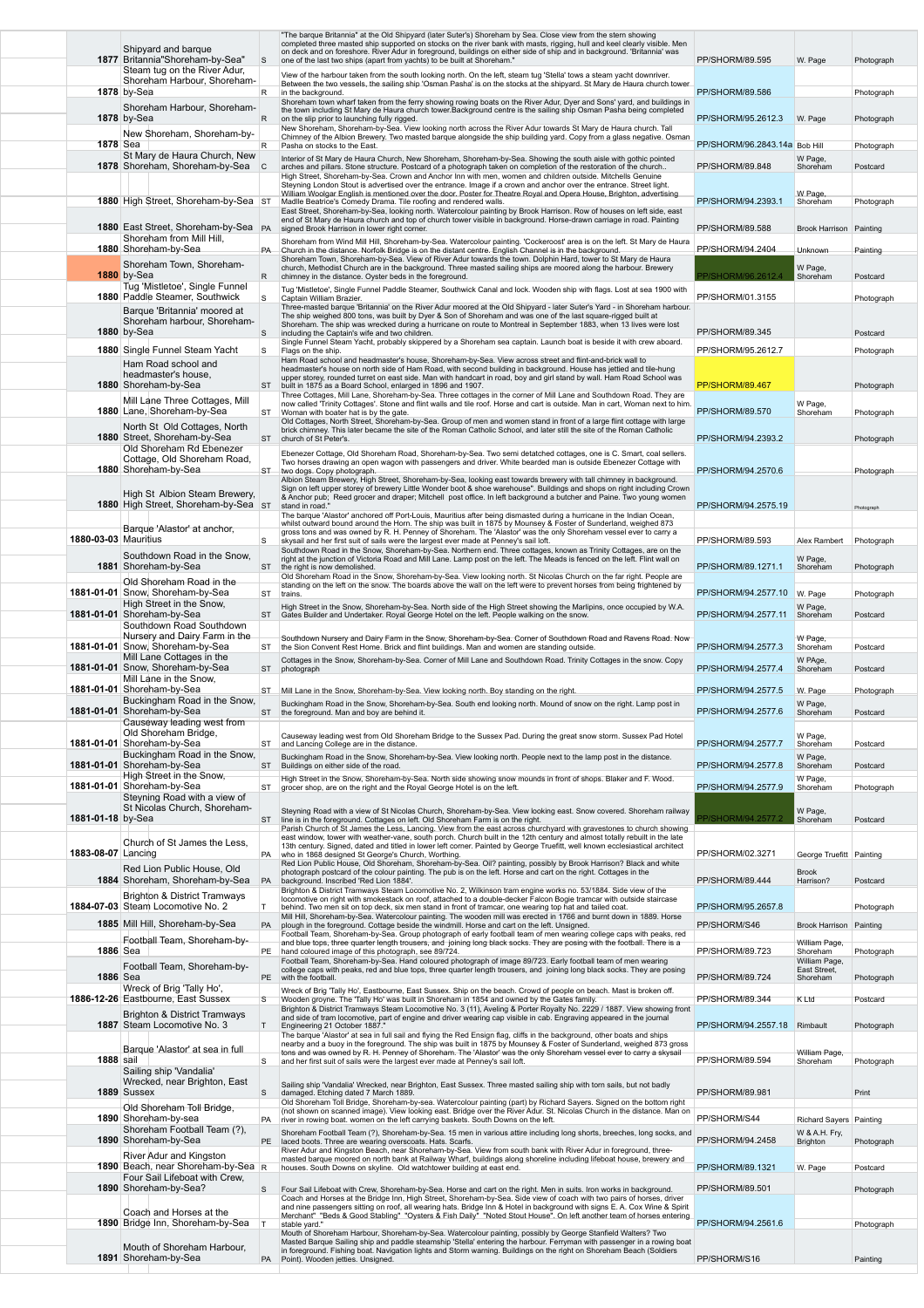| 1895 Sea           | Swiss Cottage, Shoreham-by-                                                                 | <b>ST</b>    | Swiss Cottage, Shoreham-by-Sea. Lithograph entitled 'New Fashionable Lounge'. North view showing the observatory<br>tower and a circular thatched roofed building. Sussex Downs in the distance. Thatched buildings on the left.<br>Sussex Pad Inn, Lancing. Inn sign in left foreground reads The Sussex Pad Inn J. Wood". Inn has bay windows sign on<br>wall "Carriages Hire" above a noticeboard. Loaded horse-drawn cart in front of inn man leans against wall with dog sitting                                               | PP/SHORM/91.1728                          |                                      | Print                    |
|--------------------|---------------------------------------------------------------------------------------------|--------------|-------------------------------------------------------------------------------------------------------------------------------------------------------------------------------------------------------------------------------------------------------------------------------------------------------------------------------------------------------------------------------------------------------------------------------------------------------------------------------------------------------------------------------------|-------------------------------------------|--------------------------------------|--------------------------|
|                    | 1895 Sussex Pad, Lancing                                                                    | PA           | in front. The Sussex Pad Inn was situated on the Lancing Road now A27 and was destroyed by fire on 26 October<br>1905.<br>Formal waist-up portrait of John B. Balley, son of noted shipbuilder James Britton Balley. Oval-shaped photograph, black-                                                                                                                                                                                                                                                                                 | PP/SHORM/S24                              | <b>Brook Harrison Painting</b>       |                          |
| 1895 Sea           | John B. Balley, Shoreham-by-                                                                | <b>PE</b>    | and white with the eyes hand-coloured in blue. Balley has full beard and moustache, wears jacket, waistcoat and tie,<br>large-linked chain looped across waistcoat with one circular attachment and one rectangular with letter B on front.                                                                                                                                                                                                                                                                                         | PP/SHORM/94.2450.2                        |                                      | Photograph               |
|                    | Cricket match, Kingston Beach,<br>1895 Shoreham Harbour                                     | PE.          | Two batsmen and other men take part in a cricket match on Kingston Beach at Shoreham Harbour. Crowd of onlookers,<br>mostly men and boys, all wearing hats or caps. Masted boat, harbour mouth and sea in background                                                                                                                                                                                                                                                                                                                | PP/SHORM/95.2612.1                        |                                      | Photograph               |
|                    |                                                                                             |              | Robert Page's stable and horse-drawn vehicles, Shoreham-by-Sea. View from street towards front of stable at west end<br>of High Street, Norfolk House with name-board above door on the right. Covered horse-drawn wagon on left with sign on<br>canvas Robert Page Brighton Shoreham luggage & parcel express". Small horse-drawn carriage with top down on right                                                                                                                                                                  |                                           |                                      |                          |
|                    | High St Robert Page's stable                                                                |              | another leaving the yard. Drivers wearing top hats or bowlers man (possibly blacksmith) wearing apron and carrying<br>toolbox stands in entrance. Sign on wall "Robert Page Carrier & Contractor ombnibus & fly proprietor. Open & closed flys                                                                                                                                                                                                                                                                                      |                                           |                                      |                          |
|                    | and horse-drawn vehicles,<br>1895 Shoreham-by-Sea                                           | <b>ST</b>    | large & small wagonettes. Household removals. Hire carts & vans by the hour or the day". Posters advertising theatres<br>auction Southdown Hunt Steeplechase and other events. Men women children and policeman in uniform stand around<br>doorway on right."                                                                                                                                                                                                                                                                       | PP/SHORM/94.2399.1                        | W. Page,<br>Shoreham                 | Photograph               |
|                    | 1895 Horse-drawn tram, Fishersgate T                                                        |              | Horse-drawn tram, Fishersgate. Open-topped double-decker tram with number 5 on front, drawn by two horses. Driver<br>wearing a panama hat, open staircase leading to upper deck, advertisement for Swan Vestas on side. Car no. 7 (Brighton<br>& Shoreham Tram Co. no. 5) built by Oldbury Carriage & Wagon Co. of 1886.                                                                                                                                                                                                            | PP/SHORM/95.2657.10                       |                                      | Photograph               |
|                    |                                                                                             |              | Horse-drawn bus, Brighton. Omnibus no. 83 of the Brighton Hove & Preston United company, this bus worked the<br>Westbourne Villas Tramway Terminus to Brighton Station Service in the 1890s. Side view showing full length of open-                                                                                                                                                                                                                                                                                                 |                                           |                                      |                          |
|                    | 1895 Horse-drawn bus, Brighton<br><b>Eight Company First Sussex</b>                         | T            | topped double-decker bus, outside staircase at rear, driver wearing bowler hat on cab, horse in harness. Lamp post in<br>background.                                                                                                                                                                                                                                                                                                                                                                                                | PP/SHORM/95.2657.6                        |                                      | Photograph               |
|                    | 1897 Royal Artillery<br>St Mary de Haura Parish                                             | M            | Eight Company First Sussex Royal Artillery. Men in uniform standing with a trophy in front of tents.                                                                                                                                                                                                                                                                                                                                                                                                                                | <b>PP/SHORM/89.1458</b>                   | W & A.H. Fry,<br><b>Brighton</b>     | Photograph               |
|                    | Church and East Street,<br>1897-05-15 Shoreham-by-Sea                                       | PA           | St Mary de Haura Parish Church, Shoreham-by-Sea. View looking north across River Adur in foreground to Dolphin Hard,<br>buildings of East Street, Church of St Mary de Haura tower in background. Rowing boat on the Hard, from where the ferry<br>left for Shoreham Beach. Drawing signed, dated and titled The Ferry Shoreham"."                                                                                                                                                                                                  | PP/SHORM/S123                             | Arthur B.<br>Packham                 | Drawing                  |
|                    | Diamond Jubilee Celebrations,                                                               |              | Diamond Jubilee Celebrations for Queen Victoria, High Street, Shoreham-by-Sea. A crowded scene with men, women<br>and children. Sussex Artillery Volunteers Office, Town Hall and Royal George Hotel are on the left. Marlipins pub on the                                                                                                                                                                                                                                                                                          |                                           | J. Arnold,                           |                          |
|                    | 1897-06-20 High Street, Shoreham-by-Sea PE<br>Lighthouse at Kingston Beach,                 |              | right.<br>Lighthouse at Kingston Beach (Built 1846) near Shoreham-by-Sea. Stone structure. The R.N.L.I. (Royal National Lifeboat                                                                                                                                                                                                                                                                                                                                                                                                    | PP/SHORM/94.2561.7                        | Queen's Place Photograph             |                          |
|                    | 1898 near Shoreham-by-Sea<br>Lock Gates at the Canal,<br>1899 Shoreham Harbour, Southwick H | $^{\rm H}$   | Institute) Boat House is on the right. Sea in the distance.<br>Lock Gates (built 1855) at the Canal, Shoreham Harbour, Southwick. View looking east. Courtney and Birketts, ship                                                                                                                                                                                                                                                                                                                                                    | PP/SHORM/95.2611.1<br>PP/SHORM/94.2551.17 |                                      | Photograph               |
|                    | Coastguard with Semaphore<br><b>1899</b> Flags, Southwick                                   | PE           | builders, in the distance. Man standing on the lock.                                                                                                                                                                                                                                                                                                                                                                                                                                                                                | PP/SHORM/94.2551.5                        |                                      | Photograph               |
|                    | 1899 Two Masted Fishing Boat                                                                | S            | Coastguard in uniform with Semaphore Flags at the Coastguard Station, Southwick. Buildings in the background.<br>Two Masted Fishing Boat. Gaff rigged on foremast. Three masted wooden warship in the background. Possibly at<br>Portsmouth Harbour?                                                                                                                                                                                                                                                                                | PP/SHORM/94.2551.19                       |                                      | Photograph<br>Photograph |
|                    | RTYC 'Bulldog' berthed in<br>1899 Shoreham Harbour                                          | S            | RTYC (Royal Thames Yacht Club) 'Bulldog' in the lock at Shoreham Harbour. Boys are standing on the brick quayside.<br>Sailor on the yacht.                                                                                                                                                                                                                                                                                                                                                                                          | PP/SHORM/94.2551.8                        |                                      | Photograph               |
|                    | 1899 Coastguard Station, Southwick L                                                        |              | Coastguard Station, Southwick. Coastguards in uniform with their families at the station. Men, women and children. Brick<br>structure.                                                                                                                                                                                                                                                                                                                                                                                              | PP/SHORM/94.2551.6                        |                                      | Photograph               |
|                    | On Board the RTYC 'Bulldog',<br>1899-05-27 Shoreham Harbour                                 |              | On Board the RTYC (Royal Thames Yacht Club) 'Bulldog', Shoreham Harbour. Two men in yachting caps and women in<br>boaters are sitting on deck of the yacht. One man has a telescope. Lifebelt on the floor. Funnel in the background.                                                                                                                                                                                                                                                                                               | PP/SHORM/94.2551.1                        |                                      | Photograph               |
| 1899-05-27 Harbour | Two Women on board the<br>RTYC 'Bulldog', Shoreham<br>Southdown Hunt at                     | <b>PE</b>    | Two Women on board the RTYC (Royal Thames Yacht Club) 'Bulldog', Shoreham Harbour. They are wearing boaters.<br>One is sitting on deck and the other is standing. Lifebelt.                                                                                                                                                                                                                                                                                                                                                         | PP/SHORM/94.2551.2                        |                                      | Photograph               |
|                    | Buckingham House,<br>1900 Shoreham-by-Sea                                                   | <b>PE</b>    | Southdown Hunt at Buckingham House, Shoreham-by-Sea. Local hunt with foxhounds congregated in the grounds.<br>House is in the background. Huntsmen in their riding clothes are mounted on horses, surrounded by onlookers.                                                                                                                                                                                                                                                                                                          | PP/SHORM/94.2593.8                        |                                      | Photograph               |
|                    | St. Nicolas Church, Shoreham-<br>1900 by-Sea                                                | $\mathsf{C}$ | St. Nicolas Parish Church, Shoreham-by-Sea. View from South west. Stone church. Tomb stones around the church.<br>Norman style. Photo number 20985 JV.                                                                                                                                                                                                                                                                                                                                                                              | PP/SHORM/89.792                           | Valentine's<br>Series                | Postcard                 |
|                    | Wesleyan Chapel, New Road,<br>1900 Shoreham-by-Sea                                          | $\mathsf{C}$ | Wesleyan Chapel, New Road, Shoreham-by-Sea, looking east from the junction with Tarmount Road. Wesleyan Chapel<br>on left, built 1829. Houses on both sides of street, some on right with shop windows on ground floor.                                                                                                                                                                                                                                                                                                             | PP/SHORM/94.2568                          |                                      | Photograph               |
|                    | Lifeboat Station, Kingston                                                                  |              | Lifeboat the 1st 'William Restell' in the lifeboat shed with a notice above the door reading Royal National Lifeboat<br>Institution Lifeboat Supported by Volunteer Contributions" with a crowd including many children and two dogs standing                                                                                                                                                                                                                                                                                       |                                           |                                      |                          |
|                    | 1900 Beach, Shoreham-by-Sea<br>Entrance to Shoreham<br>1900 Harbour, Shoreham-by-Sea        | H.           | outside launching ropes on slip in foreground. Photocopy of an original photograph.'<br>Entrance to Shoreham Harbour, Shoreham-by-Sea. Wooden jetties. Lighthouse in the distance. Sussex Downs in the                                                                                                                                                                                                                                                                                                                              | PP/SHORM/03.3299<br>PP/SHORM/89.1034      | Winton<br>W Page,                    | Print                    |
|                    | Southwick Canal, Shoreham                                                                   | H            | horizon.<br>Southwick Canal, Shoreham Harbour, Shoreham-by-Sea. Harbour with single funnel steam ships and rowing boats. View<br>looking west. Two masted barque. Two fishermen on the beach. The Schooner Hotel is on the right. Large raft with                                                                                                                                                                                                                                                                                   |                                           | Shoreham                             | Photograph               |
|                    | 1900 Harbour, Shoreham-by-Sea<br><b>Gas Works at Southwick</b>                              | H            | seating on the beach. J. No. 1949<br>Gas Works at Southwick Canal, Southwick. Gas works wharf showing ship SS Shoreham, owned by Mr Stephenson-                                                                                                                                                                                                                                                                                                                                                                                     | PP/SHORM/89.1040                          | Maximilien                           | Postcard                 |
|                    | 1900 Canal, Southwick<br>Interior of Dolphin Soap Works,<br>1900 near Shoreham-by-Sea       | H.           | Clarke, unloading coal. Two steam driven cranes and railworks. Men next to wagons.<br>Interior of Dolphin Soap Works, near Shoreham-by-Sea. Men working with shovels, transferring liquid soap into giant<br>moulds for hardening and cooling. The soap works moved in 1895 from Eastern Road, Brighton, to Dolphin Road,<br>Kingston, near Shoreham.                                                                                                                                                                               | PP/SHORM/96.2863<br>PP/SHORM/89.1479      | Guillon<br>Eversheds                 | Photograph<br>Photograph |
|                    | Windmill Inn, Old Shoreham<br>1900 Road, Southwick                                          |              | Windmill Inn, Old Shoreham Road, Southwick. Opposite Roman Road. Horse and trap with driver and boy seated in it.<br>Men and children are standing in front ot it. Windmill Inn is behind. Advert for Robin's Brighton Ales. Inn demolished in                                                                                                                                                                                                                                                                                      | PP/SHORM/89.404                           |                                      |                          |
|                    |                                                                                             |              | 1972 when road was widened to become a dual carriageway.<br>Lancing College, Lancing, exterior view across lawns to college buildings in gothic style with pointed arched windows and<br>buttresses. Constructed in mid-19th century with Caen stone and flint. Two horse-drawn carriages, coachmen and college                                                                                                                                                                                                                     |                                           |                                      | Photograph               |
|                    | 1900 Lancing College, Lancing<br>Red Lion Public House,                                     | L.           | servants stand in front of buildings.<br>Red Lion Public House, Steyning Road, Shoreham-by-Sea. Watercolour painting of the Red Lion by Brook Harrison. View                                                                                                                                                                                                                                                                                                                                                                        | PP/SHORM/94.2554.11                       | Valentine's                          | Photograph               |
| 1900 Sea           | Steyning Road, Shoreham-by-                                                                 | PA           | from the south west. St. Nicolas Church tower in the background. Houses and cottages with tall chimneys. Horse and cart<br>in front of the pub.                                                                                                                                                                                                                                                                                                                                                                                     | PP/SHORM/S11                              | Brook Harrison Painting              |                          |
|                    | Football team, Shoreham-by-                                                                 |              | Members of a local football team in Shoreham-by-Sea pose for a group portrait taken outdoors in three rows standing,<br>sitting on a bench and on the ground. Most players wearing team shirt with vertical different-coloured halves, long socks<br>and boots, shorts or breeches. Two men stand at either side wearing suits, stand-up collars and ties. Player second from                                                                                                                                                       |                                           |                                      |                          |
| 1900 Sea           | Group photograph of men,                                                                    | PE           | right in middle row identified as Digby Gates.<br>Group photograph of men, Shoreham-by-Sea. Forty-eight men and youths standing and sitting pose for a group portrait<br>in front of a sail or tarpaulin hung as backcloth. Men all wearing hats or caps and most with ties. Possibly shipyard                                                                                                                                                                                                                                      | PP/SHORM/94.2578.1                        |                                      | Photograph               |
|                    | 1900 Shoreham-by-Sea<br>Crew of 'La Belle Sauvage',                                         |              | PE workers, possibly taken at Stow's Yard<br>Crew of 'La Belle Sauvage', Shoreham-by-Sea. Group photograph of male sailors, the Captain, a woman, a boy, and                                                                                                                                                                                                                                                                                                                                                                        | PP/SHORM/94.2594.4                        |                                      | Photograph               |
|                    | 1900 Shoreham-by-Sea?<br>Workman with handcart,                                             |              | cooks on the deck of the yacht. Behind the ship is a small building with a sign 'Grand Hotel' on the gable - possibly a<br>PE storehouse or garage.                                                                                                                                                                                                                                                                                                                                                                                 | PP/SHORM/95.2609.8                        |                                      | Photograph               |
|                    | 1900 Shoreham-by-Sea                                                                        | <b>PE</b>    | Workman with handcart, Shoreham-by-Sea. Workman wearing bowler hat, shirt, waistcoat, tie, trousers and boots stands<br>next to two-wheeled wooden handcart. Written on back: Reuben Lindup, Waterworks.<br>Toll Bridge, Shoreham-by-Sea. Wooden bridge. Lancing College and Chapel are on the far right. Sussex Pad Hotel,                                                                                                                                                                                                         | PP/SHORM/95.2670.6                        | W Page,                              | Photograph               |
|                    | 1900 Toll Bridge, Shoreham-by-Sea                                                           | R.           | houses and the Lancing Ring are on the far left. Windmill in distance.<br>The old suspension bridge (built 1832 and demolished in the 1920s) over the River Adur, showing decorative arches<br>topped with horse and lion statues, horse-and-carriage, with whip visible, and a bearded man in a bowler hat on the                                                                                                                                                                                                                  | PP/SHORM/89.773                           | Shoreham                             | Photograph               |
| 1900 Sea           | Norfolk Bridge, Shoreham-by-<br>Norfolk Suspension Bridge,                                  | R.           | bridge. View of Shoreham in the background includes St Mary's tower and St Peter's Roman Catholic church belfry, ships<br>in the harbour.<br>Norfolk Suspension Bridge (built 1832), Shoreham-by-Sea. Bridge over the River Adur. Three ladies are posing under the                                                                                                                                                                                                                                                                 | PP/SHORM/95.2632.7                        |                                      | Photograph               |
|                    | 1900 Shoreham-by-Sea                                                                        | R.           | arch. Adur quayside and of St Mary de Haura tower are in the background. Sailing boats in the distance. Horse statue<br>stands on the first classical-style arch, a lion stands on the next.<br>Norfolk Bridge, Shoreham-by-Sea. Western end of High Street, looking west. Cart and horse. Lion and horse statues on                                                                                                                                                                                                                | PP/SHORM/95.2632.9                        |                                      | Photograph               |
| 1900 Sea           | Norfolk Bridge, Shoreham-by-                                                                | R            | the top of the central supporting arches. Toll keeper is on front right with a boy by the toll booth. Cast iron lamps on the<br>bridge. Telegraph pole. The bridge was replaced in the 1920s.                                                                                                                                                                                                                                                                                                                                       | PP/SHORM/96.2845.8a                       |                                      | Photograph               |
| 1900 Sea           | Two Masted Steam Yacht at                                                                   | S            | Two Masted Steam Yacht at Sea. Two lifeboats on the starboard side. Smoke emerging from the single funnel.<br>Paddle steamers Mistletoe" and "Stella" at Southwick Lock Shoreham Harbour. The tugs each with single funnel each<br>with single funnel forward mast two paddles. The Stella was built at South Shields in 1879. Three-storied wooden                                                                                                                                                                                 | PP/SHORM/89.987                           |                                      | Photograph               |
|                    | Paddle steamers at Southwick<br>1900 Lock, Shoreham Harbour                                 | S.           | warehouse (Courtney and Birketts shipyard building) on right behind steamers moored rowing boat at left masted ship in<br>background."                                                                                                                                                                                                                                                                                                                                                                                              | PP/SHORM/92.2070                          |                                      | Photograph               |
|                    | 1900 Barque Antares" at docks"                                                              | S            | Three-masted barque Antares" at unidentified docks view across water in foreground showing full length of the ship with<br>sails furled and flying the Norwegian flag. Dock buildings and chimneys in background. The iron barque "Antares" was<br>built by Mounsey and Foster in Sunderland in 1875 for R. H. Penney of Southwick and 24 other Quakers one of a series<br>of three built for the New Zealand trade. She was captained for nine years by Captain A. Lewis sold to the Norwegians in<br>1894 and broken up in 1910." | PP/SHORM/95.2605.4                        |                                      | Photograph               |
|                    | Sailing Ship 'The Shamrock',<br>1900 Shoreham-by-Sea?                                       | S            | Sailing Ship 'The Shamrock', Shoreham-by-Sea? The ship is berthed along the side of a wooden jetty. Members of the<br>crew are working on the stern mast rigging. Missing mizen topmast and the torn sail and damaged bulwarks.                                                                                                                                                                                                                                                                                                     | PP/SHORM/95.2611.3                        | W. Page,<br>Shoreham                 | Photograph               |
|                    | Barque 'Grasmere', at the<br>railway wharf, Shoreham<br>1900 Harbour, Kingston              | S            | Three-masted barque with crew aboard alongside a jetty (at the railway wharf in Kingston) showing harbour buildings,<br>including a brick chimney, in background.                                                                                                                                                                                                                                                                                                                                                                   | PP/SHORM/95.2611.4                        | William Page,<br>Shoreham-by-<br>Sea | Photograph               |
|                    | Sailing ship entering Shoreham<br>1900 Harbour, Shoreham-by-Sea                             | S.           | Sailing ship entering Shoreham Harbour, Shoreham-by-Sea. Dredger is next to it. River Adur. Brewery Chimney on wharf<br>in the distance.                                                                                                                                                                                                                                                                                                                                                                                            | PP/SHORM/95.2631.2c                       |                                      | Photograph               |
| 1900 Sea           | Victoria Road, Shoreham-by-                                                                 | <b>ST</b>    | Victoria Road, Shoreham-by-Sea, looking north. Houses with bay windows on both sides of street, man on bicycle,<br>handcart with dead rabbits presumably for sale, delivery man wearing overall talks to woman in front garden, cat crosses<br>street. Postcard sent to Miss Cobby c/o Messrs Jackson & Son, Market Place, Newbury, message to Dear B" signed<br>Mabel."                                                                                                                                                            | PP/SHORM/89.1266                          | F. Rowe,<br>Shoreham                 | Postcard                 |
|                    | St Mary's Road St Mary's<br>1900 House, Shoreham-by-Sea                                     | <b>ST</b>    | St Mary's House, Shoreham-by-Sea, in St Mary's Road facing East Street. Front view of the house taken from the street<br>across low stone wall and garden, house partly obscured by trees. 18th century building with single-pane sash windows,                                                                                                                                                                                                                                                                                     | PP/SHORM/89.1322                          | William Page,                        |                          |
|                    | <b>1900</b> High Street, Shoreham-by-Sea ST                                                 |              | portico overhung with climbing plant.<br>High Street, Shoreham-by-Sea. View looking east. Post office, Aston Chemist, Brett Tailor, Crown and Anchor pub, Town<br>Hall and Royal George Hotel are on the left. Horse and cart on the left. Photo number 20171                                                                                                                                                                                                                                                                       | PP/SHORM/89.569                           | Shoreham                             | Postcard<br>Photograph   |
|                    |                                                                                             |              |                                                                                                                                                                                                                                                                                                                                                                                                                                                                                                                                     |                                           |                                      |                          |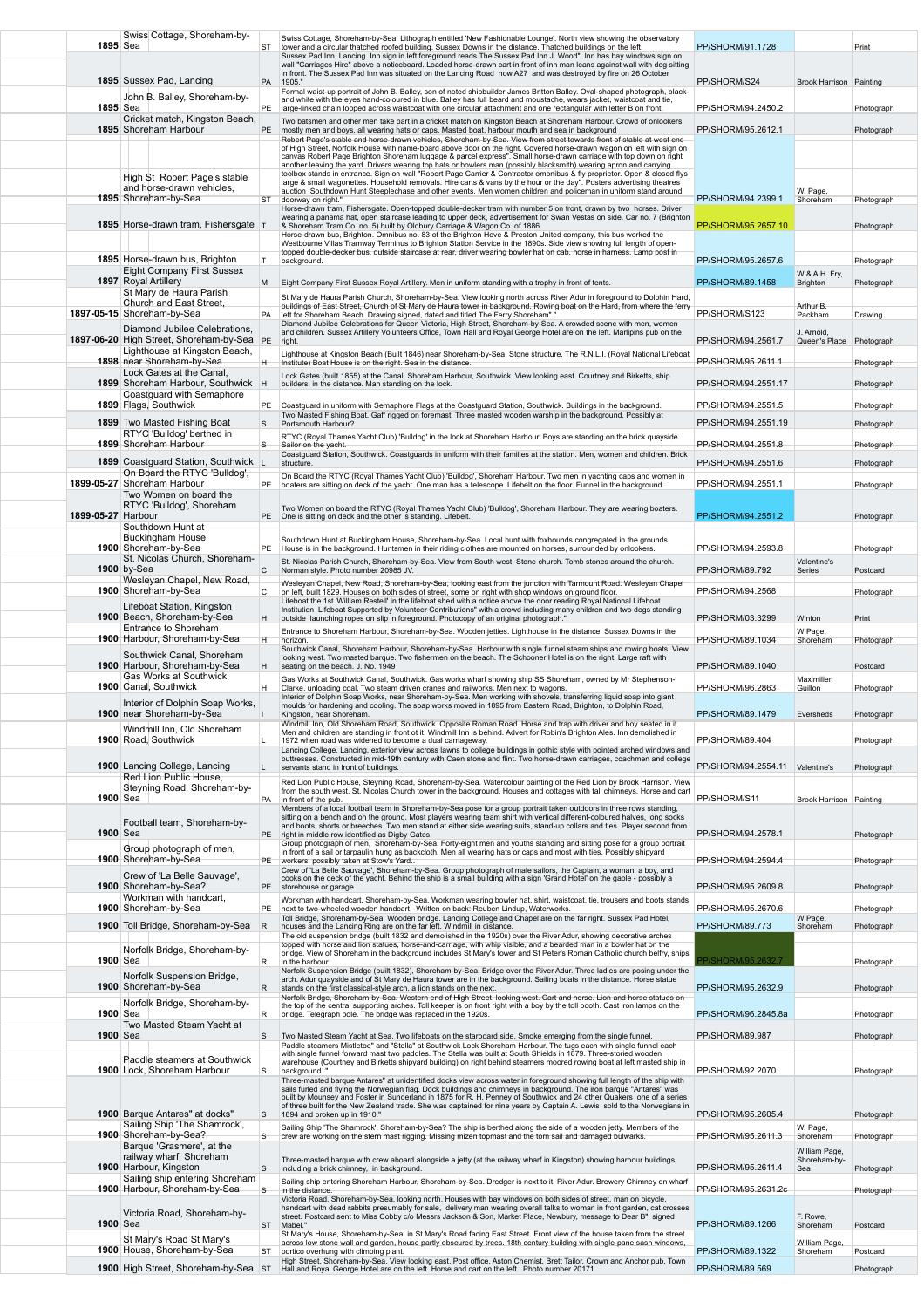|                    | Buckingham House,<br>1900 Shoreham-by-Sea                             |                | Buckingham House, Shoreham-by-Sea. Watercolour painting by Miss E Bartlett. Showing the south and east elevations.<br>Driveway leading up to the house and grounds. The house was owned by the Bridger family and then leased by Henry                                        |                                        |                                        |            |
|--------------------|-----------------------------------------------------------------------|----------------|-------------------------------------------------------------------------------------------------------------------------------------------------------------------------------------------------------------------------------------------------------------------------------|----------------------------------------|----------------------------------------|------------|
|                    | 1900 High Street, Shoreham-by-Sea ST                                  | ST             | Head Esq. Signed EEB.<br>High Street, Shoreham-by-Sea, looking west with buildings on both sides of street including from left: post office, chemist<br>shop, Brett tailor, the Crown & Anchor, Methodist chapel, more shops, town hall with classical entrance, Royal George | PP/SHORM/94.2402<br>PP/SHORM/94.2573.3 | Miss E Bartlett Painting               |            |
|                    | Buckingham House,                                                     |                | Hotel. Horse-drawn carts in distance, men and women on pavement, bicycle leaning against building on right.<br>Buckingham House, Shoreham-by-Sea. South elevation facing the lawn. Arched top windows with French windows. Stone                                              |                                        |                                        | Photograph |
|                    | 1900 Shoreham-by-Sea                                                  | ST             | house. Tile roof. Pilasters on either end with ornamental composite capitals. Chairs on the lawn.                                                                                                                                                                             | PP/SHORM/94.2593.10b                   |                                        | Photograph |
| <b>1900</b> Sea    | Swiss Gardens, Shoreham-by-                                           | <b>ST</b>      | Swiss Gardens, Shoreham-by-Sea. Hexagonal single storey building on the left is the ballroom designed by Arthur<br>Loader, before demolition. Woods on the right.                                                                                                             | PP/SHORM/96.2806.2                     |                                        | Postcard   |
|                    | High St Reed's Grocer and                                             |                | Reed's Grocer and Draper, 29 and 31 High Street, Shoreham-by-Sea. Flint house (rebuilt c 1900) with shop window on                                                                                                                                                            |                                        |                                        |            |
|                    | Draper, High Street,                                                  |                | left side of ground floor, sign above Grocer REED Draper" and "Ready made clothes warehouse". Clothes for sale<br>hanging above shop window and along right side of house. Mattressess chairs a mangle and hip bath are displayed on                                          |                                        |                                        |            |
|                    | 1900 Shoreham-by-Sea                                                  | ST             | the pavement. Man and woman wearing long aprons stand in shop doorway. Printed from glass negative by Bob Hill."<br>Southdown Golf Club, Shoreham-by-Sea. Golf club house situated in North Shoreham. Building with decorative verandah.                                      | PP/SHORM/96.2843.12A                   |                                        | Photograph |
|                    | 1900 Golf Club, Shoreham-by-Sea                                       | ST             | Photograph from a glass negative.<br>Mill Lane, Shoreham-by-Sea. View south from Mill Lane and Overmead across large field towards Shoreham town, tower                                                                                                                       | PP/SHORM/96.2843.13a Winton            |                                        | Photograph |
|                    | 1900 Mill Lane, Shoreham-by-Sea                                       |                | of the church of St Mary de Haura visible on skyline. Trinity Cottages second building from left in background, on far right                                                                                                                                                  |                                        |                                        |            |
|                    |                                                                       | <b>ST</b>      | is the Catholic church.<br>Horse Drawn Delivery Vehicle. Man in cap and overcoat beside it. Van belongs to Great Northern Steam Bakery,                                                                                                                                       | PP/SHORM/96.2843.15A                   |                                        | Photograph |
|                    | 1900 Horse Drawn Delivery Vehicle<br>Collecting Flint Stones from the | $\top$         | Portslade by Sea, Brighton. Large basket. Brick building behind. Copy photograph.                                                                                                                                                                                             | PP/SHORM/89.422                        |                                        | Photograph |
|                    | 1900 Beach, Shoreham-by-Sea                                           |                | Collecting Flint Stones from the Beach, Shoreham-by-Sea. Men are collecting stones, with horses and carts. Photograph<br>reprinted from glass negative.                                                                                                                       | PP/SHORM/96.2844.3a                    | Winton                                 | Photograph |
|                    |                                                                       |                | Albion Street, Southwick. Street decorated with flags in aid of the War Fund. House on the left is decorated with portraits<br>of Queen Victoria. Crowd of men, women and children. Shops with awnings. Terraced houses. Double decker tram (open                             |                                        |                                        |            |
|                    | 1900-04-21 Albion Street, Southwick                                   |                | top) with passengers. Man with mule carrying a child. Horse and cart for London Stores on the right. Advert for Borwick's<br>baking powder.                                                                                                                                   | PP/SHORM/93.2361                       | G. Smith,<br>Southwick                 | Photograph |
|                    |                                                                       |                | Shoreham football club reserves team, Shoreham-by-Sea, winners of the West Sussex Junior League 1900-01. Group<br>portrait taken outdoors in front of Ravenscroft house (corner of Raven's Road and Mill Lane), home of R.B. Bell. Twelve                                     |                                        |                                        |            |
|                    |                                                                       |                | team members in three rows standing and sitting, wearing shirts in two different-coloured vertical halves, shorts with belts,                                                                                                                                                 |                                        |                                        |            |
|                    | Shoreham FC Reserves,                                                 |                | long socks, boots, some with shinguards. Trophy and dated ball centre foreground. In back row are three men wearing<br>suits and ties. Identifications standing left-to-right: W. Winton linesman, C. Cheesman, H. Dell, R. B. Dell President, J.                             |                                        |                                        |            |
|                    | 1901 Shoreham-by-Sea                                                  |                | Savage, F. Cheesman, Oswald Ball Hon Sec.; centre row sitting left-to-right: C. Atherfold, M. Slaughter, G. Gates, C.<br>PE Upton captain, H. Ellmer, M. Cook; front I-r J. Bacon, J. E. Hackett vice-captain.                                                                | PP/SHORM/2002.3251                     |                                        | Photograph |
|                    |                                                                       |                | Coronation Day of Edward VII, Southwick Green, Southwick. Men women and children - all wearing hats or caps - gather<br>on the green to celebrate, general view with group of four girls in foreground, many people in circle around flagpole on the                          |                                        |                                        |            |
|                    | Coronation Day of Edward VII,<br>1902 Southwick Green, Southwick      |                | green, babies in prams, person in bathchair, large houses in background. Buildings in distance, from left: The Green                                                                                                                                                          | PP/SHORM/93.2362.1                     | G. Smith,<br>Southwick                 |            |
|                    |                                                                       |                | Board School, headmaster's house and the National School. A signal box can be seen in the gap between the houses.                                                                                                                                                             |                                        | F. Rowe,                               | Photograph |
|                    | Norfolk Bridge, Shoreham-by-                                          |                | The old chain suspension bridge taken from the west side (built 1832 and demolished in the 1920s) over the River Adur<br>showing decorative arches topped with horse and lion statues and two toll booths with gated carriage way, the toll keeper                            |                                        | stationer and<br>photographer,         |            |
| 1902 Sea           |                                                                       | R              | stands at the gate, men and a boy stand to one side, toll information on a sign.                                                                                                                                                                                              | PP/SHORM/89.888                        | Shoreham<br>F.W. Spry,                 | Postcard   |
|                    | Brig 'Sarah' moored at<br>1902 Littlehampton                          | S              | Two-masted brig 'Sarah' moored at Littlehampton with buildings in the background and the rigging of another ship in the<br>foreground. The ship was built by May & Thwaites at Kingston for Brighton coal merchant W. Banfield.                                               | PP/SHORM/89.347                        | <b>Surrey Street,</b><br>Littlehampton | Postcard   |
|                    |                                                                       |                | Football team, Shoreham-by-Sea. Thirteen team members in three rows standing and sitting in outdoor setting with trees                                                                                                                                                        |                                        |                                        |            |
|                    |                                                                       |                | in backtround. Twelve players wearing shirts in two different-coloured vertical halves, shorts with belts, long socks, boots,<br>some with shinguards. Five men wearing suits, caps or hats, and ties stand in back row. On the ground in front a trophy                      |                                        |                                        |            |
|                    | Football team, Shoreham-by-                                           |                | with inscription Challenge Cup and ball dated 1902-03. Probably a Shoreham FC team as shirts are the same, and some<br>team members and officials are the same, as in a other photographs. Centre of back row with bowler hat is Oswald Ball                                  |                                        |                                        |            |
| 1903 Sea           |                                                                       |                | PE who was for a number of years team manager of Shoreham FC.<br>Sussex Pad Inn, Lancing. Inn sign in left foreground reads: The Sussex Pad Inn F.Smart with another sign on the same                                                                                         | PP/SHORM/02.3254                       |                                        | Photograph |
|                    |                                                                       |                | post: "Brighton Carriage Manufactory Brigden 187 Western Road". Inn in right middle ground with signs on wall including:<br>"Open & Closed carriages for hire""Cyclists Teas Provided" "Stabling". Loaded horse-drawn cart in front of inn bicylce                            |                                        |                                        |            |
|                    | 1903 Sussex Pad Inn, Lancing                                          | L.             | leaning against wall. The Sussex Pad Inn was situated on the Lancing Road now A27 and was destroyed by fire on 26<br>October 1905. "                                                                                                                                          | PP/SHORM/89.452                        |                                        | Postcard   |
|                    |                                                                       |                | Sunday School Gathering, Buckingham House, Shoreham-by-Sea. Boys and young men sit around a table in the grounds                                                                                                                                                              |                                        |                                        |            |
|                    | Sunday School Gathering,<br>Buckingham House,                         |                | of Buckingham House, four men, including a vicar, and a woman stand in background. Boys dressed in their Sunday best"<br>- wearing jackets most with ties some with a flower buttonhole and straw boaters at their feet all looking seriously towards                         |                                        |                                        |            |
|                    | 1903 Shoreham-by-Sea                                                  |                | photographer. Centre right at back wearing boater is Henry Head man at back right wearing top hat is possibly Dr. W. H.<br>PE   Harper church organist."                                                                                                                      | PP/SHORM/89.683                        |                                        | Postcard   |
|                    | Steam Yacht 'S.Y. Bulldog',<br>1903 Shoreham-by-Sea                   | S              | Steam Yacht 'S.Y. Bulldog', Shoreham-by-Sea. Yacht (6095) is in the middle of the River Adur. Sailors on the ship. St<br>Mary de Haura church tower in the background.                                                                                                        | PP/SHORM/89.980                        |                                        | Postcard   |
|                    | St Julian's Church, Kingston,                                         |                |                                                                                                                                                                                                                                                                               |                                        | Bencro series                          |            |
|                    | 1903 near Shoreham-by-Sea                                             | <b>ST</b>      | St Julian's Parish Church, Kingston, view from south west across churchyard with gravestone to nave in foreground,<br>south entrance in centre, tower partially visible in background.                                                                                        | PP/SHORM/89.1159                       | No 130 B. & C.<br>London               | Postcard   |
|                    | Buckingham Road, Shoreham-                                            |                | Buckingham Road, Shoreham-by-Sea, looking north from the railway level crossing. Houses on left with low walls and<br>hedges bordering front gardens, man rides bicycle, horse-drawn cart in distance. In right foreground is advertising poster                              |                                        |                                        |            |
|                    | $1903$ by-Sea                                                         | ST             | for Bill's Wild West"possibly for the show of Colonel William "Buffalo Bill" Cody who was performing in the area in 1903.<br>Postcard postmarked 13 August 1904 sent to Mrs. Woolmer 8 Queen's Place Shoreham"                                                                | <b>PP/SHORM/89.445</b>                 |                                        | Postcard   |
|                    | Brunswick Road, Shoreham-                                             |                | Brunswick Road, Shoreham-by-Sea. Postcard of a painting. View looking south, from the railway station. Burrell Hotel on<br>the left. Horse and cart. Men, women and children. Eade stores on the right with awning. Advert for West Street Brewery                            |                                        | The Wrench                             |            |
|                    | $1903$ by-Sea                                                         | <b>ST</b>      | on the wall. Postmarked 26 July 1904, sent to Miss Puzey, Wyke Avenue, Worthing. Wrench Series 11816<br>Opening of the Southdown Golf Club House, Kingston, near Shoreham-by-Sea (opposite Southlands Hospital.) Men and                                                      | PP/SHORM/89.471                        | Series                                 | Postcard   |
|                    |                                                                       |                | women standing on the verandah of the club house. Most are wearing hats. Some have golf clubs. Bicycles on the right.<br>Left to right Top Row: ?, J.W.C. Langfield, D.D. James, R.B. Dell Jnr, ?, ?, T.B. Gates, M. Strivens, Mrs. Madden, ?, ?,                             |                                        |                                        |            |
|                    | Golf Club Opening of the                                              |                | W.J. Tanner, ?, J.D.C. Febb, ?, G.O. Blaber, ?, A.C. Ganson, C.T. Gillett, ? Payne, A.G. White, W. Holmyard, ?, Mrs. W.<br>Holmyard, Mrs. G. Dell, Mrs. R.B. Dell Jnr, Mrs. J.E. Dell, Mrs. H.J. Burt, Mrs. C. A. Baker. Lower Row Left to right: H.A.                        |                                        |                                        |            |
|                    | Southdown Golf Club House,<br>Kingston, near Shoreham-by-             |                | Payne, ?, ? Peard, W. Mead, J.A. Begbie, P. Barca, H. Manwaring, R.E. Raven, W. Cattley, R.J. Frank, O. Cavanagh,                                                                                                                                                             |                                        |                                        |            |
| 1903-04-11 Sea     |                                                                       |                | F.W. Freeman, R.D. Bell, G.A. Dell, C. Burt Brill, E.L. Norris, H.N.T. Jenner, Mrs. E.L. Norris, H.J. Burt, J.E. Dell, B.J.<br>ST Saunders, A.E. Saunders.                                                                                                                    |                                        | W. Page,<br>Shoreham                   | Photograph |
|                    | Harvesting oats on the South                                          |                | Three men working on the oat harvest in a field in Southwick, possibly near Eastbrook Barn. Two men hold swap hooks<br>and are in shirt-sleeves. Man at right wearing waistcoat and sun-hat is William Gardener, the farmer. Bundles of oats are                              |                                        | W. Gardener,                           |            |
|                    | 1904 Downs                                                            |                | AG tied and laid on the ground at their feet.<br>Chain-driven car with chauffeur in driving seat in the grounds of Buckingham House, Shoreham-by-Sea. Henry Head's                                                                                                            | PP/SHORM/94.2561.9                     | Southwick                              | Photograph |
|                    | Chain-driven car, Buckingham                                          |                | new car at the back door of Buckingham House. Side view of open-topped car showing chain driving rear wheels, steering<br>wheel, lights, horn, mudguards, leather seats. Chauffeur wears cap and greatcoat. Brick building partially visible                                  |                                        | W Page,                                |            |
|                    | 1904 House, Shoreham-by-Sea                                           | T              | background right, Dog in distant background.<br>St Nicolas Church, Old Shoreham, view from the north across field with hay stooks, hedge and trees showing Norman                                                                                                             | PP/SHORM/89.469                        | Shoreham                               | Photograph |
|                    | St Nicolas Parish Church, Old<br>1904 Shoreham, Shoreham-by-Sea       |                | church with central tower. Postmarked 25 September 1905, sent to Miss Bennett, 22 Highfield Road, Mathgae, nr Dublin,                                                                                                                                                         | PP/SHORM/89.786                        |                                        |            |
|                    | Buckingham House,                                                     | $\overline{C}$ | signed MC.<br>Buckingham House, Shoreham-by-Sea. View across lawn to trees in background. House partly visible on left, horse-                                                                                                                                                |                                        |                                        | Postcard   |
|                    | 1904 Shoreham-by-Sea                                                  | <b>PA</b>      | drawn carriage with driver in top-hat. Signed in lower left corner.                                                                                                                                                                                                           | PP/SHORM/S3                            | Brook Harrison Painting                |            |
|                    |                                                                       |                | Nine members of the Head family pose on the front lawn of Buckingham House in front of a small, thatched, ivy-clad                                                                                                                                                            |                                        |                                        |            |
|                    |                                                                       |                | summerhouse at the edge of lawn tennis court with trees in full leaf in the background. Two maids stand in uniform, an                                                                                                                                                        |                                        |                                        |            |
|                    | Garden group portrait of the<br>Head family, Buckingham               |                | older man in a bowler hat and suit sits in a wicker chair, two women also seated in wicker chairs, one woman stands<br>holding a racquet, two women seated on the grass - one knitting, one playing with a small dog, the women wear a variety                                |                                        | Smart,                                 |            |
|                    | 1904 House, Shoreham-by-Sea                                           | PE             | of hats, gowns or blouses and skirts.<br>Family and friends of Major T. B. Gates posed for a portrait (includes the tenants of Buckingham House Mr and Mrs Henry                                                                                                              | PP/SHORM/94.2532.9                     | Steyning                               | Photograph |
|                    |                                                                       |                | Head) in front of Athol House (on the corner of New Road and Tarmount Lane), later Orchard House, a detached double-                                                                                                                                                          |                                        | W. Page,<br>Shoreham-by-               |            |
|                    | 1904 Party group, Shoreham-by-Sea PE                                  |                | fronted Victorian house with bay windows. The men wear suits and top hats, the women wear gowns and hats decorated<br>with plumes and flowers.                                                                                                                                | PP/SHORM/94.2594.1A                    | Sea                                    | Photograph |
|                    |                                                                       |                | Large group of men and women, probably a wedding party, posed for a portrait in the grounds of a house outside a<br>marquee on a tennis court. The men wear suits, many with top hats, the women wear gowns, hats decorated with plumes                                       |                                        |                                        |            |
|                    | Party group, unknown location,<br>1904 Shoreham-by-Sea                |                | and flowers and some hold parasols, three women seated centre carry bouquets (bridesmaids ?). Could be members of<br>PE the Dell family.                                                                                                                                      | PP/SHORM/94.2594.2A                    | W. Page,<br>Shoreham                   | Photograph |
|                    |                                                                       |                | River Adur and Shoreham-by-Sea, view at low tide from the south side of the river near the Norfolk bridge. Rowing boats<br>pulled up on shore in foreground with oyster beds just behind. Two sailing boats with sails raised on shore near wharves                           |                                        |                                        |            |
|                    |                                                                       |                | on north side of river. In middle ground are wharves and buildings of New Shoreham including the Catholic Church on left,<br>and tower of the parish church of St Mary de Haura. Harbour buildings in distant background on right. Coloured postcard                          |                                        |                                        |            |
| 1904 Sea           | River Adur and Shoreham-by-                                           | R              | postmarked Shoreham 1 August 1904, sent to Miss Kilham, 9 Western Road, Shoreham, Sussex. Printed on<br>messageside The Wrench Series Nr 11811 - Printed in Saxony"."                                                                                                         | PP/SHORM/99.3108.3                     | The Wrench<br>Series                   | Postcard   |
|                    |                                                                       |                | Brighton & Shoreham Tram Co. car No. 12 built by G.F.M. Ines, outside the Burrell Arms at the corner of Brunswick and<br>Ham roads. The tram is pulled by one white and one dark horse with a uniformed man standing with the horses, a                                       |                                        |                                        |            |
|                    | Horse-drawn tram, Shoreham-                                           |                | uniformed man seated in the tram holding the reins and a man in a bowler hat resting a foot on the tram, the tram bears<br>boards advertising Tennents Red T Lager & Munich beer and Borwicks Baking Powder. Reproduction of an original                                      |                                        |                                        |            |
|                    | 1904 by-Sea                                                           | $\mathsf{T}$   | photograph.                                                                                                                                                                                                                                                                   | PP/SHORM/95.2657.5                     |                                        | Photograph |
|                    |                                                                       |                | Tub race on the highway from Bramber to Upper Beeding (now The Street) during flooding showing the man identified as<br>the winner with other tubs in the background, watched by onlookers standing on a partly submerged fence and men on                                    |                                        |                                        |            |
|                    | Tub race on flooded road,                                             |                | horse-back. A man with a pipe and a boy are seated in the back of a horse-and-cart in the foreground, the ruins of<br>Bramber Castle visible in the background. Lettering on the postcard reads Winner of tub race on Highway from Bramber                                    |                                        |                                        |            |
| 1904-02-02 Bramber | Bridge over River Adur,                                               |                | to Upper Beeding during flood Feb. 2. 1904". Donated by Mrs Mopp."                                                                                                                                                                                                            | PP/SHORM/96.2865                       |                                        | Postcard   |
| 1904-09-07 Bramber |                                                                       | PA.            | Bridge over River Adur, Bramber. River in foreground, building on left, bridge with three people and animal crossing, steps<br>leading down to water on right. Two boats moored on bank in distance. Signed, dated and titled in lower left corner.                           | PP/WSL/WA000041                        | Arthur Elliot                          | Drawing    |
|                    |                                                                       |                | Shoreham football club team, Shoreham-by-Sea. Group portrait taken outdoors of the 1904-05 team, West Sussex Senior<br>League champions. Players wearing shirts with vertical stripes laced at the neck, long socks, boots. Two wearing caps                                  |                                        |                                        |            |
|                    | Shoreham FC football                                                  |                | and with Sussex FL badges on shirts. Players sit in two rows with arms folded, two men not wearing sports kit stand<br>behind, one with moustache and bowler hat is Mr. Oswald Ball, manager of the team and headmaster of Ham Road                                           |                                        |                                        |            |
|                    | team1904-05, Shoreham-by-                                             |                | School. Middle row third from right wearing white cap is E. D. Gates (captain), front row second left is A. E. Longstaff. Full<br>list of team members given as: E. C. Ayling, goal; G. Gates, F. Rose, backs; W. Ellmer, Alf Maple, Art Maple, half-backs; F.                |                                        | W. Page,                               |            |
| <b>1905</b> Sea    | Ploughing with oxen on the                                            |                | PE Longstaff, A. E. Longstaff, H. Upton, E. D. Gates, C. Peak, forwards.<br>Two pairs of oxen pulling a plough across a field wearing heavy yokes, steered by a man wearing a sun-hat, waistcoat                                                                              | PP/SHORM/96.2872                       | Shoreham                               | Postcard   |
|                    | 1905 South Downs                                                      |                | AG and jacket, clumps of trees in the background. Reproduction of a photograph.                                                                                                                                                                                               | PP/SHORM/89.356                        |                                        | Photograph |
|                    | Bungalow Town, Shoreham                                               |                | Bungalow Town, Shoreham Beach. View looking along beach with row of bungalows on right, many made from old<br>railway carriages with outer wooden structure added. House in right foreground has a verandah. The beach immediately                                            |                                        | Rowe,                                  |            |
|                    | 1905 Beach, Shoreham-by-Sea                                           | B              | in front of the bungalows is divided by post-and-wire fences. Postcard with title The Bungalows Shoreham" postmarked<br>26 August 1906 and sent to Miss Constable St Mary's Vicarage 81 Dartmouth Park Road Highgate Hill."                                                   | <b>PP/SHORM/89.1087</b>                | Stationer,<br>Shoreham                 | Postcard   |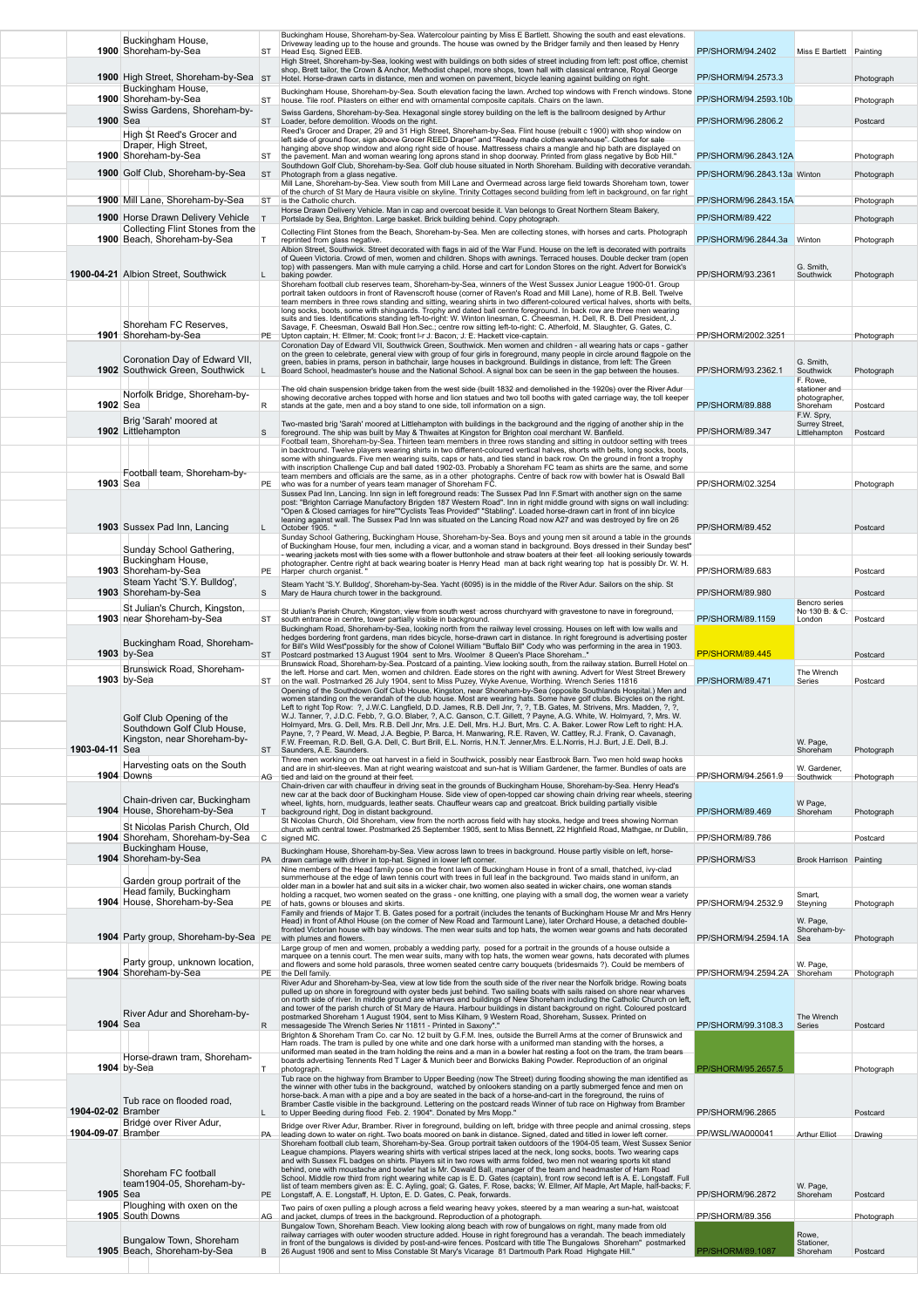|                   | Wesleyan Methodist Church,<br>Brunswick Road, Shoreham-<br>$1905$ by-Sea | C         | Wesleyan Methodist Church, Brunswick Road, Shoreham-by-Sea. View taken from across the road showing gable end of<br>church and church hall on left, low brick-and-stone wall in front topped by iron railings. Posters on railings including one<br>announcing a talk on Fifteen years of a Black Republic". The church was built in 1900." | PP/SHORM/89.1010        |                                       | Postcard   |
|-------------------|--------------------------------------------------------------------------|-----------|---------------------------------------------------------------------------------------------------------------------------------------------------------------------------------------------------------------------------------------------------------------------------------------------------------------------------------------------|-------------------------|---------------------------------------|------------|
|                   |                                                                          |           |                                                                                                                                                                                                                                                                                                                                             |                         | F. Douglas<br>Miller,                 |            |
|                   | Shoreham Harbour, Shoreham-<br>1905 by-Sea                               | H         | Shoreham Harbour, Shoreham-by-Sea. Harbour entrance, River Adur. Sailing ships in distance. Brewery in the distant<br>right at Kingston.                                                                                                                                                                                                    | PP/SHORM/89.1037        | Haywards<br>Heath                     | Postcard   |
|                   | Canal at Portslade, East                                                 |           | Canal at Portslade, East Sussex. Showing electric light works on queyside between the canal and the sea. Tall chimney.                                                                                                                                                                                                                      |                         |                                       |            |
|                   | 1905 Sussex                                                              | H         | Small boats in the foreground. Postcard sent by Hector to W.E. Stringer at 30 Erskine Park Road, Tunbridge Wells.<br>Postmarked 13 June 1908.                                                                                                                                                                                               | PP/SHORM/89.482         | Jordan's Series   Postcard            |            |
|                   |                                                                          |           | Five children sitting on a grassy patch in Kingston Lane, Southwick, amongst hedge rows and near wooden gates and<br>fences. St Michael's Church in middle distance is visible through the trees. The two boys wear suits and three girls wear                                                                                              |                         |                                       |            |
|                   | Children in Kingston Lane,<br>1905 Southwick                             | L.        | aprons, one girl reads to the rest of the group. Reproduction of a coloured photograph, titled A Rural Glimpse Southwick<br>near Brighton"."                                                                                                                                                                                                | PP/SHORM/93.2138        | Swain's Photo Print                   |            |
|                   | Crown and Anchor Quoits                                                  |           | Crown and Anchor Quoits Club, Shoreham-by-Sea. Group photograph of 24 men wearing suits and hats. Quoits box set                                                                                                                                                                                                                            |                         | F. Rowe.                              |            |
|                   | 1905 Club, Shoreham-by-Sea                                               |           | $PE$ in the foreground.<br>Norfolk Bridge across the River Adur, the chain-link suspension bridge (built 1832 and demolished in the 1920s). View                                                                                                                                                                                            | PP/SHORM/89.1574        | Shoreham                              | Photograph |
|                   | Norfolk Bridge and Toll Gate,<br>1905 Shoreham-by-Sea                    | R         | from the east looking west towards the bridge with stone arch with lion on top, toll gate, telegraph poles, men and a dog in<br>foreground.                                                                                                                                                                                                 | PP/SHORM/89.420         |                                       | Postcard   |
|                   |                                                                          |           | Lifeboat in the River Adur, Shoreham-by-Sea. Shoreham lifeboat, probably the William Restell, is pulled on a trailer with<br>team of seven horsesto the boathouse on Shoreham beach near Stones boat yard. Horses and trailer partly immersed in                                                                                            |                         | F. Rowe.<br>stationer and             |            |
|                   | Lifeboat in the River Adur,<br>1905 Shoreham-by-Sea                      | R         | the river at low tide, riders on five of the horses, five crew members in boat. Houses, buildings and boat slipway in<br>background.                                                                                                                                                                                                        | P/SHORM/89.503          | photographer,<br>Shoreham             | Postcard   |
|                   |                                                                          |           |                                                                                                                                                                                                                                                                                                                                             |                         | W. H. Borrow                          |            |
|                   | River Adur and Shoreham-by-                                              |           | River Adur and Shoreham-by-Sea, looking north east across the river from Shoreham Beach. Boats on mudflats in<br>foreground, fisherman standing by boat with lobsterpots. Wharves and New Shoreham town on left with tower of St. Mary                                                                                                      |                         | <b>Water Colour</b><br>Post Card Co., |            |
|                   | <b>1905</b> Sea                                                          | <b>PA</b> | de Haura parish church. Sailing ships on left in middleground and in harbour in background. Postcard postmarked<br>Brighton 17 September 1906, sent to Miss Della Brown, Lambeth, London S.E.                                                                                                                                               | PP/SHORM/99.3101        | Paternoster<br>Row, E.C.              | Postcard   |
|                   |                                                                          |           | Lifeboat in New Road, Shoreham-by-Sea. Shoreham Lifeboat on a trailer pulled by two pairs of horses stands at the east<br>end of New Road and the south end of Surry Street (right) with crew members on board, most wearing jerseys, white                                                                                                 |                         | F. Rowe,                              |            |
|                   | Lifeboat in New Road,                                                    |           | trousers and knitted hats. Crew includes Coxswain Hiram Maynard and Jim Upton. The boat is the William Restell, 35 feet<br>long with a beam of 8 feet 6 inches and pulling ten oars. It was acquired in 1904 and in service until 1924, carried a crew                                                                                      |                         | stationer and<br>photographer,        |            |
|                   | 1905 Shoreham-by-Sea                                                     | S         | of 13, and saved 19 lives. In background is A. Eade New Road Stores. Men and children stand in front of boat.                                                                                                                                                                                                                               | PP/SHORM/89.502         | Shoreham                              | Postcard   |
|                   |                                                                          |           | Paddle steamer SS Brighton Queen" at sea rear and side of the vessel clearly visible passengers and lifeboat on deck<br>funnel at far end. Postcard postmarked Brighton 18 August 1906 and with second postmark Assmannshausen 19 August                                                                                                    |                         |                                       |            |
|                   | Paddle steamer SS Brighton                                               |           | 1906 sent to J. Lewis Polytecnic Party Assmanshausen am Rhein Germany with message on picture side "A calm sea<br>and a happy voyage home Louisa". The SS Brighton Queen was a passenger vessel working along the south coast and                                                                                                           |                         |                                       |            |
|                   | 1905 Queen" at sea"<br>Southdown Rd Trinity                              | S         | was mined or torpedoed while on transport duty early in World War One."                                                                                                                                                                                                                                                                     | PP/SHORM/89.975         |                                       | Postcard   |
|                   | Cottages, Southdown road,                                                |           | Three ivy-clad cottages at the junction of Southdown road and Mill Lane, two people standing outside the houses, a<br>broken fence across the road, terraced houses and a street lamp in the background. The cottages are now known as                                                                                                      |                         |                                       |            |
|                   | 1905 Shoreham-by-Sea<br>Grammar School, Shoreham-                        | ST        | Trinity Cottages' and have been renovated with dormer windows added. Reproduction of an original photograph.                                                                                                                                                                                                                                | PP/SHORM/89.1270        |                                       | Photograph |
|                   | 1905 by-Sea                                                              | ST        | Shoreham Grammar School, Pond Road, Shoreham. Eastern elevation of the main school building. Postmarked 10<br>February 1905. Postcard sent from Lucy to Mr R.G. Barber, Farnley Mill, Birdham.                                                                                                                                              | PP/SHORM/89.431         |                                       | Postcard   |
|                   |                                                                          |           | Looking west down the High Street showing the Town Hall with a bicycle and cars parked outside, the Royal George hotel<br>bearing signs reading Tom Jones" and a statue above the door cyclists on the road brewery chimney in the distance.                                                                                                |                         | A. & G. Taylor,<br>70 Queen           |            |
|                   | High St Town Hall, High Street,<br>1905 Shoreham-by-Sea                  | <b>ST</b> | Photographic postcard with a half-pence King Edward VII stamp postmarked Lancing - Worthing 2 pm March 30 1907. A<br>& G Taylor's "Reality" series postcards. "                                                                                                                                                                             | PP/SHORM/89.946         | Victoria Street.<br>London            | Postcard   |
|                   | High Street Store, Shoreham-                                             |           | High Street Store, Shoreham-by-Sea. Arthur Eade is the owner. Double fronted shop with a shop assistant in white jacket,<br>bow tie and long apron work clothes by the entrance. Window displays vim, Abbotts mineral water, bread, boxes, cakes.                                                                                           |                         |                                       |            |
|                   | 1905 by-Sea                                                              | ST        | Boxes of biscuits at the door. People and a child are in the shop. Woman inside the shop looking out the window.                                                                                                                                                                                                                            | PP/SHORM/94.2564        |                                       | Postcard   |
|                   | Ravens Road, Shoreham-by-<br><b>1905</b> Sea                             |           | Ravens Road, Shoreham-by-Sea, looking north towards junction with Mill Lane in background. Row of houses on left with<br>bay windows, fences or low wall with hedges bordering front gardens. Boy wearing cap, jacket and breeches on left, field                                                                                           |                         |                                       |            |
|                   |                                                                          | <b>ST</b> | on right with post-and-wire fence.<br>Buckingham House, Shoreham-by-Sea. View of south east elevation. Two small children are standing on the driveway in                                                                                                                                                                                   | PP/SHORM/94.2573.2      |                                       | Photograph |
|                   | Buckingham House,<br>1905 Shoreham-by-Sea                                | ST        | front of the main entrance. Facade in the classical style with fluted corinthian pillars flanking the central doorway. Three<br>French windows on the main facade with rounded arch tops. Entablature with ornamental urns.                                                                                                                 | PP/SHORM/94.2593.10a    |                                       | Photograph |
|                   |                                                                          |           | Buckingham Lodge, Upper Shoreham Road, Shoreham-by-Sea. Lodge and gates at the driveway to Buckingham House<br>with smaller gate on the right. Lodge is single-storey with arched window and two chimney pots, lamp attached to wall.                                                                                                       |                         |                                       |            |
|                   | Buckingham Lodge,                                                        |           | Man wearing bowler hat and boy wearing cap stand in driveway, both wearing jackets, waistcoats and ties. Dog sits next<br>to man. Postcard postmarked 26 May 1906, sent to Miss Hart, c/o Hugh King, 5 Yelverton Road, Bournemouth. Message                                                                                                 |                         |                                       |            |
|                   | 1905 Shoreham-by-Sea                                                     | ST        | says in part what do you think of the photo good don't you think especially old Roy" signed George."                                                                                                                                                                                                                                        | PP/SHORM/94.2593.2      | J. Arnold Photo Postcard              |            |
|                   |                                                                          |           |                                                                                                                                                                                                                                                                                                                                             |                         | W Page,<br>Shoreham M.                |            |
|                   |                                                                          |           | Brunswick Road, Shoreham-by-Sea, looking north towards railway level crossing with raised barrier pole visible. Houses                                                                                                                                                                                                                      |                         | Cheesman,<br><b>Brunswick</b>         |            |
|                   | Brunswick Road, Shoreham-                                                |           | in right foreground, in middle ground a group of houses converted to shops with shop windows on ground floor. Peple<br>walking in street, car, horse-drawn cart in background. High wall on left bordering gardens of St Mary's House in St Mary's                                                                                          |                         | Road,<br>Shoreham-by-                 |            |
|                   | 1905 by-Sea                                                              | ST        | Road, later the site of the Post Office and Lloyds Bank.<br>Horse-drawn Tram Outside the Burrell Hotel, Ham Road, Shoreham-by-Sea. Double decker filled with passengers outside                                                                                                                                                             | PP/SHORM/96.2810        | Sea                                   | Postcard   |
|                   | Horse-drawn Tram Outside the<br>Burrell Hotel, Ham Road,                 |           | its usual stop at the Burrell Hotel. Bus going to Portslade, Southwick, Shoreham and Hove. Advert for Bryant & May's                                                                                                                                                                                                                        |                         |                                       |            |
|                   | 1905 Shoreham-by-Sea                                                     | T.        | Matches and Thompson's Tools of Hove. Shoreham Railway Station is behind the hotel with the signal box and<br>semaphore single gantry. Men standing by the hotel.                                                                                                                                                                           | <b>PP/SHORM/94.2470</b> |                                       | Photograph |
|                   | Tram with uniformed staff,                                               |           | Brighton & Shoreham tram with crew and management posed on and in front of vehicle for a group portrait, thirteen men<br>in uniform, two older men wear suits and bowler hats. The tram bears advertising boards for Reckitt's Blue" and "Tennents                                                                                          |                         |                                       |            |
|                   | 1905 Shoreham-by-Sea?                                                    | T.        | Red T Lager & Munich Beer"."<br>Taxi-cab outside Burrell Arms, Brunswick Road, Shoreham-by-Sea. Full-length view of taxi showing front and side, wheels                                                                                                                                                                                     | PP/SHORM/95.2657.1      |                                       | Photograph |
|                   | Taxi-cab outside Burrell Arms,<br>1905 Shoreham-by-Sea                   | T.        | and carriage lamps visible. Back part of cab roof folded down. Three men wearing suits, caps, boots and gaiters, one<br>smoking cigarette, sit on running-board. Horse in harness visible at right, Burrell Arms hotel in background.                                                                                                       | PP/SHORM/97.2940.2      |                                       | Photograph |
|                   | Liburna wrecked off Shoreham-                                            |           | The Liburna wrecked off Shoreham-by-Sea. Side view showing full length of two-masted barque aground just                                                                                                                                                                                                                                    |                         |                                       |            |
| 1905-03-15 by-Sea |                                                                          | S         | offshore, bowsprit, masts, rigging and some sail visible. Group of onlookers on beach. Postcard with illegible postmark<br>sent to Miss Short, Auckland Cott, Fishersgate, Portslade, Sussex, message to Dear Florrie" signed "Maud"."                                                                                                      | PP/SHORM/89.687         |                                       | Postcard   |
|                   | Barque Liburnia" aground off<br>1905-03-15 Shoreham-by-Sea"              | S         | The barque Liburnia" on the beach at low tide after running ashore during a storm 15 March 1905. View from the side<br>showing full length of ship with two masts group of men standing near stern."                                                                                                                                        | PP/SHORM/89.976         |                                       | Postcard   |
|                   | 1905-03-15 Liburna, Shoreham-by-Sea                                      | S         | The shipwrecked barque the Liburna coming ashore at the shingle beach watched by bystanders, showing a broken sail.<br>The Liburna did sail again. Photograph donated by Mrs R.J. Clarke.                                                                                                                                                   | PP/SHORM/94.2509        | F. Rowe                               | Photograph |
|                   | Shoreham Lifeboat, The                                                   |           | Shoreham Lifeboat, The 'William Restell', Shoreham-by-Sea. The second 'William Restell' boat which replaced the first in                                                                                                                                                                                                                    |                         |                                       |            |
| 1905-03-16 Sea    | 'William Restell', Shoreham-by-                                          | S         | 1904. Self-righting, pulling and sailing type. 35 feet long boat with a beam of 8 feet and 6 inches. Crew of men on boat                                                                                                                                                                                                                    | PP/SHORM/95.2612.3a     | F. Rowe.                              |            |
|                   | Sussex Pad Inn destroyed by                                              |           | wearing their uniform with simple cork lifejackets. Men in civilian clothes are gathered around the boat on the beach.<br>Sussex Pad Inn destroyed by fire, Lancing. Woman and children look at still-smoking rubble of the Sussex Pad Inn after it                                                                                         |                         | Shoreham                              | Photograph |
|                   | 1905-10-01 fire, Lancing                                                 |           | was destroyed by fire on 26 October 1905. Possibly fireman in uniform and two other men stand on pile of bricks,<br>policeman in uniform on left. Bicyles lean against fence on right.                                                                                                                                                      | PP/SHORM/89.778         |                                       | Postcard   |
|                   |                                                                          |           | Bungalow Town, Shoreham Beach, Shoreham-by-Sea. View along pebble beach in foreground looking east with<br>bungalows on left, low wicket fencing in front, some with verandah and balcony, some with flagpoles. Bollard on beach for                                                                                                        |                         |                                       |            |
|                   | Bungalow Town, Shoreham<br>1906 Beach, Shoreham-by-Sea                   |           | mooring boats. Coloured postcard postmarked 7 May 1907, sent to Mrs. Chatfield, Stroods Farm, Cuckfield, signed E.<br>Backshull (or Backshall).                                                                                                                                                                                             | PP/SHORM/89.1092        | GD&DL                                 | Postcard   |
|                   |                                                                          |           | Toll bridge and sailboat, Shoreham-by-Sea. View across River Adur from the west with Old Shoreham toll bridge (wooden                                                                                                                                                                                                                       |                         |                                       |            |
|                   | Toll bridge and sailboat, Old<br>1906 Shoreham, Shoreham-by-Sea          |           | bridge built c1781) on left and buildings of Old Shoreham village on far bank including St Nicolas church (Old Shoreham<br>Parish Church). In foreground are a red sailing boat with red sails, two men in a rowing boat, and seagulls. Coloured                                                                                            |                         | Raphael Tuck                          |            |
|                   |                                                                          | PA        | postcard postmarked 15 October 1907, sent to Mrs. J. Cheal, Brambletye"Belair Havant message signed A.G.R."<br>Shoreham football club team, Shoreham-by-Sea. Group portrait taken outdoors of the 1905-06 team, winners of several                                                                                                          | PP/SHORM/89.748         | & Sons                                | Postcard   |
|                   |                                                                          |           | trophies. Players sitting and standing in three rows, in foreground three trophies left-to-right: Royal Irish Rifles Challenge.<br>Cup, West Sussex Senior League Cup, Sussex Senior Cup. Ten of the eleven players wearing shirts with vertical stripes                                                                                    |                         |                                       |            |
|                   |                                                                          |           | laced at the neck, long socks, boots. Three men wearing suits, waistcoats and with watch-chains stand in second row<br>including Mr. Oswald Ball, second from right with moustache, headmaster of Ham Road School. Full identifications given                                                                                               |                         |                                       |            |
|                   | Shoreham FC football team,                                               |           | as left-to-right - back row: G. Gates, J. W. Brooker, Art Maple; middle row: H. Reeks Esq. President, F.Stubbings, Alf<br>Maple, W. Ellmer, O. Ball Hon. Sec., J. E. Hackett; front row: W. Slaughter, A. E. Longstaff, E. D. Gates (captain), H.                                                                                           |                         |                                       |            |
|                   | 1906 1905-06, Shoreham-by-Sea                                            |           | PE Upton, C. Peak.<br>Shoreham football club team, Shoreham-by-Sea. Group portrait taken outdoors of the 1905-06 team, winners of the                                                                                                                                                                                                       | PP/SHORM/89.706         |                                       | Postcard   |
|                   |                                                                          |           | Sussex League, Challenge Cup and other competitions. Most players wearing shirts with vertical stripes laced at the                                                                                                                                                                                                                         |                         |                                       |            |
|                   | Shoreham FC football team,                                               |           | neck, long socks, boots. Identifications include: middle row left-to-right: W. Slaughter, A.E. Longstaff, E. D. Gates<br>(captain), unknown, C. Peak; front row left: F. Stubbings. Four men not wearing playing kit stand in back row including Mr.                                                                                        |                         |                                       |            |
|                   | 1906 Shoreham-by-Sea                                                     | PE        | Oswald Ball, centre with bowler hat, pipe and moustache (team manager and headmaster of Ham Road School), and<br>trainer J. E. Hackett on right                                                                                                                                                                                             | PP/SHORM/89.707         | F. Rowe,<br>Shoreham                  | Postcard   |
|                   |                                                                          |           | Southwick Green looking north towards South Downs in distant background. Children sitting or standing on the green, all<br>wearing hats, boys in knickerbockers, girls in dresses or pinafores. Child in pram, another in a soap-box on wheels.                                                                                             |                         |                                       |            |
|                   | Children on Southwick Green,<br>Southwick, near Shoreham-by-             |           | Houses on left and right, in background at the north end of the green is F. Ashby Grocer & Provisions Merchant with a<br>sign Southwick Green Post Office". Horse-drawn delivery cart in road on left. Written on border "With Compliments A. R.                                                                                            |                         |                                       |            |
|                   | 1906 Sea                                                                 |           | Clembuley ? Col. August 1906".                                                                                                                                                                                                                                                                                                              | PP/SHORM/93.2362.3      | Benn & Cronin Photograph              |            |
|                   | River Adur and Shoreham-by-                                              |           | View across the River Adur to Shoreham-by-Sea, taken from Norfolk Bridge. In foreground the river and a rowing boat<br>with a young woman and three children, and a model sailing boat. In background houses and buildings of Shoreham, the                                                                                                 |                         | Rowe's                                |            |
|                   | <b>1906</b> Sea                                                          | R         | tower of St Mary de Haura Church, sailing boats on far side of river. Coloured postcard postmarked 29 July 1907 and sent<br>to Miss Bennett, The Retreat, Lyme Regis, Dorset.                                                                                                                                                               | PP/SHORM/89.441         | Shoreham<br>Series                    | Postcard   |
|                   |                                                                          |           | Brunswick Road, Shoreham-by-Sea, looking north towards railway crossing and signal box in distance. Houses on right<br>side of road, several converted into shops with shop windows on ground floor. Shop on right is F. Mederson ironmongers.                                                                                              |                         |                                       |            |
|                   |                                                                          |           | High wall on left probably bordering garden of St Mary's House in St Mary's Road. Shops and the post office were later<br>built on the left side of the road. Children on pavement including girl wearing pinafore. Postcard postmarked 09 August                                                                                           |                         |                                       |            |
|                   | Brunswick Road, Shoreham-<br>$1906$ by-Sea                               | <b>ST</b> | 1907 and sent from Tunbridge Wells to Gunner R. S.? Barnes, No. 9 Company, 1st Sussex Regiment, Newhaven, signed<br>H. Barnes.                                                                                                                                                                                                              | PP/SHORM/89.1260        |                                       | Postcard   |
|                   |                                                                          |           | The Bungalows, Lancing Beach. Looking east with row of bungalows on right, beach and sea on left. Handcart on road,                                                                                                                                                                                                                         |                         |                                       |            |
|                   |                                                                          |           | woman standing. Many of the bungalows at Lancing and Shoreham were built of two railway carriages with a connecting<br>room and wooden outer structure, as can be seen from the house in foreground. Postcard postmarked 4 March 1908,                                                                                                      |                         | Colbourne,                            |            |
|                   | <b>1907</b> Bungalows, Lancing Beach                                     | B         | sent to Mrs. Westgate, The Broadway, Woking, Surrey, message signed Henrietta Turnock.<br>Lock wall under repair, Shoreham Harbour, Southwick. Close view of the first lock (now the Dry Dock) after part of the                                                                                                                            | PP/SHORM/89.1064        | P.O. Lancing                          | Postcard   |
|                   | Lock wall under repair,<br>1907 Shoreham Harbour, Southwick   H          |           | north wall collapsed 16 April 1907. Workmen stand on the rubble and on a boat in the dock, onlookers on quayside, masts<br>of sailing ship visible above lock gates in background, boat in foreground.                                                                                                                                      | PP/SHORM/89.1172        |                                       | Photograph |
|                   |                                                                          |           | Collapse of lock wall at Shoreham Harbour, Southwick. View of the first lock (now the Dry Dock) after part of the north                                                                                                                                                                                                                     |                         |                                       |            |
|                   | Collapse of lock wall at<br>1907 Shoreham Harbour, Southwick H           |           | side collapsed 16 April 1907. Workmen in dock, onlookers on quayside and dock gates. Masts of sailing ships visible in                                                                                                                                                                                                                      |                         |                                       |            |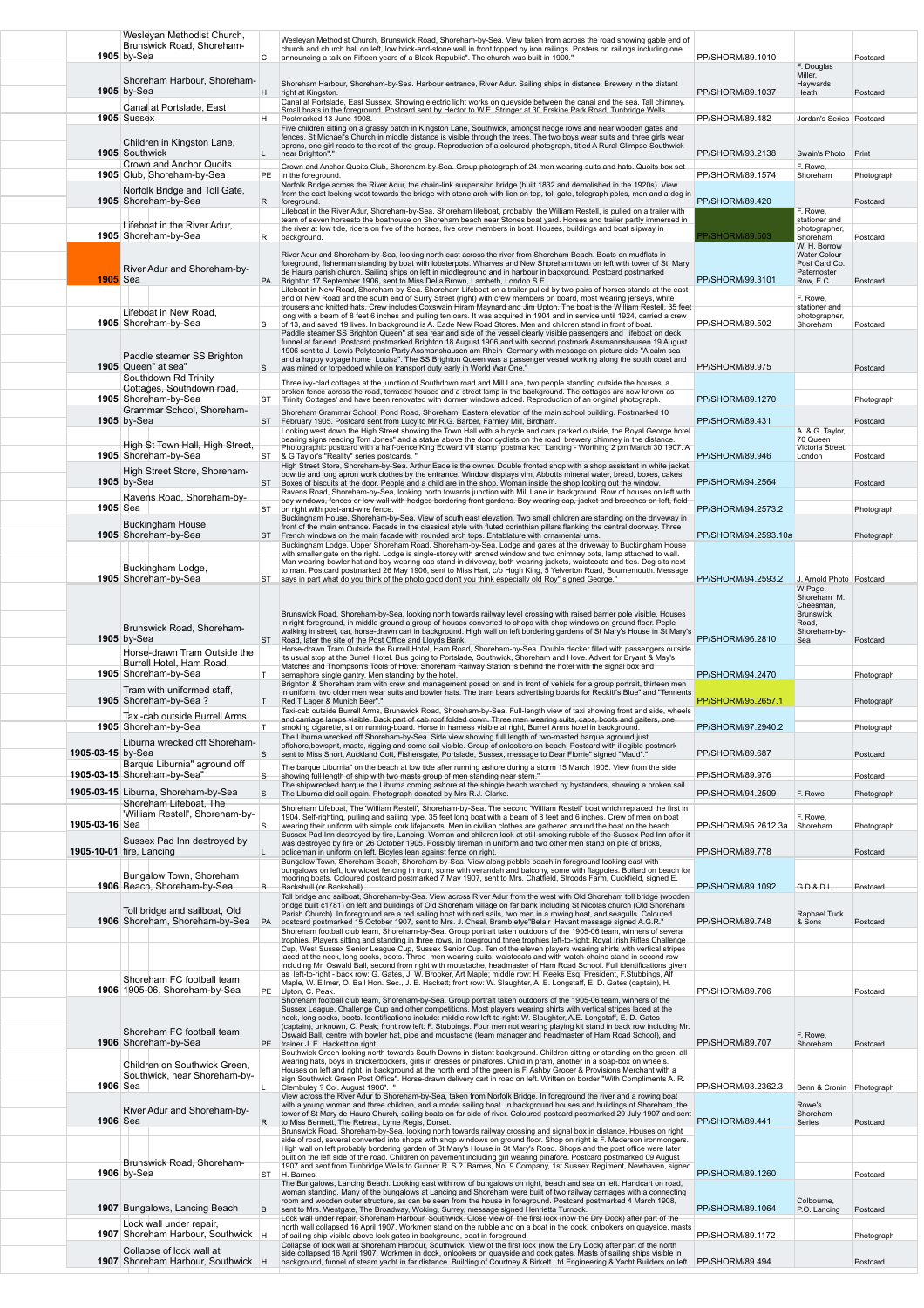|                 | Bungalow Town, Shoreham                                           |              | Bungalow Town, Shoreham Beach at the western end looking west. In background left are bungalows facing the sea seen                                                                                                                                       |                    | Rowe,                            |            |
|-----------------|-------------------------------------------------------------------|--------------|-----------------------------------------------------------------------------------------------------------------------------------------------------------------------------------------------------------------------------------------------------------|--------------------|----------------------------------|------------|
|                 | 1907 Beach, Shoreham-by-Sea                                       | B            | from the rear, foreground right is Widewater. Telegraph poles along road. Postcard postmarked 20 April 1908 and sent to<br>Miss Laing, Villa Augustenburg, Gotha, Germany.                                                                                | PP/SHORM/89.1078   | Stationer,<br>Shoreham           | Postcard   |
|                 | Upper Shoreham Road,<br>1907 Shoreham-by-Sea                      | <b>PA</b>    | Upper Shoreham Road, Shoreham-by-Sea, looking east with Buckingham House lodge on right. Two horses, one with<br>rider. On left fence surrounding trees marks the top of Buckingham Road. Signed in lower left corner.                                    | PP/SHORM/S2        | Brook Harrison Painting          |            |
|                 | Visit of General Booth to                                         |              | Visit of General Booth to Shoreham-by-Sea. Booth, the founder of the Salvation Army, is standing in the car on the left. He                                                                                                                               |                    |                                  |            |
|                 | 1907-06-16 Shoreham-by-Sea                                        | PE           | is wearing a white beard. Crowd of men and women are standing around the Town Hall in High Street. Cooper Fruit and<br>Greengrocer shop is in the distance.                                                                                               | PP/SHORM/89.942    |                                  | Postcard   |
|                 | Visit of General Booth to                                         |              | Visit of General Booth (1829-1912) to Shoreham-by-Sea. Crowd of men and woman are gathered outside the Town Hall<br>to see the founder of the Salvation Army. He is wearing a white beard. Capital and Counties bank is on the far right. A car           |                    |                                  |            |
|                 | 1907-06-16 Shoreham-by-Sea                                        |              | $PE$ is in the foreground.<br>General William Booth on a Visit to Shoreham-by-Sea. Visit by Booth of the Salvation Army while on his UK tour. At the                                                                                                      | PP/SHORM/95.2618   |                                  | Postcard   |
|                 | General William Booth on a<br>1907-08-17 Visit to Shoreham-by-Sea |              | High Street. He is standing at the back of an open top car. A crowd of men, women in hats, and children are around him.<br>PE C. Billett jewellers can be seen in the background.                                                                         | PP/SHORM/89.474    |                                  | Postcard   |
|                 | <b>General Booth visits</b>                                       |              | General William Booth, founder of the Salvation Army, visits Shoreham-by-Sea. Booth (centre with long white beard) in<br>High Street, Shoreham, surrounded by crowd of men and women, most wearing hats. Bare-headed dignitaries officially               |                    |                                  |            |
|                 | 1907-08-17 Shoreham-by-Sea                                        |              | PE   welcoming Booth stand                                                                                                                                                                                                                                | PP/SHORM/93.2190   |                                  | Photograph |
|                 | St Mary de Haura Church,                                          |              | St Mary de Haura Church, Interior, Shoreham-by-Sea. Looking east along the nave towards the high altar. Stained glass<br>windows. Pulpit on the left. Mixture of Romanesque and Gothic styles. Postmarked 9 September 1908. Sent to J.                    |                    | Valentine's                      |            |
|                 | 1908 Interior, Shoreham-by-Sea                                    | C.           | Mathieson, St. Francis, West Worthing. Photo number 15219<br>View of the toll bridge looking east to west towards Lancing, with the Shoreham to Steyning railway line in the immediate                                                                    | PP/SHORM/89.839    | Series                           | Postcard   |
|                 |                                                                   |              | foreground. Mr Bartlett, who lived in a cottage near the toll booth, holds one of his children by the open tollgates with<br>another man dressed in a suit and boater hat (possibly the toll-keeper), people are just visible on the bridge. Reproduction |                    |                                  |            |
|                 | 1908 Toll bridge, Shoreham-by-Sea                                 | R.           | of an original photograph.<br>Oxen Fields, Shoreham-by-Sea. Large grassy area with trees in background, wooden gate across track leading west in                                                                                                          | PP/SHORM/97.2816   |                                  | Photograph |
|                 |                                                                   |              | foreground with kissing gate on right side. Cricket pavilion in centre background, practice nets left background. This sports<br>field was known as Shoreham Park and Sports Ground prior to the purchase of Buckingham Park as a a recreation            |                    |                                  |            |
| <b>1908</b> Sea | Oxen Fields, Shoreham-by-                                         | <b>ST</b>    | ground. Postcard postmarked 29 January 1909, sent to Mr. Virgo, The Downs, Findon, Sussex. Message mentions a                                                                                                                                             | PP/SHORM/89.1128   |                                  |            |
|                 | Church of St Mary de Haura,                                       |              | suffragette meeting, signed Lizzie.<br>Church of St Mary de Haura, Shoreham-by-Sea. View through gates across churchyard looking north east towards the                                                                                                   |                    |                                  | Postcard   |
|                 | 1909 Shoreham-by-Sea                                              | $\mathsf{C}$ | west entrance of New Shoreham Parish Church. Square tower and south wing of church clearly visible. Buildings of East<br>Street in background right and St Mary's Road background left.                                                                   | PP/SHORM/89.805    |                                  | Postcard   |
|                 | Southwick Canal, Shoreham                                         |              | Southwick Canal, Shoreham Harbour, looking north east with small boat and water in foreground, several rigged ships<br>and single funnel steam yacht at moorings. Three-gabled building on left is Courtney & Birkett Engineers and Yacht                 |                    |                                  |            |
|                 | 1909 Harbour, Southwick<br>Dolphin Motor Works, Old               |              | Builders. Postcard postmarked 25 September 1909, sent to Mr. F. Dockerill, 125 Sussex Street, Brighton.                                                                                                                                                   | PP/SHORM/89.1041   |                                  | Postcard   |
|                 | Shipyard, High Street,                                            |              | Dolphin Motor Works, Old Shipyard, High Street, Shoreham-by-Sea. Motor cars under construction. Tyres. Man working                                                                                                                                        |                    |                                  |            |
|                 | 1909 Shoreham-by-Sea                                              |              | in the background at the anvil.<br>The River Adur and Shoreham-by-Sea. View from Norfolk Bridge looking east, River Adur in foreground with moored                                                                                                        | PP/SHORM/89.1472   | Rowe,                            | Photograph |
| <b>1909</b> Sea | River Adur and Shoreham-by-                                       |              | sailing boats and fishing boats and two steam vesssels centre. Buildings along bank on left, Shoreham Beach in distant<br>background. Postmarked 27 September 1908 and sent to Miss Nellie Pepper, Angel, Islington.                                      | PP/SHORM/89.939    | Stationer,<br>Shoreham           | Postcard   |
|                 |                                                                   |              | Southwick Cricket Club, Southwick. Eleven players and three other men sitting and standing in field with railings and<br>houses in background. Players wear white shirts, sweaters and trousers, some wearing caps one wearing hat, one                   |                    |                                  |            |
|                 | Southwick Cricket Club,<br>1910 Southwick                         |              | smoking pipe and one smoking cigarette. At left and right in back row stand two umpires with long white coats, far left                                                                                                                                   |                    | E. Thomas,                       |            |
|                 | Connaught Ave Post Office,                                        |              | PE back row a man in suit and cap and carrying possibly scorebook.                                                                                                                                                                                        | PP/SHORM/89.351    | Southwick                        | Postcard   |
| 1910 Sea        | Old Shoreham, Shoreham-by-                                        |              |                                                                                                                                                                                                                                                           |                    |                                  |            |
|                 | Church St Outside the Star                                        | <b>ST</b>    | Post Office, Old Shoreham, Shoreham-by-Sea. Post office is on the left in a thatched cottage in Connaught Avenue.<br>The Star Picture Palace (later the Co-op.) with people gathered outside, including men wearing peaked white caps, and                | PP/SHORM/89.1277   |                                  | Postcard   |
|                 | Picture Palace, Church Street,                                    |              | children passing by, possibly to celebrate the opening day of the cinema. Flint building next door bears the sign C.H. Pope<br>Printer Bookbinder". This image is one frame of a cine film said to have been made on the opening day of the cinema and    |                    |                                  |            |
|                 | 1910 Shoreham-by-Sea                                              | <b>ST</b>    | shown that night. Print by R.Hill donated to Marlipins museum by permission of Mr D.W. Turrell. "<br>A pair of horses pulling a plough which is being adjusted by a man in a cap, showing fields and a house on the South                                 | PP/SHORM/95.2765   | W. Gardener,                     | Photograph |
|                 | <b>1910</b> Ploughing on the South Downs AG                       |              | Downs. Reproduction of an original photograph.                                                                                                                                                                                                            | PP/SHORM/89.354    | Southwick (?)<br>The             | Photograph |
|                 |                                                                   |              |                                                                                                                                                                                                                                                           |                    | Photochrom<br>Co. Ltd.           |            |
|                 |                                                                   |              |                                                                                                                                                                                                                                                           |                    | London and                       |            |
|                 | St Julian's Church and Rectory,<br>Kingston, near Shoreham-by-    |              |                                                                                                                                                                                                                                                           |                    | Tunbridge<br>Wells,              |            |
| <b>1910</b> Sea |                                                                   | C            | St Julian's Parish Church and Rectory, Kingston, view looking west from Kingston Lane with Church in left background,<br>rectory on right, man standing with horse-drawn cart in front of street light/lamp post.                                         | PP/SHORM/89.1163   | Sepiatone<br>series 53840        | Postcard   |
|                 |                                                                   |              |                                                                                                                                                                                                                                                           |                    | W PAge,<br>Shoreham              |            |
|                 | Entrance to Shoreham                                              |              | Entrance to Shoreham Harbour, Shoreham-by-Sea, from the south. Crane to the left. South Downs in the background.                                                                                                                                          |                    | Arthur Cottee,<br>Bon Marche,    |            |
|                 | 1910 Harbour, Shoreham-by-Sea                                     | H            | Kingston Lighthouse and marker light beacon in the distance.                                                                                                                                                                                              | PP/SHORM/89.1035   | Shoreham<br>The                  | Postcard   |
|                 |                                                                   |              |                                                                                                                                                                                                                                                           |                    | Photochrom                       |            |
|                 |                                                                   |              |                                                                                                                                                                                                                                                           |                    | Co. Ltd.<br>London and           |            |
|                 | Steam yacht in Southwick                                          |              | Steam yacht moored in Southwick Canal, Shoreham Harbour. Beach in foreground with small boats and fishing boats,                                                                                                                                          |                    | Tunbridge<br>Wells,              |            |
|                 | Canal, Shoreham Harbour,<br>1910 Southwick                        | H            | single funnel steam yacht on left, building on right with advertisement for Smithers & Sons Ltd Fine Ales & Stouts, lock in<br>background with Courtney & Birkett Engineers and Yacht Builders to the right.                                              | PP/SHORM/89.1050   | Sepiatone<br>series 53009        | Postcard   |
|                 | Canal, Shoreham Harbour,                                          |              | Canal, Shoreham Harbour, Southwick. View looking east. Large steam yachts and ships with masts. Houses and                                                                                                                                                |                    | A.E. Harris,                     |            |
|                 | 1910 Southwick                                                    |              | commercial properties in the background.<br>Shoreham Harbour, Southwick, looking east towards lock from North side of Southwick Beach. Part of pebble beach and                                                                                           | PP/SHORM/89.1055   | Southwick<br>Bencro series       | Postcard   |
|                 | 1910 Shoreham Harbour, Southwick   H                              |              | water in foreground, Courtney & Birkett Engineers & Yacht Builders building on left, rigged barge, several rigged ships<br>and single funnel steam vessel entering lock in background.                                                                    | PP/SHORM/89.1174   | No 151 B. & C.<br>London         | Postcard   |
|                 | Locks, Shoreham Harbour,<br>1910 Southwick                        |              | Locks, Shoreham Harbour, Southwick. Lock gates (built 1855) and footbridge. Huts and machinery on the left. Man in the                                                                                                                                    |                    | Ripley,                          |            |
|                 | Shoreham Harbour, Shoreham-                                       | H            | background. River Arun.<br>Shoreham Harbour, Shoreham-by-Sea. View of the canal. Gas works in the background. Steam yachts and river boats.                                                                                                               | PP/SHORM/89.487    | Southwick                        | Postcard   |
|                 | 1910 by-Sea                                                       | H            | Power station in the background.                                                                                                                                                                                                                          | PP/SHORM/89.520    |                                  | Postcard   |
|                 | Old Rectory, Kingston Lane,<br>1910 Southwick                     |              | The Old Rectory on Kingston Lane, Southwick showing the thatched roof with a stone wall and buildings behind. Standing<br>in front of the house is a woman in a cap next to a pram and an older bearded man in a suit and cap carrying a bundle (of       | PP/SHORM/89.368    |                                  |            |
|                 |                                                                   |              | skins ?). Reproduction of an original photograph.<br>Penney & Sons, Albion Street, Southwick. Two-storey building with large entrance on street level, three sash windows on                                                                              |                    |                                  | Photograph |
|                 | Penney & Sons, Albion Street,                                     |              | first floor. Sign R. H. Penney & Sons shipbrokers & sailmakers. Coal timber firewood merchants. Smokeless steam coal".<br>Board advertising a coffee bar on ground floor. Three men wearing suits and hats one in sailor's uniform. The building          |                    |                                  |            |
|                 | 1910 Southwick                                                    |              | later became the Seamen's Mission."                                                                                                                                                                                                                       | PP/SHORM/89.375    | The Press                        | Photograph |
|                 |                                                                   |              | Albion Street, Southwick. View looking east. Methodist Church is on the left, and Courtney Birkett Ltd, motor engineers<br>and boat builders, are on the far right. Man outside the church. Shops in the distance with awnings. Postmarked 23             |                    | Photo Co., 75<br>Havelock        |            |
|                 | 1910 Albion Street, Southwick                                     |              | August 1910. Sent to Mr W.E. Stringer, Delawarr Road, East Grinstead from Hector.<br>Albion Street, Southwick. View looking east. Courtney and Birkett shipbuilders on the right. Town Hall beyond. Shops with                                            | PP/SHORM/89.377    | Road, Brighton   Postcard        |            |
|                 | 1910 Albion Street, Southwick                                     |              | awnings. Street lamp. People on the street.<br>Fishersgate Street in the snow. View looking east. Albion Inn and West Road Junction on the left. Buildings in distant right                                                                               | PP/SHORM/89.388    |                                  | Photograph |
|                 | 1910 Fishersgate Terrace, Southwick L                             |              | are the King's Head pub, then a maltings, and single storey warehouse that dates back to the building of Southwick canal                                                                                                                                  | PP/SHORM/93.2364   |                                  |            |
|                 |                                                                   |              | in 1850s. Telegraph pole. Gas light.<br>Lancing College quadrangle, Lancing, view across lawns in quadrangle to two college buildings in neo-Gothic style.                                                                                                |                    |                                  | Photograph |
|                 | Lancing College quadrangle,                                       |              | Chimneys with wide bases on lower part of roof. Building on right has dormer windows, bell-tower and is partly covered<br>with climbing plant. Ornate pillar with stone cross on top in foreground, cloisters along side of building in left background,  |                    |                                  |            |
|                 | 1910 Lancing                                                      |              | nun stands by door. Lancing College was built in the mid-19th century.<br>Interior of a shipbuilders workshop in Southwick. Possibly Courntey Birkett. Foreman William Robert Steer, born 1875, in                                                        | PP/SHORM/94.2573.4 |                                  | Photograph |
|                 | 1910 Shipbuilders interior, Southwick L                           |              | foreground wearing jacket and cap, six workmen in shirtsleeves and waistcoats. Workbench, partially finished boat, tools,<br>wood shavings on floor.                                                                                                      | PP/SHORM/96.2756.3 |                                  | Postcard   |
|                 | Men from the Royal Artillary,                                     |              | Men from the Royal Artillary, Shoreham-by-Sea. Group photograph of Lieutenant, Sergeant Major and Non-                                                                                                                                                    |                    |                                  |            |
|                 | 1910 Shoreham-by-Sea                                              | M            | Commissioned Officers in uniform. Tents in background. Four men are on deck chairs.<br>The Lanes, Shoreham-by-Sea, looking west at the junction of what is now Upper Shoreham Road and Buckingham Road                                                    | PP/SHORM/94.2445.1 |                                  | Postcard   |
|                 | 1910 Lanes, Shoreham-by-Sea                                       | PA           | on left. Buckingham House lodge just visible among trees in right middle ground. Wooden fence and trees on both sides<br>of road. Coloured postcard.                                                                                                      | PP/SHORM/94.2597.2 |                                  | Postcard   |
|                 |                                                                   |              |                                                                                                                                                                                                                                                           |                    | M. Cheesman,<br><b>Brunswick</b> |            |
|                 |                                                                   |              | Toll Bridge, Shoreham-by-Sea. View from the south west across field to River Adur with wooden toll bridge on left.<br>Buildings of Old Shoreham in distance on far bank, including St Nicolas Church in centre, Red Lion public house on                  |                    | Road,<br>Shoreham-by-            |            |
|                 | 1910 Toll Bridge, Shoreham-by-Sea                                 | R.           | extreme right.                                                                                                                                                                                                                                            | PP/SHORM/86.2809.1 | Sea                              | Postcard   |
|                 | 1910 Toll Bridge, Shoreham-by-Sea                                 | R            | Toll Bridge, Shoreham-by-Sea. North side of the wooden bridge (built 1782) over the River Adur. Norman church, St.<br>Nicolas, is on the left. Other buildings are next to the church.                                                                    | PP/SHORM/89.1320   | W Page,<br>Shoreham              | Postcard   |
|                 |                                                                   |              | Rowing Boats, Shoreham-by-Sea. View from the ferry landing point on the south side of the River Arun and north end of<br>Ferry Road. 5 rowing boats in foreground with passengers and ferrymen. Children. Boats named 'Lilian', 'Why Not'?                |                    |                                  |            |
| 1910 Sea        | Rowing Boats, Shoreham-by-                                        | R            | Family names on boats include, Fred Young, Upton, and W. Parsons. St Mary de Haura Church is in the distance. Boats<br>on the other side of Shoreham Harbour can be seen.                                                                                 | PP/SHORM/89.416    |                                  | Postcard   |
|                 | Norfolk Bridge, Shoreham-by                                       |              | Norfolk Bridge, Shoreham-by-Sea. View of chain-link suspension bridge built in 1832 before it was demolished in the early                                                                                                                                 |                    |                                  |            |
| 1910 - Sea      | Norfolk Bridge, Shoreham-by-                                      | R.           | 1920s. Stone bridge over River Adur. Boat on the right.<br>The old chain suspension bridge (built 1832 and demolished in the 1920s) over the River Adur showing decorative                                                                                | PP/SHORM/89.890    |                                  | Postcard   |
| 1910 Sea        |                                                                   | R            | arches, a rowing boat on the bank in the foreground. Image taken from the north-east bank of the river.                                                                                                                                                   | PP/SHORM/95.2632.6 |                                  | Photograph |
|                 |                                                                   |              |                                                                                                                                                                                                                                                           |                    | M. Cheesman,<br><b>Brunswick</b> |            |
|                 | Norfolk Bridge, Shoreham-by-                                      |              | Norfolk Bridge, Shoreham-by-Sea, looking east from west side of the chain-link suspension bridge across the River Adur,<br>built in 1832 and demolished in the early 1920s. Stone arches with lion and horse statues on top, linked suspension            |                    | Road,<br>Shoreham-by-            |            |
| <b>1910</b> Sea |                                                                   | R            | chains, telegraph pole on left.<br>Norfolk Bridge, Shoreham-by-Sea. The old chain suspension bridge, designed by Tierney Clark (built 1832 and                                                                                                            | PP/SHORM/96.2808.1 | Sea                              | Postcard   |
|                 | Norfolk Bridge, Shoreham-by-                                      |              | demolished in the 1920s), over the River Adur showing decorative arches, rowing boats on the bank. View taken from the<br>northern end. Toll House in the foreground. The northern tower arch has a lion and the southern has a horse. Street             |                    |                                  |            |
| 1910 Sea        |                                                                   | R            | lighting on each side of the bridge. Bridge erected by Bernard and Edward Howard.                                                                                                                                                                         | PP/SHORM/97.2961   |                                  | Photograph |
|                 |                                                                   |              |                                                                                                                                                                                                                                                           |                    |                                  |            |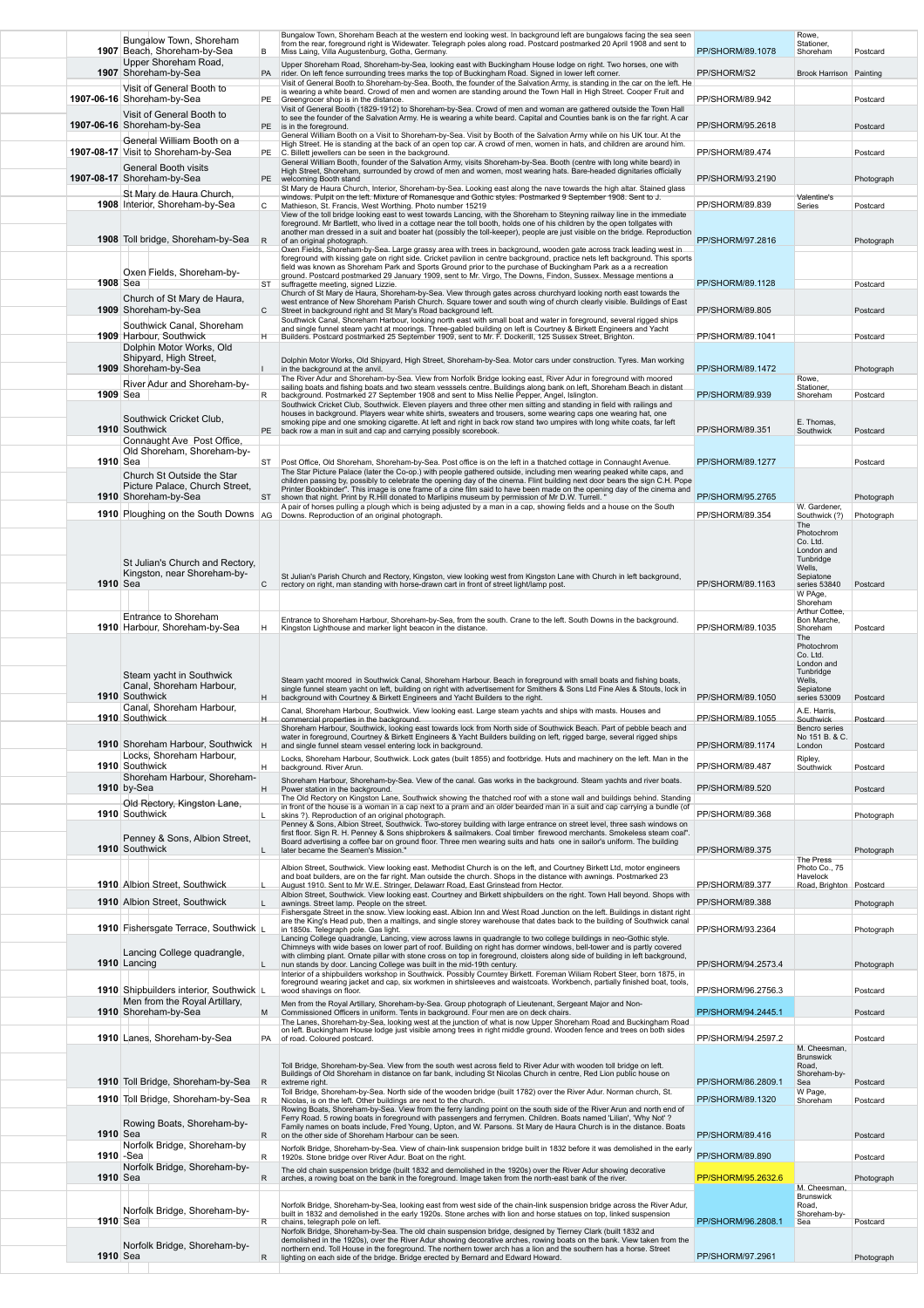|                     | Three Masted Barque 'Alastor'<br>at Anchor, later renamed 'The<br>1910 Bounty' | S.        | Three Masted Barque 'Alastor' at Anchor, later (probably 1950s) renamed 'The Bounty'. Sailing ship at anchor on the sea.<br>823 Tons. The last and largest sailing ship built for Mr Penney (Sunderland 1875).                                                                | PP/SHORM/89.343            |                                  | Postcard   |
|---------------------|--------------------------------------------------------------------------------|-----------|-------------------------------------------------------------------------------------------------------------------------------------------------------------------------------------------------------------------------------------------------------------------------------|----------------------------|----------------------------------|------------|
|                     |                                                                                |           |                                                                                                                                                                                                                                                                               |                            | M. Cheesman,<br><b>Brunswick</b> |            |
|                     | Southdown Road, Shoreham-<br>1910 by-Sea                                       | ST.       | Looking south from junction of Southdown Road and Victoria Road showing Cambridge Lodge (centre) and Trinity<br>Cottages (left) with people walking down the street. The card bears a half-penny George V stamp and is addressed to<br>Miss H Barber, 14 Second Avenue, Hove. | PP/SHORM/89.1007           | Road,<br>Shoreham-by-<br>Sea     | Postcard   |
|                     | Kingston Bridge and Lane,<br>1910 near Shoreham-by-Sea                         |           | Kingston Bridge and Lane, near Shoreham-by-Sea. Brick railway bridge at the south end of Kingston Lane. Lamp post in                                                                                                                                                          | PP/SHORM/89.379            |                                  |            |
|                     |                                                                                | ST        | the distance. Postmarked 22 August 1910. Sent to Mr W.E. Stringer, Delawarr Road, East Grinstead.<br>High Street, Shoreham-by-Sea. Horse drawn delivery van with driver. Man is standing next to it. They are outside Ayling                                                  |                            |                                  | Postcard   |
|                     | 1910 High Street, Shoreham-by-Sea ST                                           |           | grocer, wine and spirit merchant shop. Advert for Burgoyne's. International Boot Co. is in the distance. Copy photograph.<br>View from north side of Norfolk Bridge showing shops at west end of High Street, including W.H. Harker's corn store and                          | PP/SHORM/89.424            | Mezzotint Co.,                   | Photograph |
|                     | 1910 High Street, Shoreham-by-Sea ST                                           |           | ironmongers, Petersfield laundry, and shops with signs reading G.W. Bushby and S.J. Jackson, horses with goods<br>wagons in the road. Print of an original photograph.                                                                                                        | PP/SHORM/89.443            | London Road,<br><b>Brighton</b>  | Postcard   |
|                     | Brunswick Road, Shoreham-                                                      |           | Brunswick Road, Shoreham-by-Sea. View looking north. Burrell Hotel on the right, and Station level crossing, signal box<br>and gates in the distance. Ham Road turns to the right. Horses and carts, one is C.C. Patching daily carrier. Man on                               |                            |                                  |            |
|                     | <b>1910</b> by-Sea                                                             | ST        | bicycle. Children on the street.                                                                                                                                                                                                                                              | PP/SHORM/89.449            | M. Cheesman,                     | Postcard   |
|                     |                                                                                |           |                                                                                                                                                                                                                                                                               |                            | <b>Brunswick</b><br>Road,        |            |
|                     | 1910 High Street, Shoreham-by-Sea                                              | <b>ST</b> | High Street, Shoreham-by-Sea. View looking east. Shops on left. Howell and Sons Pub on the left. Methodist Chapel,<br>Royal George Hotel and Town Hall in the background. Horse and cart, bicycle. People on the street.                                                      | PP/SHORM/89.459            | Shoreham-by-<br>Sea              | Postcard   |
|                     | Connaught Ave Old Post<br>Office, Old Shoreham,                                |           |                                                                                                                                                                                                                                                                               |                            |                                  |            |
|                     | Shoreham-by-Sea IMAGE<br><b>MISSING FROM MAIN DISC</b>                         |           |                                                                                                                                                                                                                                                                               |                            |                                  |            |
| 1910 RB             |                                                                                | <b>ST</b> | Old Post Office, Old Shoreham, Shoreham-by-Sea. The Post Office is in a thatched cottage in Connaught Avenue. Girl<br>with a dog in foreground.                                                                                                                               | PP/SHORM/89.4660           |                                  | Postcard   |
|                     |                                                                                |           | High Street, Shoreham-by-Sea. View looking west. Crown and Anchor pub on the left, Methodist Chapel, Town Hall. Royal                                                                                                                                                         |                            | Spencer's<br>Photo Stores,       |            |
|                     | 1910 High Street, Shoreham-by-Sea ST                                           |           | George Hotel in the distance. A. Winter bakers on the right. Shops with awnings. Marlipins pub on the right. Men and<br>women on the street. Horse and cart.                                                                                                                  | PP/SHORM/89.948            | Chapel Road,<br>Worthing         | Postcard   |
|                     | 1910 High Street, Shoreham-by-Sea ST                                           |           | High Street, Shoreham-by-Sea. View looking east. Royal George Public House on the right. Abbey and Sons Empire(?)<br>next to it. Town Hall and Methodist Chapel. Albion Brewery at the end of the High Street. Street lighting.                                               | PP/SHORM/92.2090           |                                  | Postcard   |
|                     | Grammar School, Shoreham-<br>1910 by-Sea                                       |           | Shoreham Grammar School, Shoreham-by-Sea. View facing east. The school is on the corner of North Street and Pond                                                                                                                                                              |                            |                                  |            |
|                     | Grammar School, Pond Road,                                                     | <b>ST</b> | Road.<br>Shoreham Grammar School, Pond Road, Shoreham-by-Sea, view across fence, hedge and garden to the east front of the                                                                                                                                                    | PP/SHORM/94.2555.1         |                                  | Photograph |
|                     | 1910 Shoreham-by-Sea<br>Swiss Cott Glass House, Swiss                          | ST.       | school. Large Georgian house, with extended school buildings on either side.                                                                                                                                                                                                  | PP/SHORM/94.2555.2         |                                  | Photograph |
|                     | 1910 Gardens, Shoreham-by-Sea                                                  | ST        | Glass House, on the Western corner of the Swiss Gardens, Shoreham-by-Sea. Building in Swiss style (circular building<br>with conical roofing) in the park. Garden seats on the right. Demolished in 1915.                                                                     | PP/SHORM/96.2806.1         |                                  | Postcard   |
|                     |                                                                                |           |                                                                                                                                                                                                                                                                               |                            | M. Cheesman,<br><b>Brunswick</b> |            |
|                     | Tower View Townscape,                                                          |           | Elevated view of Shoreham-by-Sea, looking east, possibly taken from the tower of the Church of St Mary de Haura.<br>Methodist church is centre left, Ham road runs east from far left with Ham Road School above the telegraph pole. River                                    |                            | Road,<br>Shoreham-by-            |            |
|                     | 1910 Shoreham-by-Sea                                                           | ST        | Adur in far right background.                                                                                                                                                                                                                                                 | PP/SHORM/96.2807.1         | Sea<br>M. Cheesman,              | Postcard   |
|                     | Buckingham Rd Tree-lined                                                       |           | Buckingham Road, Shoreham-by-Sea, looking north towards the Triangle. Road lined with grass verges and young trees                                                                                                                                                            |                            | Brunswick<br>Road,               |            |
|                     | road, Buckingham Road,<br>1910 Shoreham-by-Sea                                 | ST        | with footpaths on either side, a person seated on a bench (right), horse-drawn vehicles in the road. Postcard bears the<br>title The Lanes Shoreham".                                                                                                                         | PP/SHORM/96.2807.4         | Shoreham-by-<br>Sea              | Postcard   |
|                     |                                                                                |           |                                                                                                                                                                                                                                                                               |                            | M. Cheesman,                     |            |
|                     | Red Lion, Old Shoreham,                                                        |           |                                                                                                                                                                                                                                                                               |                            | <b>Brunswick</b><br>Road,        |            |
|                     | 1910 Shoreham-by-Sea                                                           | ST        | Red Lion, Old Shoreham, Shoreham-by-Sea. View taken across Steyning Road towards the Red Lion public house with<br>top of tower of St Nicolas Church behind, telegraph pole on left.                                                                                          | PP/SHORM/96.2809.2         | Shoreham-by-<br>Sea              | Postcard   |
|                     | Wedding carriages outside                                                      |           | Wedding carriages outside Burrell Hotel, Ham Road, Shoreham-by-Sea. Five horse-drawn carriages wait in line, drivers<br>wear top hats and buttoned jackets, horses have white rosettes below the ear to denote a wedding and coachmen have                                    |                            |                                  |            |
|                     | Burrell Hotel, Shoreham-by-                                                    |           | white ribbons on their whips. Burrell Hotel with the name T. P. Palmer over the door, signs Family & Commercial Hotel"<br>"Dinners & Teas". Men wearing suits waistcoasts ties stand by the carriages group of children in background. Street                                 |                            |                                  |            |
| 1910 Sea            | Horse-drawn tram, Brighton                                                     |           | lights attached to front of hotel."<br>Horse-drawn tram, Brighton Road, Kingston. Open-topped double-decker horse-drawn tram on Brighton Road near                                                                                                                            | PP/SHORM/02.3257           |                                  | Photograph |
|                     | Road, Kingston, near                                                           |           | Kingston Beach lighthouse. Driver behind horses, conductor stands alongside wearing cap, suit, tie and with shoulder-<br>bag. Open staircase leading to top deck, two women sit on top at front. Houses on left, open-topped double-decker motor                              |                            |                                  |            |
|                     | 1910 Shoreham-by-Sea<br>Steam Roller, Southview Road,                          |           | bus in background.                                                                                                                                                                                                                                                            | PP/SHORM/89.1490           |                                  | Photograph |
|                     | 1910 Southwick                                                                 |           | Steam Roller, Southview Road, Southwick. Steam roller in the foreground with men, the operators, beside it and one<br>above. Houses behind with Congregational Church on right. Water cart on the right.                                                                      | PP/SHORM/89.426            |                                  | Postcard   |
|                     | Horse-drawn tram, Copperas                                                     |           | Horse-drawn tram, Copperas Gap, Southwick. Tram on the road drawn by two horses showing a driver in a flat cap and a<br>passenger inside the vehicle, terraced houses in the background. Name on the photograph Walter Mercer"and the driver                                  |                            |                                  |            |
|                     | 1910 Gap, Southwick                                                            |           | is Ben Fears."<br>Horse-drawn wagon in river, near Shoreham-by-Sea? Wooden cart in the shallows of a river (possibly the Adur) drawn                                                                                                                                          | PP/SHORM/89.521            |                                  | Photograph |
|                     | Horse-drawn wagon in river,                                                    |           | by one horse with another in front on a leading chain. One man in shirtsleeves, braces and wearing cap rides the lead<br>horse, another man sits on cart holding reins. Name on front of cart F. Wood" a contractor who lived in High Street                                  |                            |                                  |            |
|                     | 1910 near Shoreham-by-Sea?<br>Coach-and-horses, High                           | l T       | Shoreham. Long roofed building with chimneys on skyline is the old coastguard cottages '                                                                                                                                                                                      | PP/SHORM/94.2401           |                                  | Photograph |
|                     | 1910 Street, Shoreham-by-Sea                                                   |           | A horse-drawn coach with a team of four horses held by two men in bowler hats and a group of men and women seated<br>in the coach, outside the Crown & Anchor pub on Shoreham High Street, two small boys in caps look on.                                                    | PP/SHORM/96.2864           |                                  | Postcard   |
|                     | Military Parade, High Street,                                                  |           | Military Parade, High Street, Shoreham-by-Sea. Soldiers in uniform on parade on the day King Edward VII was buried.<br>School children are watching. E. West hairdresser and tobacconist shop in the background. Postmarked 23 May 1910.                                      |                            |                                  |            |
|                     | 1910-05-23 Shoreham-by-Sea                                                     | PE.       | Postcard sent to Miss A.M. Smith, Chantry House, Shoreham.<br>Pilot Oscar Morison seated in his Bristol Box Kite biplane, possibly at Shoreham or Roedean. Close view of front of plane                                                                                       | PP/SHORM/89.473            | Winton                           | Postcard   |
|                     | Oscar Morison in his biplane,<br>1911 Shoreham Airport?                        | AV        | showing wheels, runners, struts, wings, propellor and engine behind pilot. Mr. and Mrs. Frank Rowe stand at right,<br>undentified man at left.                                                                                                                                | PP/SHORM/89.319            |                                  | Postcard   |
|                     |                                                                                |           | A pilot taking part in the in the first European Air Race prepares for takeoff at Shoreham Aerodrome (later Shoreham<br>Airport). Side view of the Bleriot monoplane on the grass-covered airfield, showing wheels, struts and wings. Pilot wearing                           |                            |                                  |            |
|                     |                                                                                |           | hat muffler and goggles sits in cockpit, men at front, middle and tail position the plane for takeoff. Front of original<br>postcard is inscribed M. Kimmerling but he was piloting a Sommer. The pilot is more probably Beaumont" French navy Lt                             |                            |                                  |            |
|                     | Bleriot monoplane at<br>1911 Shoreham Airport                                  | AV        | Jean de Vaisseau Conneau known as "Beaumont" who won the race in which part of the route was from Dover to<br>Shoreham."                                                                                                                                                      | PP/SHORM/95.2699.6         | F. Rowe                          |            |
|                     |                                                                                |           | Harold Hume (Hal) Piffard (1867-1938) with his Pusher biplane, Shoreham Airport. Piffard stands to the left of the plane                                                                                                                                                      |                            |                                  | Photograph |
|                     |                                                                                |           | between the tall man in shirtsleeves and the man in the flat cap. Other men women and children in background. Plane is<br>partly obscured, visible are wings, engine and propellor, struts, floats. The Pusher biplane was powered by a 40 HP ENV                             |                            |                                  |            |
|                     |                                                                                |           | engine with a seven-foot propellor, front elevator and rear stabiliser. Information from the Worthing Herald 29 April 2004,<br>p.19: Woman in the centre is Miss Barbara O'Manning, a former art student. Harold Hume Piffard, who pioneered the                              |                            |                                  |            |
|                     | <b>Harold Piffard and Pusher</b>                                               |           | development of Shoreham aerodrome in 1909, was an old boy of Lancing College and later studied art in Paris and at the<br>Royal Academy. Miss O'Manning helped Piffard design an early model aircraft and was involved in the construction of his                             |                            |                                  |            |
|                     | 1911 seaplane, Shoreham Airport                                                | <b>AV</b> | full-sized aeroplane, the Humming Bird (also known as the Mayfly).<br>Madge Williams (left) and Cecil Pashley sit in Pashley's Farman biplane ready for a flight, possibly at Shoreham                                                                                        | PP/SHORM/89.315            |                                  | Postcard   |
|                     | Madge Williams and Cecil<br>Pashley on board early                             |           | Aerodrome (later Shoreham Airport). Close view of plane showing wheels, struts, wings, small cockpit, propellor behind<br>cockpit. Pashley and Williams wear flying helmets, he wears muffler and goggles. Plane is on flat grassy field with                                 |                            |                                  |            |
|                     | 1911 biplane, Shoreham Airport                                                 | AV.       | wooden fence and trees in background. Reprinted by Bob Hill from original Winton glass negative owned by John<br>Saunders.                                                                                                                                                    | PP/SHORM/96.2845.5A Winton |                                  | Photograph |
|                     |                                                                                |           | Shoreham Harbour, Southwick. Tall masted yacht berthed at the harbour. Single funnel steam ships. Dressed with flags.<br>Buildings and yards in the background. Postmarked 25 August 1912, sent by Hector to W. Edgar Stringer, 22 Oxford                                     |                            |                                  |            |
|                     | <b>1911</b> Shoreham Harbour, Southwick H                                      |           | Grove, Ilfracombe.<br>Men wearing suits, waistcoats and caps stand in front of a Bleriot monopolane, probably in Buckingham Park, Shoreham                                                                                                                                    | PP/SHORM/89.500            |                                  | Postcard   |
|                     | Bleriot monoplane at                                                           |           | rather than at Shoreham Aerodrome (later Shoreham Airport). Man second from right is O.C. Morison, an early aviator.<br>Close view showing front and side of plane on grass-covered field, with wheels, propellor, part of wings and fuselage                                 |                            |                                  |            |
| 1911-03-01 Shoreham |                                                                                | AV        | clearly visible.<br>Two Bristol Box Kite biplanes piloted by Oscar Morison and Mr. Gilmour take part in an air race from Shoreham to                                                                                                                                          | PP/SHORM/95.2668.9         | Winton 5054                      | Photograph |
|                     | Air race from Shoreham to                                                      |           | Roedean on 13 May 1911. The planes are pictured flying above a grass-covered field with low buildings in background,<br>possibly Shoreham Airport. Postcard inscribed on front Mr. Morison and Mr. Gilmour race from Shoreham to Roedean                                      |                            |                                  |            |
| 1911-05-13 Roedean  |                                                                                | AV .      | May 13/11. F. Rowe Shoreham"."<br>Graham Gilmour sits in his biplane (possibly a Bristol Box Kite) before leaving on a flight to Amesbury on 26 May 1911.                                                                                                                     | PP/SHORM/89.317            | F. Rowe                          | Postcard   |
|                     |                                                                                |           | Close view of front of plane, pilot wearing tam-o'-shanter hat and long coat. Wings, struts, wheels and runners clearly                                                                                                                                                       |                            |                                  |            |
|                     |                                                                                |           | visible also part of propellor behind pilot. Three men stand in front of plane all wearing suits, hats, ties. Postcard inscribed<br>on front Mr. Gilmour flies to Amesbury 100 miles May 26/11. F. Rowe". Postmarked 17 February 1912 and sent to Miss                        |                            |                                  |            |
|                     | Graham Gilmour in biplane,                                                     |           | Bessie Clark Cornhill Rolvenden Kent with message: "My Dear Bessie this is a photo of the young Mr. Gilmour it is so<br>sad we knew him so well through the flying ground. Many a chat with him I have had. I have his autographs with the                                    |                            |                                  |            |
|                     | 1911-05-26 Shoreham Airport                                                    | AV        | others. Shoreham is quite upset about it knowing him so well. Write soon with love from us all had a photo of Tom this<br>morning" unsigned. "                                                                                                                                | PP/SHORM/89.323            | F. Rowe                          | Postcard   |
|                     | Procession for Coronation of<br>King George V, Shoreham-by-                    |           | Procession for Coronation of King George V, Shoreham-by-Sea. Procession down the High Street, showing shops on the                                                                                                                                                            |                            |                                  |            |
| 1911-06-22 Sea      |                                                                                | <b>PE</b> | left: W.R. Farley and Sons car hire, Farley Butchers, Marlipins Public House, W.A. Gates and Sons Builders and F. Turrell<br>and Son fruiterers. Men and women are walking on the street.                                                                                     | PP/SHORM/89.462            |                                  | Postcard   |
|                     | Coronation Day Parade, Ham<br>1911-06-22 Road, Shoreham-by-Sea                 | <b>PE</b> | Coronation Day Parade, Ham Road, Shoreham-by-Sea. Crowd of men, women and children are watching the parade to<br>celebrate the coronation of King George V. Banners and brass band. Lady on the left with bicycle.                                                            | PP/SHORM/89.463            |                                  | Postcard   |
|                     | Opening of the Church Bazaar,                                                  |           | Opening of the Church Bazaar, Shoreham-by-Sea. Boy Scouts parade at the entrance of Buckingham House. Vicar is in                                                                                                                                                             |                            | F. Rowe,                         |            |
|                     | 1911-09-20 Shoreham-by-Sea<br>Bus driving through flooded                      | PE        | attendance. Women on the right are dressed in white with caps. Palm trees.                                                                                                                                                                                                    | PP/SHORM/89.460            | Shoreham                         | Postcard   |
| 1911-11-06 Sea      | Brighton Road, Shoreham-by-                                                    |           | Brighton & Worthing motor omnibus with uniformed driver and passengers driving through flood water on the Brighton<br>Road, near Humphrey's Gap, past Victorian houses (demolished 1950s) set back from the road behind low garden walls                                      | PP/SHORM/92.2102           |                                  |            |
|                     | Pashley brothers in their                                                      |           | or fences. Reproduction of an original photograph.<br>Cecil and Eric Pashley sit in the cockpit of their Farman biplane in front of hangars at Shoreham Airport. Both men wear                                                                                                |                            |                                  | Photograph |
|                     | Farman biplane, Shoreham                                                       |           | suits, white shirts, ties. Close view of front and side of plane showing wheels and runners, wings, struts, cockpit with<br>propellor at rear. Eric Pashley was killed in World War One, Cecil continued at Shoreham, formed the Southdown Flying                             |                            |                                  |            |
|                     | 1912 Airport                                                                   |           | AV Club, and trained pilots for many years.                                                                                                                                                                                                                                   | PP/SHORM/95.2667.5         | Winton 5056                      | Photograph |
|                     |                                                                                |           |                                                                                                                                                                                                                                                                               |                            |                                  |            |

 $\overline{\phantom{a}}$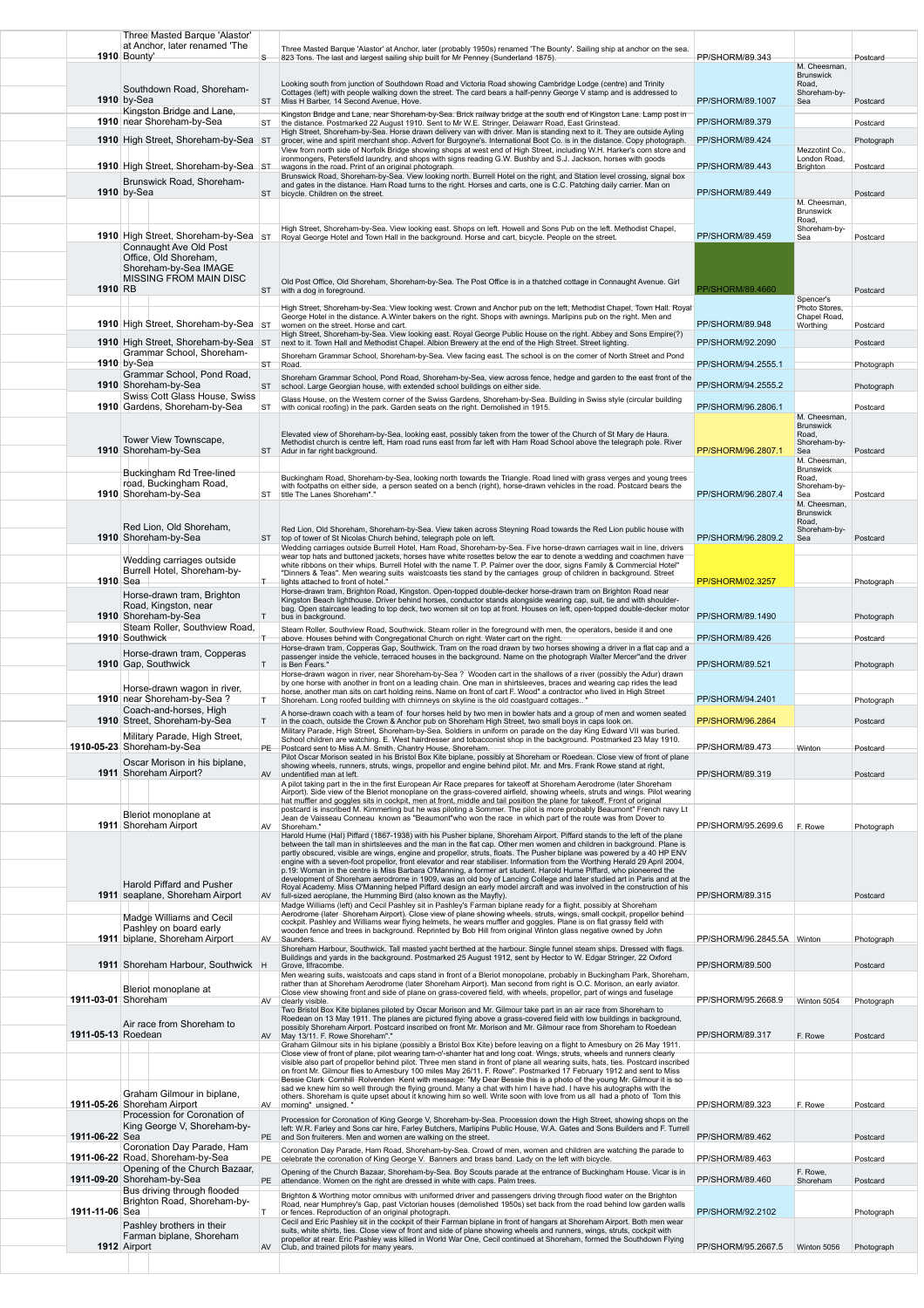|                    | Shoreham Regatta, River Adur,                                               |              | Rowing boats on the river taking part in a 'shovel race' during the regatta, watched by crowds in the harbour and by<br>spectators in boats. Buildings in background include St Mary de Haura church and a pub advertising Rock Ales". Title on<br>photograph reads "Shoreham Regatta 1912 start of the shovel race". Reproduction from a glass negative by Bob Hill of    |                                 |                             |            |
|--------------------|-----------------------------------------------------------------------------|--------------|----------------------------------------------------------------------------------------------------------------------------------------------------------------------------------------------------------------------------------------------------------------------------------------------------------------------------------------------------------------------------|---------------------------------|-----------------------------|------------|
|                    | 1912 Shoreham-by-Sea                                                        | R            | an original photograph by Winton.<br>Naval seaplane number 113, Radley England Mk II, Shoreham-by-Sea. Close view of a bi-plane landed on mudflats on                                                                                                                                                                                                                      | PP/SHORM/96.2843.1A Winton      |                             | Photograph |
|                    | Naval seaplane 113,<br>1912 Shoreham-by-Sea                                 | <b>AV</b>    | the beach, showing struts, wings, tailfin with number 113, small cockpit with propellor behind, floats. Houses in<br>background and power station in distance on left. Reprinted by Bob Hill from original Winton glass negative owned by<br>John Saunders.                                                                                                                | PP/SHORM/96.2845.4A Winton      |                             | Photograph |
|                    | Bungalow Town, Shoreham.                                                    |              | Bungalow Town, Shoreham Beach, looking east with pebble beach in foreground. Bungalows on left, some with<br>verandahs or flagpoles. Deckchair at top of beach, two girls and a boy wearing hats and a cap sit foreground right.                                                                                                                                           |                                 |                             |            |
|                    | 1912 Beach, Shoreham-by-Sea                                                 | B            | Washing hanging on line at left.<br>White Tent Encampment, Slonk Hill, near Shoreham-by-Sea. View looking north. First World War Army Camp with bell                                                                                                                                                                                                                       | PP/SHORM/89.1075                |                             | Postcard   |
|                    | White Tent Encampment, Slonk<br>1912 Hill, near Shoreham-by-Sea             | M            | tents. Group of men in the foreground in civilian clothes. Mill Hill is in the distance. Probably shortly before the First World<br>War.                                                                                                                                                                                                                                   | PP/SHORM/89.555                 | <b>Winton Photo</b><br>No.2 | Postcard   |
|                    | White Tented Army Camp,<br>1912 Shoreham-by-Sea                             | M            | White Tented Army Camp, Shoreham-by-Sea. Row of tents in the valley in the distance. Men are in the field. The railway<br>bridge and the English Channel are in the far distance. The field is behind Little Buckingham House, between the barn                                                                                                                            |                                 | Winton Photo                |            |
|                    | Shoreham Regatta, River Adur,                                               |              | and Good Friday Hill. View looking south. Probably shortly before the First World War.<br>Boats on the river - single sculls, clinker built - taking part in a race during the regatta. Line up for the starters horn<br>watched by crowds in the harbour gathered on Dolphin Hard. Visible in the background is the brewery chimney, St Mary                              | PP/SHORM/89.556                 | No. 6                       | Postcard   |
|                    | 1912 Shoreham-by-Sea                                                        | R.           | de Haura church tower and Stow's shipyard.<br>Single funnel steamship F. E. Webb" passes through the lock at Southwick Shoreham Harbour. View from front showing                                                                                                                                                                                                           | PP/SHORM/94.2570.3              |                             | Photograph |
|                    | Steam vessel passing through<br>Southwick lock, Shoreham                    |              | bow and side of vessel masts and funnel. Three men stand in foreground masts and buildings in left background old<br>gasworks building far right background. Postcard postmarked 24 August 1912 sent to Mr. W. E. Stringer 22 Oxford Grove                                                                                                                                 |                                 |                             |            |
|                    | 1912 Harbour                                                                | S            | llfracombe message to "Dear Ed" signed "Mum"."<br>Trinity Cottages, Shoreham-by-Sea. Three cottages at the corner of Southdown Road and Mill Lane, cottage on left has                                                                                                                                                                                                     | PP/SHORM/89.485                 |                             | Postcard   |
|                    | Southdown Rd Trinity<br>1912 Cottages, Shoreham-by-Sea                      | <b>ST</b>    | sign The Corner Cottage". Walls of upper storey covered by climbing plants dormer windows sash windows on ground<br>floor. Pram on pavement group of roadsweepers in background."                                                                                                                                                                                          | PP/SHORM/89.1006                | W PAge,<br>Shoreham         | Postcard   |
|                    | Brunswick Road, Shoreham-                                                   |              | Brunswick Road, Shoreham-by-Sea, looking north towards railway crossing with raised barrier visible in distance. Shops<br>on right side of road, some with awnings, including from right: G. Hart florist and seedsman, Channel Laundry, A. Street<br>Luncheons and Teas. Man wearing suit, hat and tie crosses street, woman wearing long skirt and hat on pavement. High |                                 |                             |            |
|                    | 1912 by-Sea                                                                 | ST           | wall on left bordering gardens of St Mary's House in St Mary's Road, later the site of the Post Office and Lloyds Bank.<br>Two Horse Drawn Tram. Single decker tram (no.10) with passengers. Brighton to Shoreham Tramway 1912. Outside a                                                                                                                                  | PP/SHORM/89.1262                |                             | Postcard   |
|                    | <b>1912</b> Two Horse Drawn Tram                                            | $\top$       | flint and stone structure. Driver with cap and whip. Boy conductor, Albert Jones?, at 13 was the youngest conductor in the<br>organisation. Man in suit and bowler hat is standing beside him. The tram used to be a double decker? Copy photograph.                                                                                                                       | PP/SHORM/89.999                 |                             | Photograph |
|                    |                                                                             |              | Brighton & District Tramways Steam Locomotive No. 1 with a Wilkinson tram engine, works No. 52/1884. Showing front<br>and side of engine with driver wearing cap in cab, conductor with cap and shoulder bag standing on front. Double-decker                                                                                                                              |                                 |                             |            |
|                    | <b>Brighton &amp; District Tramways</b><br>1912 Steam Locomotive No. 1      |              | tramcar with outside staircase behind. Cab has advertisements for Hudson's Soap and Neave's Food, tram has<br>advertisement for Ogden's Guinea Gold cigarettes beware of imitations"."                                                                                                                                                                                     | PP/SHORM/95.2657.2              |                             | Photograph |
|                    | Hospital Parade, Brunswick<br>1912-07-28 Road, Shoreham-by-Sea              |              | Hospital Parade, Shoreham-by-Sea. Men, women and children are watching a parade marching down Brunswick Road.<br>Men are matching with banners a drums followed by boy scouts. Eade's Store is on the left in Buckingham Road. Railway<br>PE buildings are in the background right. Photograph taken from a glass negative.                                                | PP/SHORM/94.2465                | Winton                      | Photograph |
|                    | Hospital Parade, Shoreham-                                                  |              | Hospital Parade, Shoreham-by-Sea. Parade with banner. Fund raising. Boys Brigade band, Boy Scouts and various<br>league members. The parade is turning into Ham Road. Eades Store is on the left. Men, women and children are                                                                                                                                              |                                 |                             |            |
| 1912-07-28 by-Sea  |                                                                             | PE           | watching the parade. Copy from an original photograph.<br>A Dyott monoplane at Shoreham Aerodrome (later Shoreham Airport). Rear view of the plane on grass-covered airfield                                                                                                                                                                                               | PP/SHORM/96.2843.4a             | Winton                      | Photograph |
|                    | Dyott monoplane at Shoreham<br>1913 Airport                                 | AV           | with Hangar no.1 in right background, showing tail, fuselage and wings and part of propellor on front of plane. Possibly<br>pictured at the SMMC Race 8 November 1913.                                                                                                                                                                                                     | PP/SHORM/95.2668.6              | Winton 5051                 | Photograph |
|                    | Early biplane at Shoreham                                                   |              | Pilot P.Verrier in his 70 HP Maurice Farman biplane at Shoreham Aerodrome (later Shoreham Airport). Front view of plane<br>showing struts, wings, wheels, cockpit with pilot just visible. Men, holding wingtips and tail position the plane on grass-                                                                                                                     |                                 |                             |            |
|                    | 1913 Airport                                                                | AV           | covered airfield. Possibly pictured at the SMMC Race 8 November 1913. Part of airport restaurant building visible right<br>background.                                                                                                                                                                                                                                     | PP/SHORM/95.2668.8              | Winton                      | Photograph |
|                    |                                                                             |              | A 1913 Radley-England seaplane in second revised form on the mud flat East of Norfolk Bridge, Shoreham-by-Sea, in<br>July 1913. has single 150 hp Sunbeam Engine and conventional floats and nacelle for pilot/passenger. It was wrecked<br>on Worthing Beach 22nd July 1914. Close front view of the biplane showing struts, wings, cockpit, floats. Pilot Gordon         |                                 |                             |            |
|                    |                                                                             |              | England wearing long coat and white cap stands in cockpit, group of men stand on shore in front of the plane which was<br>one of four entries for the Daily Mail Round Britain seaplane race in August 1913. It did not make the August 1913 start                                                                                                                         |                                 |                             |            |
|                    | Seaplane on the River Adur,<br>1913 Shoreham-by-Sea                         | AV           | time. Albion Brewery and houses in distance on far bank, ferryman stands next to his boat on right and another rows his<br>boat with passengers right background.                                                                                                                                                                                                          | PP/SHORM/95.2699.8              |                             | Photograph |
|                    |                                                                             |              | Southwick football club team, Southwick. Twelve players standing and sitting in three rows in field with trees in<br>background, most wearing footbal shirts with vertical stripes. In foreground is low table and cloth with letters SFC holding                                                                                                                          |                                 |                             |            |
|                    |                                                                             |              | four trophies. In back row are three men wearing suits and ties, head-and-shoulders photographs of two other men<br>appear in insets above, one wearing jacket and tie the other in football shirt with horizontal stripes. Written on back<br>Senior Cup 1913" and identifications - above: Upton and Linley; back row: Flynn unknown Grigson Woods Catlin Clark          |                                 | H. D. Tubb,                 |            |
|                    | <b>1913</b> Southwick FC team, Southwick PE<br>Dolphin Motor Car, Shoreham- |              | Herriot Wheatland; middle row: unknown Page Smart unknown Weller; front: Saunders unknown."                                                                                                                                                                                                                                                                                | PP/SHORM/89.380                 | Portslade                   | Postcard   |
|                    | 1913 by-Sea<br>1913 Horse Drawn Tram                                        |              | 'Dolphin' Motor Car, Shoreham-by-Sea. Lloyd & Plaister's Dolphin 'Vox' Car. Fitted with the Ricardo two stroke engine.                                                                                                                                                                                                                                                     | PP/SHORM/89.1473                |                             | Photograph |
|                    | Horse-drawn cab, Shoreham-                                                  |              | Horse Drawn? Tram. Tram in depot. Wreath on the tram.<br>Cab drawn by a single horse with two uniformed drivers, one holding the reins and a whip, one man in a bowler hat and<br>suit holding the horse, a lantern on the side of the cab, outside a flint building in front of a wooden fence. The caption                                                               | PP/SHORM/89.411                 |                             | Photograph |
|                    | <b>1913</b> by-Sea                                                          |              | reads Last cab in Shoreham Station 1913"."<br>Aerial view of the River Adur and part of Shoreham-by-Sea, taken by early aviator Cecil Pashley from a Farman                                                                                                                                                                                                                | PP/SHORM/89.457                 |                             | Postcard   |
|                    | River Adur and Shoreham-by-                                                 |              | Longhorn" derivative. Wing strut of plane visible in foreground River Adur on left with Norfolk suspension bridge and<br>railway bridge in background buildings of New Shoreham on right including the Catholic Church in centre. Cluster of                                                                                                                               |                                 |                             |            |
|                    | 1913 Sea, aerial view                                                       | AE           | boats on river in foreground and crowd gathered on shore indicate it is possibly regatta day."<br>Cecil and Eric Pashley stand in front of their Farman biplane at Shoreham Airport. Both men wear suits and shirts with                                                                                                                                                   | PP/SHORM/89.320                 | C. L. Pashley               | Postcard   |
|                    | Pashley brothers with biplane,<br>1913 Shoreham Airport                     | AV.          | ties, one wears a cap. Close view of the propellor and engine at rear of cockpit, struts and wheels also visible. In<br>background is hangar no. 6. Eric Pashley was killed in World War One, Cecil continued at Shoreham, formed the                                                                                                                                      | PP/SHORM/89.324                 | Winton                      |            |
|                    |                                                                             |              | Southdown Flying Club, and trained pilots for many years.<br>Hangars numbered 3 to 7 at Shoreham Aerodrome (later Shoreham Airport). Row of hangars in background with people<br>gathered round all looking towards hangars. In sky above on the right is the Pashley Bros Farman biplane. An Avro                                                                         |                                 | Winton Photo                | Postcard   |
|                    | 1913 Hangars at Shoreham Airport                                            | <b>AV</b>    | biplane is parked in background left in front of two hangars with Avro" above their doors."<br>Pilot Mr. Geere in the cockpit of an Avro biplane at Shoreham Aerodrome (later Shoreham Airport). Close view of front and                                                                                                                                                   | PP/SHORM/95.2667.7              | No.5102                     | Photograph |
|                    | Pilot Mr. Geere in Avro biplane                                             |              | side of plane showing wings, struts, propellor, cockpit with steering-wheel. Pilot is wearing overalls and flying helmet and<br>smoking a cigarette. Man in shirtsleeves holds the tail. In background is the Avro hangar with motor-cycle leaning against                                                                                                                 |                                 |                             |            |
|                    | 1913 at Shoreham Airport                                                    | AV.          | doors. Geere was one of Avro's test pilots. Railway embankment in background.<br>Aviators pose in front of a plane at Shoreham Aerodrome (later Shoreham Airport). The plane, W.L. Brock's Bleriot 80 HP                                                                                                                                                                   | PP/SHORM/95.2668.1              | Winton                      | Photograph |
|                    |                                                                             |              | Gnome biplane, is partly obscured, with wings, propellor, wheels and part of the fuselage visible. Group of four in front of<br>the plane are L-R: Gustav Hamel in long coat; R.T. Gates, general manager of Hendon Aerodrome, wearing coat and hat                                                                                                                        |                                 |                             |            |
|                    | Aviators and plane at<br>1913 Shoreham Airport                              | AV.          | and with field glasses in a case; W.L. Brock wearing boots, jacket over sweater, helmet and goggles; R. Slack wearing<br>one-piece leather jump-suit, helmet and goggles. Two undentified men on right. Possibly pictured at SMMC or SMYC race<br>8 November 1913.                                                                                                         | PP/SHORM/95.2668.12 Winton 5086 |                             | Photograph |
|                    | St Mary de Haura Parish<br>1913 Church, Shoreham-by-Sea                     | $\mathsf{C}$ | St Mary de Haura Parish Church, Shoreham-by-Sea. Close view from south east across low stone wall and churchyard                                                                                                                                                                                                                                                           | PP/SHORM/94.2544.16             |                             |            |
|                    | Suffragettes in High Street,                                                |              | with gravestones. Tower at west end, flying buttresses, windows, south entrance all clearly visible.<br>Suffragettes in High Street, Shoreham-by-Sea. Uniformed suffragettes with sash and badge addressing a crowd of adults<br>and children. Postcard sent from Jack to Miss A Smith, 23 Lichfield Grove, Church End, Finchley, London. Postmarked 2                     |                                 |                             | Photograph |
|                    | 1913 Shoreham-by-Sea<br>Ricardo Twin Cylinder Two                           |              | PE June 1913.                                                                                                                                                                                                                                                                                                                                                              | PP/SHORM/89.472                 |                             | Postcard   |
|                    | Stroke 'Dolphin' Engine,<br>1913 Shoreham-by-Sea                            |              |                                                                                                                                                                                                                                                                                                                                                                            | PP/SHORM/89.1474                |                             |            |
|                    |                                                                             |              | Ricardo Twin Cylinder Two Stroke 'Dolphin' Engine, Shoreham-by-Sea. For 'Vox' car.<br>Seaplane near Shoreham Airport, view across a grass-covered field to ramp leaning against the bank of the River Adur<br>with the biplane on top of the ramp. Avro 503 prototype with floats being moved onto river for first flight with Fred                                        |                                 |                             | Photograph |
|                    |                                                                             |              | Raynham at the controls and Jack Alcock as passenger. Rear view of plane showing wings, struts, tail, floats, empty<br>cockpit. Men at right operate a winch with cable attached to plane. Centre left a man, possibly a photographer. Railway                                                                                                                             |                                 |                             |            |
| 1913-05-01 Airport | Seaplane near Shoreham                                                      | AV           | bridge in distant background. Original postcard is inscribed Radley and England's seaplane at Shoreham" but this<br>appears to be incorrect."                                                                                                                                                                                                                              | PP/SHORM/95.2668.3              | Winton 5058                 | Photograph |
|                    |                                                                             |              | Horse-drawn tram, Portslade. Photograph (possibly of a postcard) with inscription Flashlight photo of the last run of the<br>pair horse tram from Portslade to Southwick June 6 1913". Two men hold the two horses still attached to tram at after the                                                                                                                     |                                 |                             |            |
|                    |                                                                             |              | final public service on the Brighton & Shoreham tramway ended at 9pm outside number 187 Albion Street. Driver and<br>conductor identified as Ben Fears and Albert James. Two men on front of tram hold wreath. Tram car obscured by crowd<br>of men women and children. Photograph taken outside Halfway House Pub at junction of Wellington Road and Station              |                                 |                             |            |
|                    | 1913-06-06 Horse-drawn tram, Portslade                                      |              | Road. Part of pub with sign "Tamplins Ales" visible on left."<br>Men women and children gather round a crashed seaplane at Shoreham Airport. The plane was taking part in the Daily                                                                                                                                                                                        | PP/SHORM/95.2657.13             |                             | Photograph |
|                    | Crashed seaplane, Shoreham                                                  |              | Mail air race, probably on 10 August 1914; the pilot escaped with his life. People in foreground partially obscuring the<br>plane which lies on its side, part of fuselage visible with Daily Mail" marked on side all of tail visible with rear float at base                                                                                                             |                                 |                             |            |
|                    | 1914 Airport<br>Film scene, 'The Showman's                                  | AV           | of tail. Railway embankment and track in background. '                                                                                                                                                                                                                                                                                                                     | PP/SHORM/97.2938                |                             | Photograph |
|                    | Dream', at Bungalow Town,<br>Shoreham Beach, Shoreham-                      |              | Filming of a scene from the film The Showman's Dream" at the old fort east of Bungalow Town (now Shoreham Beach).<br>Raised stage with backdrop depicting entrance to a circus and actors and actresses dressed as clown bandsmen and<br>others in normal clothing. Man in sweater possibly director or camerman. Tripod at left. Film made by the Sunny South             |                                 |                             |            |
|                    | 1914 by-Sea                                                                 | B            | Film Company. Copy photograph from a glass negative."<br>Mr. E Roll of the Full inside" revue stands in the cockpit of a Pashley Bros biplane at Shoreham Aerodrome (later                                                                                                                                                                                                 | PP/SHORM/96.2845.11A            |                             | Photograph |
|                    |                                                                             |              | Shoreham Airport) seated in front is pilot Eric Pashley. Almost full view of plane from the front showing wheels wings<br>struts cockpit with propellor behind. "Pashley Bros" on side of cockpit. At left woman wearing cloche hat sits at the wheel                                                                                                                      |                                 |                             |            |
|                    | Pashley Bros biplane at                                                     |              | of an open-topped Austro Daimler motor car licence number LK-8677 with tool-box and spare wheel on the running board<br>AA badge and starting handle visible on front. Restaurant in left background with flag inscribed SCA (South Coast Aero-                                                                                                                            |                                 |                             |            |
|                    | 1914 Shoreham Airport                                                       | AV           | club?). Low gabled building in background in front of railway embankment is the Aero Club pavilion. Reprinted by Bob Hill<br>from original Winton glass negative owned by John Saunders."<br>Film Making, 'The Showman's Dream', at the old fort, east of Bungalow Town, Shoreham Beach, Shoreham-by-Sea. Film                                                             | PP/SHORM/96.2845.3A Winton      |                             | Photograph |
|                    | Film Making, 'The Showman's                                                 |              | set of the picture made by Sunny South Films. Raised stage with backdrop depicting entrance to a circus, and actors and<br>actresses, dressed as clown, bandsmen, policeman, and others in normal clothing. Camera man in foreground. The                                                                                                                                  |                                 |                             |            |
|                    | Dream', at Shoreham Beach,<br>1914 Shoreham-by-Sea                          | B            | painted backdrop hangs on the brickwork of the Palmerston buildings of Shoreham Fort. Actors Will Evans (Showman)<br>and Arthur Conquest. Copy photograph from a glass negative.                                                                                                                                                                                           | PP/SHORM/96.2845.12a Winton     |                             | Photograph |
| 1914 Sea           | Bathing Parade, Shoreham-by-                                                | M            | Bathing Parade, Shoreham-by-Sea. Parade of male army recruits in civilian clothing and holding towels. Reprinted by Bob<br>Hill from an original glass negative.                                                                                                                                                                                                           | PP/SHORM/96.2843.17a Winton     |                             | Photograph |
|                    | Shoreham Town from Across<br>the River Adur, Shoreham-by-                   |              | Shoreham Town from Across the River Adur, Shoreham-by-Sea. View from the west. Chainlink Norfolk Bridge (built 1832)                                                                                                                                                                                                                                                       |                                 |                             |            |
| <b>1914</b> Sea    |                                                                             | R            | is on the left. St Mary de Haura church tower and chimney of Shoreham Brewery are in the background. Barque in the<br>distance. Photo number 22728.                                                                                                                                                                                                                        | PP/SHORM/94.2574.2              | W Page,<br>Shoreham         | Photograph |
|                    |                                                                             |              |                                                                                                                                                                                                                                                                                                                                                                            |                                 |                             |            |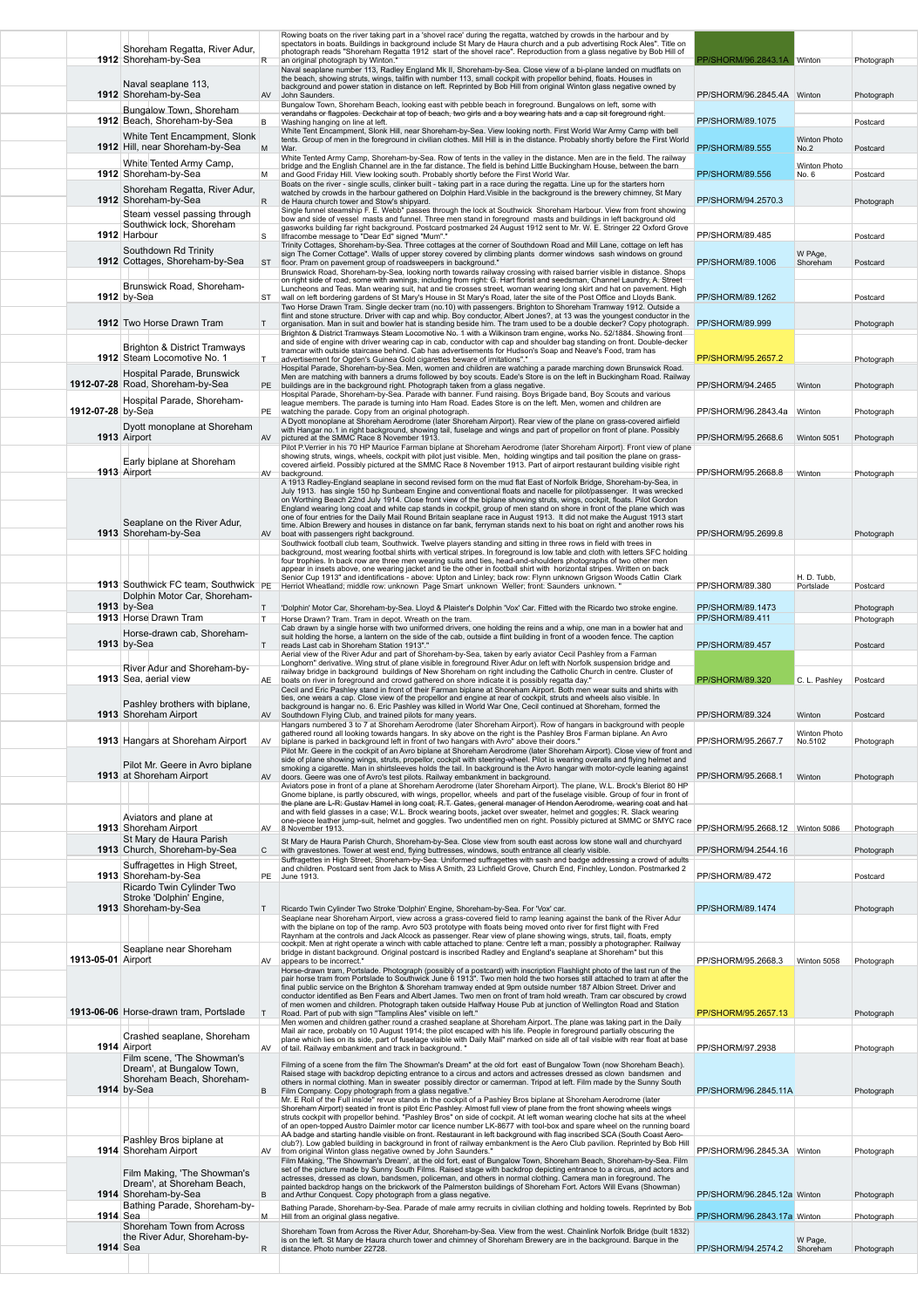|                     |                                                                            |              | The steamship Seaford"owned by Mr Stephenson-Clarke enters the locks Shoreham Harbour Southwick. View from on<br>shore looking toward bow of ship lifeboat on deck masts and single funnel visible. On left a three-masted sailing ship with                                                                                                                                   |                                   |                                              |            |
|---------------------|----------------------------------------------------------------------------|--------------|--------------------------------------------------------------------------------------------------------------------------------------------------------------------------------------------------------------------------------------------------------------------------------------------------------------------------------------------------------------------------------|-----------------------------------|----------------------------------------------|------------|
|                     | Steamship enters the locks,<br><b>1914</b> Shoreham Harbour, Southwick S   |              | rigging visilble two men on cross-tree of foremast unfurling sail. Southwick Town Hall in background on left. Postmarked<br>Southwick Brighton 27 September 1914 sent to Mr. Stringer Holmbush Mount Pleasant Cross in Hand Heathfield Sussex                                                                                                                                  |                                   | W Page,                                      |            |
|                     |                                                                            |              | message to "Dear Ed" signed "Hector"."<br>Experimental Cedes-Stoll trolleybus which was tested in Hove from 6 september 1914 to 9 August 1915. View from the<br>side showing full length of open-topped double-decker trolley bus with passengers inside and on top. Driver wearing                                                                                            | PP/SHORM/89.486                   | Shoreham                                     | Postcard   |
|                     |                                                                            |              | boater in cab, steering wheel and horn visible. Sign along side of top deck Cedes gearless trackless trolley system".<br>Under the terms of the 1912 Hove Railless Act this system was to replace the Brighton & Shoreham Tramway service.                                                                                                                                     |                                   |                                              |            |
|                     | 1914 Experimental trolleybus, Hove                                         |              | Due to the outbreak of World War One the Austrian Cedes-Stoll system was abandoned."<br>Steamer Miown" foundered off Shoreham. Two masts rigging and part of the wheel visible above the sea after the                                                                                                                                                                         | PP/SHORM/95.2657.11               |                                              | Photograph |
|                     |                                                                            |              | steamship "Miown" was wrecked in a gale one-and-a-half miles SSW of Shoreham. Unidentified man wearing civilian<br>clothes and cloth cap stands in the rigging. The "Miown" was carrying a cargo of cement from London to Bristol and was                                                                                                                                      |                                   |                                              |            |
|                     | Steamer Miown" foundered off                                               |              | wrecked so quickly there was no time to send distress signals. The crew took to the water and all were drowned with the<br>exception of Captain Jones who stayed with his ship and survived six hours of exposure. Waterman John Short of<br>Southwick saw the captains's plight and with neigbours William Gardiner owner of the boat "Florence" and Charlie Smart            |                                   |                                              |            |
| 1914-02-13 Shoreham | Recruits for Lord Kitchener's                                              | $\mathsf{S}$ | launched the boat and rowed out to the wreck to save the captain.                                                                                                                                                                                                                                                                                                              | PP/SHORM/96.2843.11A Winton Photo |                                              | Photograph |
| 1914-09-01 Sea      | Army leaving Shoreham-by-                                                  |              | Recruits/volunteers for Lord Kitchener's Army leaving Shoreham-by-Sea. First World War/World War One. High Street<br>looking west. Large crowd of men near the Crown and Anchor pub. Women and children. Cars on street. Royal George                                                                                                                                          |                                   |                                              |            |
|                     | West Camp Church, near                                                     | M            | pub in the middle distance. Taken from a glass negative.<br>West Camp Church, near Shoreham-by-Sea. Soldiers in uniform at the army camp situated south of Buckingham Barn,                                                                                                                                                                                                    | PP/SHORM/94.2463                  | Winton                                       | Photograph |
|                     | 1915 Shoreham-by-Sea<br>Army Camp Hut Interior,                            | M            | west of Slonk Hill. Wooden huts in background. Rifles on the ground.<br>Army Camp Hut Interior, Shoreham-by-Sea. Nine soldiers in the hut showing the living conditions. Royal Marine                                                                                                                                                                                          | PP/SHORM/89.560                   |                                              | Photograph |
|                     | 1915 Shoreham-by-Sea<br>Gymnasium in the East Camp,                        | M            | Engineers Camp ? . Electric lighting.                                                                                                                                                                                                                                                                                                                                          | PP/SHORM/89.561                   |                                              | Photograph |
| <b>1915</b> Sea     | Slonk Hill, near Shoreham-by-                                              | M            | Gymnasium in the East Camp, Slonk Hill, near Shoreham-by-Sea. Royal Marine Engineers Camp? Wall bars, parallel<br>bars, pulleys and exercise mats.                                                                                                                                                                                                                             | PP/SHORM/89.562                   |                                              | Photograph |
|                     | Army Camp Gardens and<br>1915 Hutments, Shoreham-by-Sea                    | M            | Army Gardens and Hutments, Shoreham-by-Sea. No.2 Company Royal Marine Engineers camp. Row of wooden huts<br>with men in uniform standing outside.                                                                                                                                                                                                                              | PP/SHORM/89.563                   |                                              | Photograph |
|                     | Church Army and YMCA Huts,                                                 |              | Church Army recreation hut and YMCA (Young Mens Christian Association) hut, East Camp, Shoreham-by-Sea. During<br>the First World War, an army camp was built north of Shoreham. Series of wooden huts leading up a road. Hut in                                                                                                                                               |                                   |                                              |            |
|                     | 1915 East Camp, Shoreham-by-Sea M<br>Roadway through the East              |              | foreground was built on stilts and has a verandah. Now Park Side.<br>Roadway through the East Camp, Shoreham-by-Sea. During the First World War, an army camp was built north of                                                                                                                                                                                               | PP/SHORM/89.565                   |                                              | Photograph |
|                     | 1915 Camp, Shoreham-by-Sea<br>West Camp Post Office, Little                | M            | Shoreham Town. The soldiers were billeted in wooden huts with roads running through the camp, later Parkside.                                                                                                                                                                                                                                                                  | PP/SHORM/89.567                   |                                              | Photograph |
|                     | Buckingham, near Shoreham-<br>1915 by-Sea                                  | M            | West Camp Post Office, Little Buckingham, west of Slonk Hill, near Shoreham-by-Sea. Men in uniform with spades<br>outside the army camp post office. Wooden huts.                                                                                                                                                                                                              | <b>PP/SHORM/89.699</b>            | Bon Marche,<br><b>British</b><br>Manufacture | Postcard   |
|                     | West Camp Quartermaster's                                                  |              | West Camp Quartermaster's Stores with Boxing Arena, Shoreham-by-Sea. During the First World War, an army camp                                                                                                                                                                                                                                                                  |                                   | Bon Marche,                                  |            |
|                     | Stores with Boxing Arena,<br>1915 Shoreham-by-Sea                          | M            | was built at Little Buckingham, west of Slonk Hill and north of Shoreham Town. The boxing arena was excavated out of<br>the side of Mill Hill. Two soldiers in uniform.                                                                                                                                                                                                        | <b>PP/SHORM/89.700</b>            | <b>British</b><br>Manufacture                | Postcard   |
|                     | Army Camp, near Shoreham-<br>1915 by-Sea                                   | M            | Army Camp, near Shoreham-by-Sea. During the First World War, an army camp was built north of Shoreham Town.<br>YMCA (Young Mens Christian Association) and S.A. (Salvation Army) wooden huts were built for soldiers off duty leisure<br>time. There are further huts in the background. Soldiers in uniform.                                                                  | <b>PP/SHORM/89.702</b>            | Bon Marche,<br><b>British</b><br>Manufacture | Postcard   |
|                     | Members of the Company of<br>the Royal Artillery in a Field,               |              |                                                                                                                                                                                                                                                                                                                                                                                |                                   |                                              |            |
|                     | 1915 Shoreham-by-Sea?                                                      | M            | Members of the the Company of the Royal Artillery in a Field, Shoreham-by-Sea? Group of soldiers in uniform and with<br>field guns. They are possibly in the Downs above Shoreham?                                                                                                                                                                                             | PP/SHORM/89.727                   |                                              | Postcard   |
|                     | Brunswick Rd Bon Marche,<br>Brunswick Road, Shoreham-                      |              | Bon Marche, Brunswick Road, Shoreham-by-Sea. Clothes and general shop opened in 1915, owned by Arthur Cottee<br>and his wife, Connie (neeAyling). The shop window at no.32 displays underwear, hats for sale; the shop at no.30 sells                                                                                                                                          |                                   |                                              |            |
|                     | 1915 by-Sea<br>Crowd at the Beach Club,                                    | <b>ST</b>    | toys, postcards, stationery, model yachts, pens, baskets, magazines. Lighting outside the shop.<br>Crowd in deckchairs at the beach club, Bungalow Town, Shoreham-by-Sea. Crowd watching Miss Kate Carney's                                                                                                                                                                    | PP/SHORM/92.1819                  |                                              | Postcard   |
|                     | Bungalow Town, Shoreham<br>1915-08-01 Beach, Shoreham-by-Sea               | B            | entertainment. During the First World War. St.Mary's Church tower and brewery chimney are in the background. Most<br>people are wearing hats.                                                                                                                                                                                                                                  | PP/SHORM/96.2843.10a              |                                              | Photograph |
|                     | Soldiers on Parade, High                                                   |              | Soldiers in uniform on Parade, High Street, Shoreham-by-Sea during the First World War. With fixed bayonets and rifles.<br>Two officers are on horseback on the right. Crown and Anchor public house, shop, and old Methodist Church are in                                                                                                                                    |                                   | F. Rowe,                                     |            |
|                     | 1916 Street, Shoreham-by-Sea<br>Men during a Drill at the Army             | M            | background. The men are probably about to leave for action on the Western Front.                                                                                                                                                                                                                                                                                               | <b>PP/SHORM/89.549</b>            | Shoreham<br>Bon Marche,                      | Postcard   |
|                     | 1917 Camp, near Shoreham-by-Sea M                                          |              | Men during a physical drill on the parade ground at the Army Camp, near Shoreham-by-Sea. Wooden huts. View looking<br>west towards Mill Hill, West Camp.<br>Postwomen in Uniform, Shoreham-by-Sea. Five postwomen in uniform with hats, employed by the General Post Office                                                                                                    | PP/SHORM/89.688                   | <b>British</b><br>Manufacture                | Postcard   |
|                     | Postwomen in Uniform,<br>1917 Shoreham-by-Sea                              | PE.          | during the First World War. Mrs C.D. Page is standing in the centre. Each woman has a number on her jacket lapels, GPO<br>133, GPO 14, GPO131, GPO130 and GPO 132.                                                                                                                                                                                                             | PP/SHORM/89.1317                  | W. Page                                      | Postcard   |
|                     |                                                                            |              | Aerial view over Shoreham-by-Sea looking north west with River Adur in foreground winding through fields towards South<br>Downs in distant background. Norfolk suspension bridge in left foreground with railway bridge behind and old toll bridge in                                                                                                                          |                                   |                                              |            |
|                     | River Adur and Shoreham-by-                                                |              | middleground with Lancing College and Chapel to its left. Catholic church in foreground centre left, St Mary de Haura<br>centre right. Nurseries to the right of the river between railway bridge and toll bridge, army camp far right middleground.<br>Printed on back This is a Real Photograph from an Avro Aeroplane". Photograph taken before 1921 as footbridge to       |                                   | A. W. Wardell,<br>West Street,               |            |
|                     | 1917 Sea, aerial view<br>Launching of the Cretegaff,                       | AE           | Shoreham Beach is not yet constructed."                                                                                                                                                                                                                                                                                                                                        | PP/SHORM/89.989                   | <b>Brighton</b>                              | Postcard   |
|                     | 1917 Shoreham Harbour, Southwick Is                                        |              | Launching of the Cretegaff, Shoreham Harbour. View from dockside as the concrete boat leaves the slips to glide onto the<br>water. Union Jack flies at the bow, red ensign at the stern, lifeboat on deck. Dockyard workers watch in foreground.<br>Post Office, Brunswick Road, Shoreham-by-Sea, looking north towards railway crossing. New Post Office in left              | PP/SHORM/89.969                   | Ripley<br>Southwick                          | Postcard   |
|                     | Brunswick Rd Post Office,                                                  |              | foreground, built in 1918 to serve the troops stationed in Shoreham. Sign on booth Buy War Loan". In right foreground<br>Street's Tea Roomsin left middle ground Gigin's bakers with motorised vehicle in front. Pencil-writen message to "Dear                                                                                                                                |                                   | F. Rowe,                                     |            |
|                     | Brunswick Road, Shoreham-<br>1918 by-Sea                                   | <b>ST</b>    | Dad" reads in part "This is a card of the new P.O. first I have seen" mentions "planes brought down in the last raid" and "I<br>have just heard this morning that a boat has been torpedoed off Worthing during last night"."                                                                                                                                                  | PP/SHORM/89.470                   | Stationer,<br>Shoreham                       | Postcard   |
|                     | Kingston and Southwick, near                                               |              | Aerial view of Kingston and Southwick, looking north-west over harbour and fields. In foreground is the sea and eastern<br>end of Shoreham Harbour with Southwick docks and locks on the right, part of the harbour entrance and partially-built<br>Mystery Towers on the left. Buildings of Southwick, including the church of St Michael and all Angels, on the right behind |                                   | A. W. Wardell,<br><b>West Street,</b>        |            |
|                     | 1918 Shoreham-by-Sea, aerial view   AE<br>Mystery Towers, Kingston         |              | the docks. Army camp on Slonk Hill in centre mid-background, part of River Adur in left background.                                                                                                                                                                                                                                                                            | PP/SHORM/93.2220                  | Brighton                                     | Photograph |
|                     | 1918 Beach, near Shoreham-by-Sea H                                         |              | Mystery Towers, Kingston Beach, near Shoreham-by-Sea. North face is being erected. Dredger D.W. No.23 is next to one<br>of them. Children are paddling in the foreground on the beach. Shoreham beach in the distance.                                                                                                                                                         | PP/SHORM/89.1217                  | Ripley,<br>Southwick                         | Postcard   |
|                     | Mystery Towers, Shoreham<br>1918 Harbour, Southwick                        | H            | Mystery Towers, Shoreham Harbour, Southwick. Two great naval towers in the course of construction at the Harbour<br>entrance. Cranes.                                                                                                                                                                                                                                          | PP/SHORM/89.1226                  | Ripley,<br>Southwick                         | Postcard   |
|                     | Mystery Tower, Kingston, near<br>1918 Shoreham-by-Sea                      | H            | Mystery Tower, Kingston, near Shoreham-by-Sea. One of two muystery towers" being built on the River Adur. Men<br>working on it. One of the two towers was later re-named the Nab Tower and towed to the Solent to replace a lightship off<br>the Isle of Wight."                                                                                                               | PP/SHORM/89.1229                  | Ripley,<br>Southwick                         | Postcard   |
|                     | Twin Mystery Towers, Kingston                                              |              | Twin Mystery Towers, Kingston Beach, near Shoreham-by-Sea. One tower is completed and ready to sail with flags flying.<br>Second tower is under construction. One of the two towers was later re-named the Nab Tower and towed to the Solent to                                                                                                                                |                                   |                                              |            |
|                     | 1918 Beach, near Shoreham-by-Sea   H<br>Kingston Lighthouse and Naval      |              | replace a lightship off the Isle of Wight. Man and boy are on the shore.                                                                                                                                                                                                                                                                                                       | PP/SHORM/89.1232                  |                                              | Postcard   |
|                     | 'Mystery' Towers, near<br>1918 Shoreham-by-Sea                             | H            | Kingston Lighthouse (Built 1846) and Naval 'Mystery' Towers, near Shoreham-by-Sea. North side of Kingston lighthouse<br>with the 'Mystery' Towers. Stone structure.                                                                                                                                                                                                            | PP/SHORM/89.1240                  | Ripley,<br>Southwick                         | Postcard   |
|                     | Nissen Huts, Southwick Green<br>1918 Army Camp, Southwick                  | M            | Nissen Huts, Southwick Green Army Camp, Southwick. View looking north. Royal Marine Engineers Camp.                                                                                                                                                                                                                                                                            | <b>PP/SHORM/89.558</b>            | Ripley<br>Southwick                          | Photograph |
|                     | Dredger Steam tug 'Stella' on<br>the River Adur, Shoreham-by-              |              |                                                                                                                                                                                                                                                                                                                                                                                |                                   |                                              |            |
| <b>1918</b> Sea     |                                                                            | S            | Steam tug 'Stella' on the River Adur, Shoreham-by-Sea. Concrete boat and the single funnel tug with Shoreham and St<br>Mary de Haura church in background. Viewers in rowing boat.                                                                                                                                                                                             | PP/SHORM/89.979                   |                                              | Postcard   |
|                     | Royal Visit to the Cadet<br>Parade, Slonk Hill, near                       |              | Royal Visit to the Cadet Parade, Slonk Hill, near Shoreham-by-Sea. Twelve lines of cadets are being inspected by King<br>George V. The location is above New Barn Road leading up to Slonk Hill. The letters R.A.F. are spelt out on the hill by                                                                                                                               |                                   |                                              |            |
|                     | 1918-08-30 Shoreham-by-Sea<br>Norfolk Bridge, Shoreham-by-                 | M            | cadets.<br>Norfolk Bridge, Shoreham-by-Sea (built 1832 and demolished in the 1920s). View from north east. Gate Keeper's office is<br>the building in the foreground with a chimney. Notice on the office stating the bridge is closed. Telegraph poles. Horse and                                                                                                             | PP/SHORM/99.3116.4                | Ripley                                       | Postcard   |
| <b>1919</b> Sea     | Ferrymen's Outing for                                                      | R            | lion statues on the classical style arches.                                                                                                                                                                                                                                                                                                                                    | PP/SHORM/89.882                   | Southwick                                    | Postcard   |
| 1919-07-31 by-Sea   | Children's Homes, Shoreham-                                                |              | Ferrymen's Outing for Children's Homes, Shoreham-by-Sea. Boats, fisherman and coastguard with children on an outing.                                                                                                                                                                                                                                                           | PP/SHORM/96.2803                  |                                              |            |
|                     |                                                                            | PE           | Photograph taken on Dolphin Hard.<br>"Seagull" bungalow Bungalow Town Shoreham Beach. View across pebble beach showing front of bungalow made from<br>a railway carriage with additions at each end corrugated roof man and woman sitting in a deckchair and Lloyd loom chair                                                                                                  |                                   | Winton                                       | Postcard   |
|                     | Bungalow Town, Shoreham<br>1920 Beach, Shoreham-by-Sea                     | B            | on verandah behind wicket fence. Flagpole sign "Seagull" over entrance. Glimpse of downs in left background. Postcard<br>postmarked 15 July 1906                                                                                                                                                                                                                               | PP/SHORM/95.2631.10               |                                              |            |
|                     | Railway Staff at the Entrance of<br><b>1920</b> Lancing ? Station, Lancing | L            | Railway Staff at the Entrance of Lancing? Station, Lancing. Most of the men are in uniform with peaked caps, the rest are<br>in suits. Station Master is seated. Railway posters.                                                                                                                                                                                              | PP/SHORM/99.3078                  |                                              | Postcard   |
|                     | Shepherd on the South Downs<br>1920 near Brighton                          | AG           | A shepherd with his dog and sheep atop a hill in the South Downs. Shepherd, wearing cap and holding crook, and his dog<br>in foreground, sheep behind, vista over downland countryside in background.                                                                                                                                                                          | PP/SHORM/91.1683                  | Judges Ltd.<br>5393                          | Postcard   |
|                     | St. Nicolas Church, Shoreham-                                              |              | St. Nicolas Parish Church, Shoreham-by-Sea. View from north east. Railings around the Bridger Vault. Stone building.                                                                                                                                                                                                                                                           |                                   | The Wrench                                   |            |
|                     | $1920$ by-Sea                                                              | C.           | Grave stones. Photo number 11815                                                                                                                                                                                                                                                                                                                                               | PP/SHORM/89.785                   | Series<br>Photochrom<br>Company,             | Postcard   |
|                     | St Mary de Haura Church,                                                   |              | St Mary de Haura Church, Shoreham-by-Sea. Stone church viewed from the north west. Graveyard with tomb stones in                                                                                                                                                                                                                                                               |                                   | London and<br>Tunbridge                      |            |
|                     | 1920 Shoreham-by-Sea<br>St Nicolas Parish Church,                          | $\mathsf{C}$ | the foreground. Photo number 51905<br>Interior of St Nicolas Parish Church, Old Shoreham, looking east along the nave across pews towards altar. Cruxiform                                                                                                                                                                                                                     | PP/SHORM/89.821                   | Wells                                        | Postcard   |
|                     | interior, Old Shoreham,<br>1920 Shoreham-by-Sea                            | $\mathsf{C}$ | shape with north and south transepts. Norman stone arch with 'zigzag' carving and cat's head in centre, writing on walls<br>around arch. The chanel is entered through the screen. Altar in background.                                                                                                                                                                        | PP/SHORM/94.2546.15               |                                              | Photograph |
|                     | Church of the Good Shepherd,                                               |              | Church of the Good Shepherd, Bungalow Town, Shoreham Beach. View looking west with church (built 1913) in centre,                                                                                                                                                                                                                                                              |                                   | Photochrom<br>Co. Ltd., Royal                |            |
|                     | Bungalow Town, Shoreham<br>1920 Beach, Shoreham-by-Sea                     | C            | houses on the beach (south) side of West Beach Road at left, one flying Union flag, telegraph poles in road. Motor car<br>partially visible on right. In front of church a woman posts letter in large post box, man with small child, pram.                                                                                                                                   | PP/SHORM/95.2630.9                | Tunbridge<br>Wells                           | Postcard   |
|                     |                                                                            |              |                                                                                                                                                                                                                                                                                                                                                                                |                                   |                                              |            |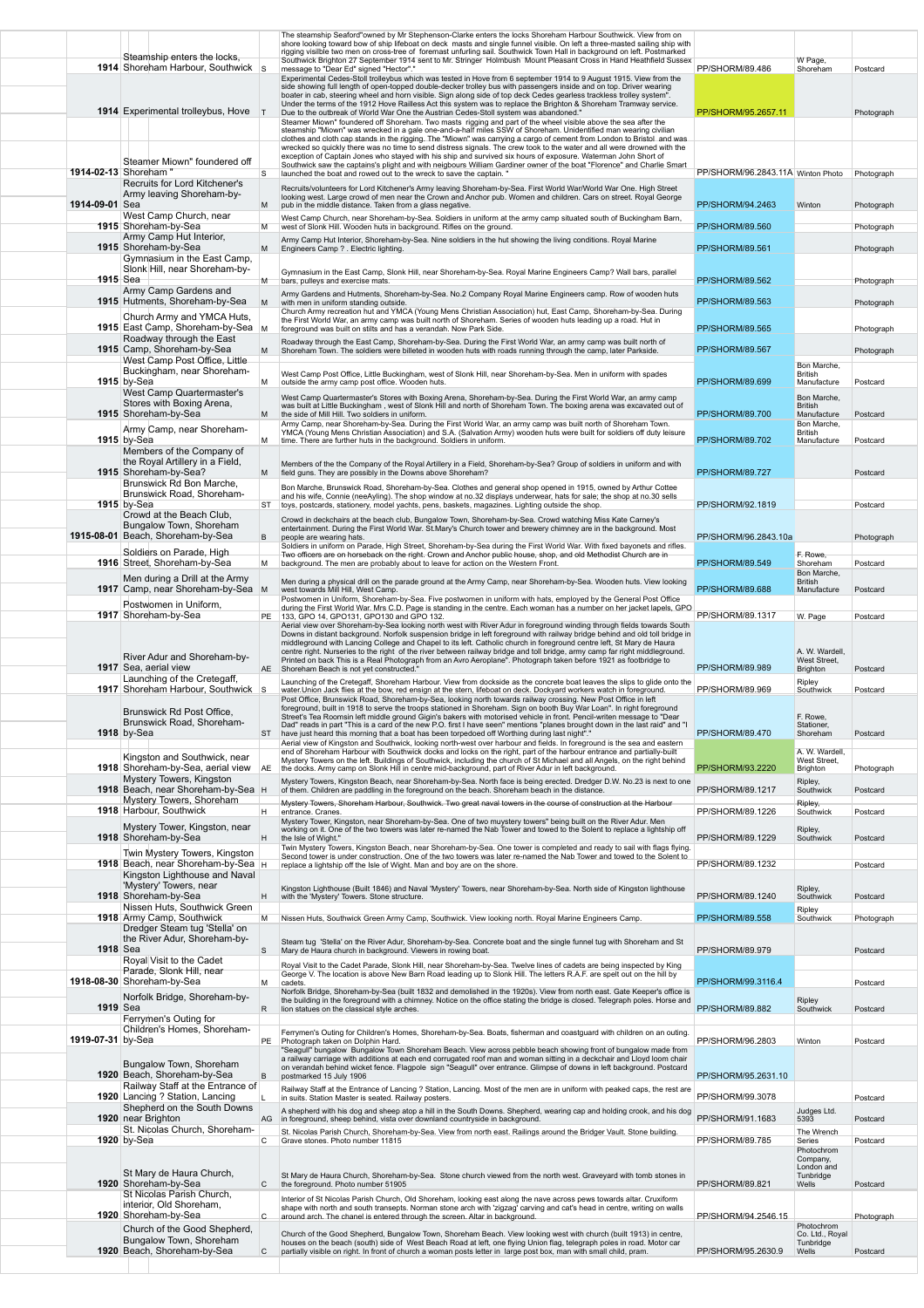|                |                                                                 |           |                                                                                                                                                                                                                                                           |                         | J.E. Hewett,                |            |
|----------------|-----------------------------------------------------------------|-----------|-----------------------------------------------------------------------------------------------------------------------------------------------------------------------------------------------------------------------------------------------------------|-------------------------|-----------------------------|------------|
|                | Kingston Lighthouse, near<br>1920 Shoreham-by-Sea               | H         | Kingston Lighthouse (Built 1846), near Shoreham-by-Sea. Stone structure. Lower Brighton Road at Shoreham Harbour.                                                                                                                                         | PP/SHORM/89.1153        | The Library,                |            |
|                | Mystery Towers at Kingston,                                     |           | View looking east. Houses on the left. Horse and cart. River Adur on the right. Photo number 72466 JV<br>Mystery Towers at Kingston, near Shoreham-by-Sea. Two towers are on the River Adur. View from the south. One is                                  |                         | Southwick<br>Ripley,        | Postcard   |
|                | 1920 near Shoreham-by-Sea                                       | H         | decorated with flags. Builders huts are in front of them. Lighthouse in the distance.                                                                                                                                                                     | PP/SHORM/89.1233        | Southwick                   | Postcard   |
|                | Entrance to Shoreham<br>1920 Harbour, Southwick                 |           | Entrance to Shoreham Harbour, Southwick. Two Mystery Towers in the distance. River Adur. Houses in the background.<br>Steam paddle ship in the foreground, possibly the 'Stella'.                                                                         | PP/SHORM/89.1238        | Ripley,<br>Southwick        | Postcard   |
|                |                                                                 |           | Lifeboat Slip on Kingston Beach, near Shoreham-by-Sea showing the lifeboat, the 2nd William Restell, with its crew. The<br>boat is a self righting, pulling and sailing type, 35 feet long with a beam of 8 feet and 6 inches. Pulls ten oars with a crew |                         |                             |            |
|                | Lifeboat Slip on Kingston                                       |           | of 13. Crew wearing lifejackets with civilian clothes underneath. Men in uniform on the right. River Adur and Shoreham                                                                                                                                    |                         |                             |            |
|                | 1920 Beach, near Shoreham-by-Sea H<br>Dolphin Soap Works, near  |           | Beach is in the background. Sam Upperton is the man in foreground, second from the right.<br>Dolphin Soap Works, near Shoreham-by-Sea. Men in factory and standing next to large wooden barrels with lids and filled                                      | PP/SHORM/95.2612.2      |                             | Photograph |
|                | 1920 Shoreham-by-Sea                                            |           | with liquid. They are wearing hats. Some are holding shovels.                                                                                                                                                                                             | PP/SHORM/89.1478        | Eversheds                   | Photograph |
|                | Town Hall, Albion Street,<br>1920 Southwick                     |           | Town Hall, Albion Street, Southwick. North West corner. Red brick building designed by George Walter Warr, Urban<br>District Surveyor and Engineer. Castellated turret. Boats in the canal.                                                               | PP/SHORM/89.387         |                             | Postcard   |
|                |                                                                 |           | Railway Station, Southwick. Signal box on the right. Entrance to station on the left. Horse drawn cab in front of the station.                                                                                                                            |                         | Ripley,                     |            |
|                | 1920 Railway Station, Southwick                                 |           | Men by the horse. World War One German gun displayed in foreground. South Station buildings now destroyedl.<br>Toll Bridge, Shoreham-by Sea. Oil? painting by A.R. Quinton (1853-1934). View from the west bank of the river. Wooden                      | PP/SHORM/89.402         | Southwick                   | Postcard   |
|                |                                                                 |           | bridge (built 1782) over the River Adur. Saxon church, St. Nicolas, is in the far centre. Other buildings are next to the<br>church. People in a rowing boat on the river. Postmarked 15 September 1966 and sent to Mr and Mrs Saw, 17 Ruskin             |                         | A.R. Quinton<br>J. Salmon,  |            |
|                | 1920 Toll Bridge, Shoreham-by Sea                               | PA        | Road, Carshalton, Surrey from Bill and Lil.                                                                                                                                                                                                               | PP/SHORM/89.746         | Sevenoaks                   | Postcard   |
|                | Old Walnut Tree, Connaught                                      |           | Old Walnut Tree, Connaught Avenue, Shoreham-by-Sea. View of the north end of Connaught Avenue with on left large<br>walnut tree in the garden of house known as Walnut Cottage. Wicket fence along left hand side of road, man with walking               |                         |                             |            |
|                | 1920 Avenue, Shoreham-by-Sea<br>Shoreham Fire Engine and        |           | PA stick in distance. Pen and ink drawing by unknown artist.                                                                                                                                                                                              | PP/SHORM/94.2403        |                             | Drawing    |
|                | 1920 Firemen, Shoreham-by-Sea                                   | PE        | Shoreham Fire Engine and Firemen, Shoreham-by-Sea. Fire Officers in uniform. Copy photograph.                                                                                                                                                             | PP/SHORM/89.403         |                             | Photograph |
|                |                                                                 |           | Harbour pilots on the beach, Shoreham Harbour. Five pilots wearing uniform caps sit on two rowing boats on Kingston<br>Beach, debating according to the title of the photograph a knotty question". Lifeboat station in background right building         |                         |                             |            |
|                | Harbour pilots, Kingston<br>1920 Beach, near Shoreham-by-Sea    |           | background centre housed sealions. Walter Hatcher (left) sits in George Cobby's boat. Others identified left-to-right as Mr.<br>Young George Cobby Mr. Grant and Mr. Upperton                                                                             | PP/SHORM/94.2451.2      | W. Wood                     | Photograph |
|                |                                                                 |           | Shoreham Fire Brigade members with Old Mint House" rosebowl for south coast competitions. Twelve firemen wearing                                                                                                                                          |                         |                             |            |
|                | Fire Brigade members with<br>rosebowl trophy, Shoreham-by-      |           | caps or berets and uniforms ong double-breasted jackets with belts some wearing medals pose in two rows sitting and<br>standing with the rosebowl on ground in front. Fire engine behind with row of brass helmets on top. Back row far left is           |                         |                             |            |
| 1920 Sea       |                                                                 | PE.       | William C. Turrell (driver known as Bill or Tiny) 4th left G. Turrell. Front row L-R: Charlie Turner (engineer) Charles<br>Turrell (2nd officer known as Tom) Chief Officer Captain Arthur Burfoot G. Stevens (3rd officer) Bill Bailey. "                | PP/SHORM/95.2686.3      |                             | Photograph |
|                |                                                                 |           | Elevated view from tower of St Mary's Church, Shoreham-by-Sea, looking south across the River Adur to Bungalow Town<br>(now Shoreham Beach). In foreground houses, sign for E.H. Curd Builder & Contractor, chimney of shipyard smithy                    |                         |                             |            |
|                | <b>Bungalow Town and River</b>                                  |           | (Stow's Yard) (centre), Butts boat yard on right. River Adur at low tide in midground. In background Bungalow Town with                                                                                                                                   |                         | W Page,                     |            |
|                | 1920 Adur, from Shoreham-by-Sea                                 | R.        | Ferry Road (centre) with three cars.<br>Norfolk Bridge across the River Adur, the chain-link suspension bridge (built 1832 and demolished in the 1920s). View                                                                                             | PP/SHORM/89.1098        | Shoreham                    | Postcard   |
|                | Norfolk Bridge and River Adur,<br>1920 Shoreham-by-Sea          | R         | from south-east with River Adur and three-masted sailing boat in foreground. Full length of bridge seen from south side<br>with stone arches at each end with lion and horse statues on top, suspension girders, stone piers.                             | PP/SHORM/89.884         | Ward,<br>Shoreham           | Postcard   |
|                | Shoreham-by-Sea from                                            |           | Shoreham-by-Sea from Shoreham Beach, looking north across the River Adur at low tide with mud flats in foreground and                                                                                                                                     |                         |                             |            |
|                | 1920 Shoreham Beach, general view R                             |           | townscape on sklyine. Norfolk suspension bridge on left, Catholic Church centre, tower of St Mary de Haura centre right,<br>brewery chimney on right.                                                                                                     | PP/SHORM/89.920         |                             | Postcard   |
|                | St Mary de Haura Church,<br>1920 Shoreham-by-Sea                |           | St Mary de Haura Church, Shoreham-by-Sea. Stone structure. Viewed from across the River Adur. Stow's boat yard is in                                                                                                                                      | PP/SHORM/89.933         | Judges Ltd.                 |            |
|                |                                                                 |           | the centre. Brewery is next to it with tall chimney. Photo number 19329<br>Norfolk Bridge and Shoreham-by-Sea. Elevated view (taken from the top of St. Mary's Church tower) across the town to                                                           |                         | Hastings                    | Postcard   |
|                | Norfolk Bridge and Shoreham-                                    |           | Norfolk Bridge to the chain-link suspension bridge over the River Adur (built 1832 and demolished in the early 1920s).<br>Houses and buildings in the foreground including St Peter's Catholic church, bridge and river in middle ground, road on         |                         |                             |            |
|                | $1920$ by-Sea                                                   |           | far side leading past Shoreham Airport field in distance.<br>Lock gates, Shoreham Harbour, Southwick. Two men wearing caps and a sailor in uniform sit on the lock gates in front of                                                                      | PP/SHORM/95.2631.2A     |                             | Photograph |
|                | Lock gates, Shoreham<br>1920 Harbour, Southwick                 |           | a three-masted barque beyond the lock gates, steam yacht in background. View looking east with buildings including                                                                                                                                        |                         |                             |            |
|                |                                                                 | S.        | Southwick town hall in left background, street light/lamp post on dockside.<br>Launching of Cretegaff, Shoreham Harbour, Southwick. The moulded concrete Cretegaff" is towed into the harbour by the                                                      | PP/SHORM/89.493         |                             | Photograph |
|                | Launching of Cretegaff,<br>1920 Shoreham Harbour, Southwick   S |           | paddle-steamer tug "Stella" after being launched. Union flag flies from Cretegaff's mast and bow red ensign at the stern.<br>In foreground the ship yard with men watching the launch. Buildings of Southwick on north shore background."                 | PP/SHORM/89.970         | Ripley<br>Southwick         | Photograph |
|                | Launching of Ship 'Creteblock',                                 |           | Launching of Ship 'Creteblock', Shoreham Harbour. View looking north. The barge was made of concrete. Men on the                                                                                                                                          |                         |                             |            |
|                | <b>1920</b> Shoreham Harbour<br>Two Masted Sailing Ship         | S.        | ship. Tracks in the foreground. Scaffolding on the left.                                                                                                                                                                                                  | PP/SHORM/89.973         |                             | Photograph |
|                | 1920 'Pennine', Southwick?                                      |           | Two Masted Sailing Ship 'Pennine', Southwick? Moored against the quayside.                                                                                                                                                                                | PP/SHORM/89.982         | K Ltd                       | Postcard   |
|                | Barque 'Lyra', Southwick                                        |           | Three-masted barque 'Lyra' at anchor, with harbour buildings in the background. The ship was owned by R.H. Penney of                                                                                                                                      |                         |                             |            |
|                | Canal, Shoreham Harbour,<br>1920 Southwick                      | S.        | Shoreham, weighed 405 tons gross and was built in 1867 by lliff Mounsey & Co of Sunderland. She was sold in 1879 to<br>T.C. Guthrie of Glasgow.                                                                                                           | PP/SHORM/95.2605.1B     |                             | Photograph |
|                | Steam Ship 'Arundel', off sea                                   |           | Steam Ship 'Arundel', off sea Newhaven, East Sussex. Two funnels belching smoke. Passengers on deck. Lifeboats on                                                                                                                                         |                         |                             |            |
|                | 1920 Newhaven, East Sussex                                      | S         | the ship.<br>Manor House, Kingston, near Shoreham-by-Sea. On the corner of St Julian's Lane and Kingston Lane. Flint facade with                                                                                                                          | PP/SHORM/96.2860        |                             | Photograph |
|                | Manor House, Kingston, near                                     |           | tile roofing. Tall chimneys. General Corringe lived there in the 1920s. Later became Caius College, then Shoreham                                                                                                                                         |                         | B. Wright,                  |            |
|                | 1920 Shoreham-by-Sea                                            | <b>ST</b> | Grammar School, then Shoreham College. Comedian Max Miller (Thomas Sargent), lived at Ashcroft in Kingston Lane in<br>the 1940s.                                                                                                                          | PP/SHORM/89.1158        | Kingston-by-<br>Sea         | Postcard   |
|                |                                                                 |           | South Down School, Southdown Road, Shoreham-by-Sea. View across pavement and low garden wall to school at centre<br>of a row of three houses with bay sash windows. Gateposts inscribed Southdown School". House at left has name                         |                         |                             |            |
|                | Southdown Road South Down<br>1920 School, Shoreham-by-Sea       | <b>ST</b> | "Ferndale" on gatepost and "House to Let" sign in window. Title of postcard is "South Down School Shoreham No.2 No.<br>223"."                                                                                                                             | PP/SHORM/89.1268        |                             | Postcard   |
|                | Upper Shoreham Road,                                            |           | Looking west along Upper Shoreham Road showing the junction with Buckingham Road on the right, a man with two                                                                                                                                             |                         | Avery's,                    |            |
|                |                                                                 | ST -      | children stands in the road, cars in the distance, the road bordered by foliage.                                                                                                                                                                          | PP/SHORM/89.1272        |                             | Postcard   |
|                | 1920 Shoreham-by-Sea                                            |           |                                                                                                                                                                                                                                                           |                         | Brighton                    |            |
|                | Grammar School, Shoreham-<br>1920 by-Sea                        | <b>ST</b> | Shoreham Grammar School, Shoreham-by-Sea. Panoramic view of Shoreham, taken from the tower of St. Mary de Haura                                                                                                                                           | <b>PP/SHORM/89.1323</b> |                             | Postcard   |
|                |                                                                 |           | church. Swiss Gardens are on the far right. River Adur is on the left. Lancing College is in the distance.<br>High Street, Shoreham-by-Sea, looking east from the west end. Shops on left including Harker ironmongers, Southdown                         |                         |                             |            |
|                | 1920 High Street, Shoreham-by-Sea ST                            |           | Motor Services with poster advertising time-tables, tobacconists with advertisement for de Reszke cigarettes. Brewery<br>chimney in distance, bus and open-top car on street, men and women walking. The Bridge Hotel on right.                           | PP/SHORM/89.442         |                             | Photograph |
|                |                                                                 |           | Shop at the corner of High Street and West Street of J.W. Patching, Grocer and Oilman, with the sign advertising<br>brushes, brooms, lamps and mats. The shop is hung with baskets and bags, a bicycle leans against one window, a closed                 |                         |                             |            |
|                | High \$t J.W. Patching grocer's<br>1920 shop, Shoreham-by-Sea   | <b>ST</b> | horse-drawn delivery van waits oustide the shop loaded with Patching's goods, an advertisement for Reckitt's Blue" is on<br>the wall next door."                                                                                                          | PP/SHORM/89.950         |                             | Postcard   |
|                |                                                                 |           | High Street, Shoreham-by-Sea, looking west towards Royal George hotel in left background. Shops and other buildings                                                                                                                                       |                         | Ripley                      |            |
|                | <b>1920</b> High Street, Shoreham-by-Sea ST                     |           | on right including Marlipins public house and The Marlipins. Brewery chimney in background.<br>High Street, Shoreham-by-Sea. West end of the street. Kings Head pub in the background. West End Stores is next to it.                                     | PP/SHORM/94.2575.17     | Southwick                   | Photograph |
|                | 1920 High Street, Shoreham-by-Sea ST                            |           | Shops include W.H. Harker ironmongers, Southdown Bus Office, cigar store, and W.B. Muggeridge confectioner. Men,<br>women and children on street. Car and bicycle at the end of the street.                                                               | PP/SHORM/95.2621        |                             | Postcard   |
|                | <b>Connaught Ave Thatched</b>                                   |           | Thatched Cottage, Old Shoreham, Shoreham-by-Sea. View across field with cows grazing, barbed wire fence, towards                                                                                                                                          |                         |                             |            |
|                | Cottage, Old Shoreham,<br>1920 Shoreham-by-Sea                  | ST        | front of cottage with thatched roof. Boys in knickerbockers and caps and girl wearing pinafore dress standing in front of<br>door. Small window on first floor above door.                                                                                | PP/SHORM/96.2844.1A     | <b>Winton Photo</b><br>5008 | Photograph |
|                | Steam tractors, High Street,                                    |           | Steam tractors owned by a farmer, Mr Longstaff, outside the King's Head pub at the western end of the High Street, with                                                                                                                                   |                         |                             |            |
|                | 1920 Shoreham-by-Sea                                            |           | workers posing on or by the traction engines, a sign advertises Bournville cocoa in the background. Reproduction of an<br>original photograph.                                                                                                            | PP/SHORM/89.358         |                             | Photograph |
|                | Motor car outside Marlipins,                                    |           | Motor car outside Marlipins, Shoreham-by-Sea. Side view of car in foreground showing wheels, running-board,<br>mudguards, suitcase tied on back, man waves cap from window of front passenger seat. Marlipins and Gates the Builders                      |                         |                             |            |
|                | 1920 Shoreham-by-Sea                                            |           | (now Marlipins museum) in background. Men women and children wave at car from pavement.<br>Collision of an open-topped car with a baker's cart watched by a crowd of onlookers outside a brick, detached Victorian                                        | PP/SHORM/89.740         | F. Rowe                     | Photograph |
|                | Road accident, Shoreham-by-                                     |           | house. The car has a folded-back soft roof, artillery wheels, pneumatic tyres and acetelyne lamps, the up-ended cart                                                                                                                                      |                         |                             |            |
| 1920 Sea       |                                                                 |           | belonged to A. Leazell, family bakers of West Street, Shoreham-by-Sea. Lettering on postcard Motor accident at<br>Shoreham F. Rowe". Photographic postcard."                                                                                              | PP/SHORM/96.2805        | F. Rowe                     | Postcard   |
|                |                                                                 |           | Ferrymen's Children's Treat, Shoreham-by-Sea. Ferrymen taking children from local Children's Home to Bramber in small<br>rowing boats for their annual treat. Union Jack flags are flying from the stern of some boats. Onlookers on Shoreham             |                         |                             |            |
|                | Ferrymen's Children's Treat,<br>1920-08-17 Shoreham-by-Sea      | PE        | beach. Houses and factory in the background. Two Mystery Towers in the distance. Photograph copied from a glass<br>negative.                                                                                                                              | PP/SHORM/96.2843.2a     | Winton                      | Photograph |
|                | Mystery Towers before one                                       |           |                                                                                                                                                                                                                                                           |                         |                             |            |
|                | leaves her Twin Sister,<br>Kingston, near Shoreham-by-          |           | Mystery Towers before one leaves her Twin Sister, Kingston, near Shoreham-by-Sea. View from the west of the two                                                                                                                                           |                         |                             |            |
| 1920-09-12 Sea |                                                                 | Н         | mystery towers on the River Adur. One is in regalia ready to sail. Kingston beach and lighthouse is on the right. Shoreham<br>beach is on the left.                                                                                                       | PP/SHORM/89.1242        |                             | Postcard   |
|                | Pulling the Mystery Tower to                                    |           | Pulling the Mystery Tower to Portsmouth, Shoreham Harbour, Shoreham-by-Sea. One of two mystery towers" built in                                                                                                                                           |                         |                             |            |
|                | Portsmouth, Shoreham<br>1920-09-12 Harbour, Shoreham-by-Sea     | H         | 1918 with workforce aboard is pulled by two tug boats on its journey to the Solent to replace a lightship off the Isle of<br>Wight                                                                                                                        | PP/SHORM/89.1248        |                             | Postcard   |
|                | Opening of the Footbridge,                                      |           | Opening of the Footbridge, Shoreham-by-Sea. A large crowd of men, women and children are gathered at the north<br>entrance of the bridge for the opening ceremony. Flags decorate the High Street. M. Higham shop is in the distance, and                 |                         | F. Rowe.                    |            |
|                | 1921 Shoreham-by-Sea                                            | PE        | behind the street lamp. Ferry Arms Pub is next to it.                                                                                                                                                                                                     | PP/SHORM/89.944         | Shoreham                    | Postcard   |
|                |                                                                 |           | The footbridge across the River Adur, Shoreham-by-Sea. View from the south end looking across the newly-built bridge<br>towards the town, top of the tower of St Mary de Haura Church just visible centre right background. Wooden walkway,               |                         |                             |            |
|                |                                                                 |           | steel girders and barriers, lights hanging from overhead girders. The footbridge was built as a toll bridge in 1921 with the<br>toll booth at the town end. Postcard with title The Drawbridge (New Footbrige) Shoreham". Postmarked 31 August 1921       |                         |                             |            |
|                | 1921 Footbridge, Shoreham-by-Sea R                              |           | sent to Warrant Engr J Woolger R.N. HMS Calypso Gibraltar with message "This is our new bridge I have not been on it<br>yet waiting for you to take me. As usual from your T.L.W.""                                                                       | PP/SHORM/89.418         | Ripley<br>Southwick         | Postcard   |
|                |                                                                 |           | Aerial view of the harbour showing Kingston, Kingston Lane and residential streets. One 'mystery tower' (named Hab                                                                                                                                        |                         |                             |            |
|                | Shoreham Harbour, Southwick,                                    |           | Tower) remains on the River Adur, and was later broken up. The Nab tower was towed away - the outline where it was<br>built can still be seen to the west of the one seen. Course of the railway siding, built to import materials, can be seen at        |                         |                             |            |
|                | 1921 aerial view                                                | AE        | the bottom.<br>Aerial view of Shoreham harbour entrance where River Adur meets the sea, showing the east and west piers, entrance to                                                                                                                      | PP/SHORM/94.2574.5      |                             | Photograph |
|                | 1921 Shoreham harbour, aerial view AE                           |           | Southwick canal, beach and bungalows at 'Bungalow Town'.<br>Aerial view of the harbour entrance showing where the River Adur meets the sea and entrance to Southwick canal. Also                                                                          | PP/SHORM/95.2608.1      |                             | Photograph |
|                | 1921 Shoreham Harbour, aerial view AE                           |           | shows bungalows on Shoreham beach, the old fort (built 1857) and the east, west and inner breakwaters (or harbour<br>arms).                                                                                                                               | PP/SHORM/95.2608.2      |                             | Photograph |

 $\overline{\phantom{a}}$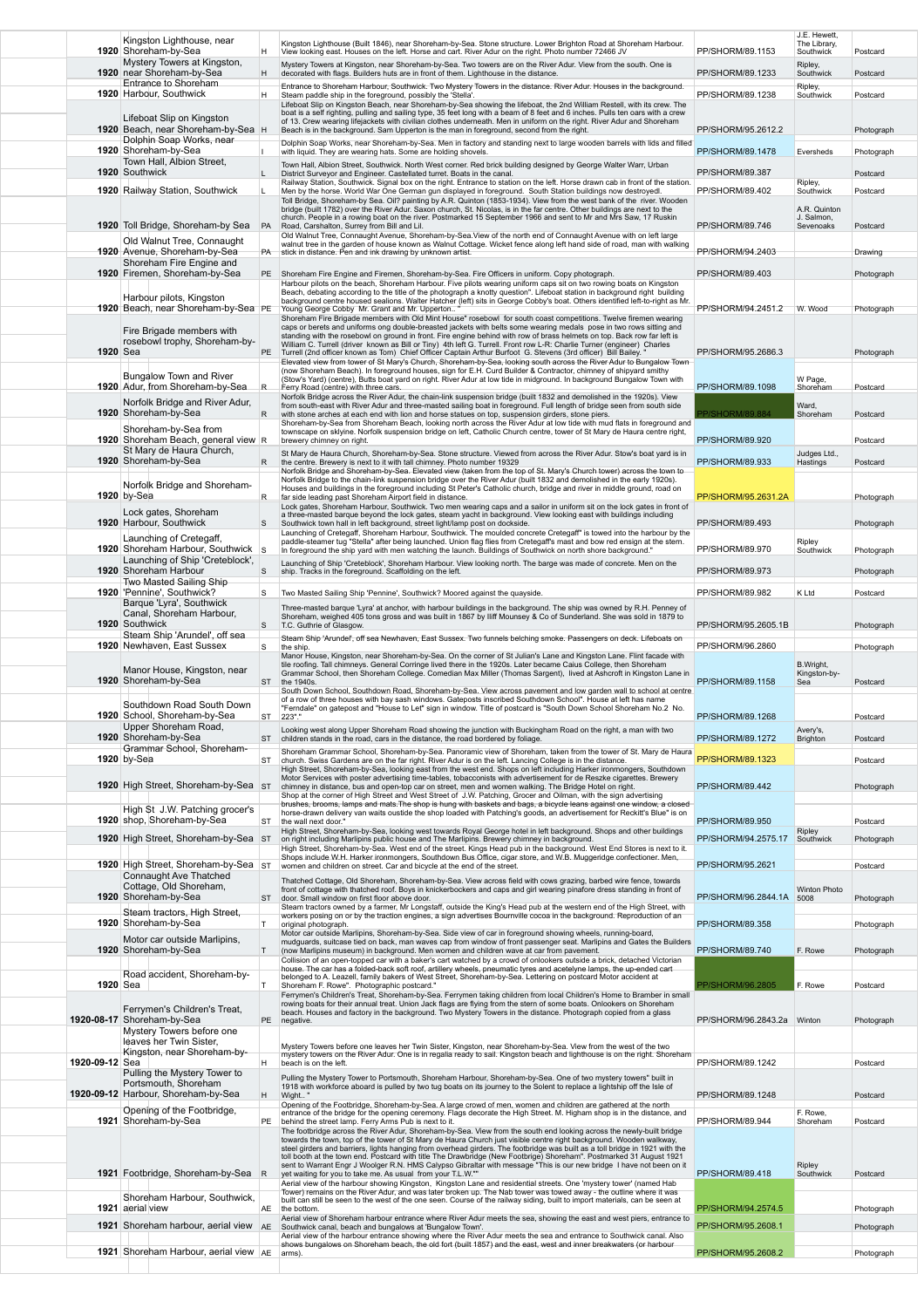|                 |                                                                                           |           | Aerial view of Southwick showing beach, canal with boats, canal lock, residential streets and houses. Also visible is the<br>Shoreham - Brighton coast road (A259), railway lines, Southwick Green (top left) and Southwick House amidst trees (top                                                                                                                                                                                             |                                  |                                            |            |
|-----------------|-------------------------------------------------------------------------------------------|-----------|-------------------------------------------------------------------------------------------------------------------------------------------------------------------------------------------------------------------------------------------------------------------------------------------------------------------------------------------------------------------------------------------------------------------------------------------------|----------------------------------|--------------------------------------------|------------|
|                 | 1921 Southwick Canal, aerial view                                                         |           | AE right).                                                                                                                                                                                                                                                                                                                                                                                                                                      | PP/SHORM/95.2608.4               | Photochrom                                 | Photograph |
|                 | St Mary de Haura Church,                                                                  |           | St Mary de Haura Church, Shoreham-by-Sea. Stone church viewed from the north west. Graveyard with tomb stones in                                                                                                                                                                                                                                                                                                                                |                                  | Company,<br>London and<br>Tunbridge        |            |
|                 | 1921 Shoreham-by-Sea<br><b>Entrance to Shoreham</b>                                       | C.        | the foreground. Photo number 51906                                                                                                                                                                                                                                                                                                                                                                                                              | PP/SHORM/89.822                  | Wells                                      | Postcard   |
|                 | 1921 Harbour, Shoreham-by-Sea<br>Turberville Wharf, Shoreham                              | H.        | Entrance to Shoreham Harbour, Shoreham-by-Sea. Two Mystery Towers in the distance. Wooden jetties. River Adur.<br>Petrol distribution station at Turberville Wharf, Shoreham Harbour, Southwick. Elevated view with Lower Brighton Road in<br>foreground, petrol station on left with signs National Benzine Mixture" "Wholesale Depot" "Turberville". One petrol tanker                                                                        | PP/SHORM/89.1315                 | W Page,<br>Shoreham                        | Postcard   |
|                 | 1921 Harbour, Southwick                                                                   | Н.        | driving out of gates another in yard. Harbour in background with Mystery Towers under construction. Part of Penney's<br>Wharf."                                                                                                                                                                                                                                                                                                                 | PP/SHORM/89.401                  |                                            | Photograph |
|                 | Footbridge, River Adur and<br>Shoreham Beach, Shoreham-<br>1921 by-Sea                    | R         | Elevated view from tower of St Mary's Church, Shoreham-by-Sea, looking south across the River Adur to Bungalow Town<br>(now Shoreham Beach) with footbridge on right. In foreground houses, sign for E.H. Curd Builder & Contractor, chimney<br>shipyard smithy (Stow's Yard) (centre), Butts boat yard on right. River Adur at low tide in midground. In background<br>Bungalow Town with Ferry Road (centre) with three cars.                 | PP/SHORM/89.1099                 |                                            | Postcard   |
|                 | Norfolk Bridge, Shoreham-by-                                                              |           | The old chain-link suspension bridge (built 1832 and demolished in the 1920s) over the River Adur, showing the two<br>arches at either end topped with statues of a lion and a horse, two men on the beach in the foreground standing by a                                                                                                                                                                                                      |                                  |                                            |            |
| <b>1921</b> Sea | Norfolk Bridge, Shoreham-by-                                                              | R         | building contractor's board reading John Gill Contractors Ltd  London". "<br>The old chain-link suspension bridge (built 1832 and demolished in the 1920s) over the River Adur, viewed from the south                                                                                                                                                                                                                                           | PP/SHORM/96.2867.1               |                                            | Photograph |
| <b>1921</b> Sea | Tower View River Adur,<br>footbridge and East Street,                                     | R         | (Shoreham Beach), showing decorative arches at either end of bridge.<br>Elevated view from tower of St Mary's Church, Shoreham-by-Sea, looking south across the River Adur to Bungalow Town<br>(now Shoreham Beach) with footbridge (opened 1921) in centre. In foreground is East Street leading down to the bridge                                                                                                                            | PP/SHORM/96.2867.2               |                                            | Photograph |
|                 | 1921 Shoreham-by-Sea<br>Children in Fancy Dress for the                                   | ST        | with toll booth at north end. House in left foreground, Stow's boat yard to the left of the bridge. River Adur in midground.<br>In background Bungalow Town and the sea.                                                                                                                                                                                                                                                                        | PP/SHORM/03.3295                 |                                            | Photograph |
|                 | 1921-09-26 Carnival, Shoreham-by-Sea                                                      |           | Children in Fancy Dress for the Carnival, Shoreham-by-Sea. Fancy dress competition for the Water Carnival. Men and<br>PE women are in the background.<br>Lion Statue being dismantled from the Norfolk Bridge, Shoreham-by-Sea. Statue is being prepared for its transfer to                                                                                                                                                                    | PP/SHORM/94.2416                 |                                            | Postcard   |
|                 | Lion Statue being dismantled<br>from the Norfolk Bridge,<br>1922 Shoreham-by-Sea          | R         | Arundel Castle. Four men in hats are overseeing the removal. The bridge was about to be demolished for a replacement.<br>The stone lion was part of the Coat of Arms of the Duke of Norfolk. The lion and horse statues taken down from the bridge<br>arches were removed to Arundel Castle at the request of the Duchess of Norfolk. Postcard addressed to Mr Cheal,<br>Rosslyn Road, Shoreham.                                                | PP/SHORM/89.421                  | G. Hausser, 19<br>High Street,<br>Shoreham | Postcard   |
|                 | Demolition of the Norfolk                                                                 |           | Demolition of the Norfolk Bridge, Shoreham-by-Sea. View taken from the south east. Large stones and derrick in the<br>foreground. Open top bus is going through one of the arches of the bridge. Bus is advertising Crockfords of Worthing.                                                                                                                                                                                                     |                                  | Ward,                                      |            |
|                 | 1922 Bridge, Shoreham-by-Sea<br>Demolition of Norfolk Bridge,                             | R         | Telegraph pole.<br>Demolition of Norfolk Bridge, Shoreham-by-Sea. Viewed from south east. Masons at work taking down large stones from                                                                                                                                                                                                                                                                                                          | PP/SHORM/89.892                  | Shoreham<br>Ward,                          | Postcard   |
|                 | 1922 Shoreham-by-Sea<br>Demolition of Norfolk Bridge                                      | R         | the cable support. Shoreham Airport is in the distant right.<br>Demolition of Norfolk Bridge and the Building of a New Bridge, Shoreham-by-Sea. Funnelled steam driven crane and                                                                                                                                                                                                                                                                | PP/SHORM/89.893                  | Shoreham                                   | Postcard   |
|                 | and the Building of a New<br>1922 Bridge, Shoreham-by-Sea                                 | R.        | engine, large bucket on pulley and workmen working on the foundation column of the new bridge. Railway bridge is in the<br>background. Image taken from south of the river.                                                                                                                                                                                                                                                                     | PP/SHORM/89.895                  |                                            | Postcard   |
|                 | Demolition of Norfolk Bridge,<br>1922 Shoreham-by-Sea                                     | R.        | Horse-and-cart and workmen removing debris from the northern end of the old chain suspension bridge under demolition,<br>looking towards the high street showing the ironmongers shop, toll house (right) and toll keepers lodge (left). Reprinted<br>from an original glass negative by Robert Hill.                                                                                                                                           | PP/SHORM/96.2877.12A             |                                            | Photograph |
|                 | <b>Constructing the Norfolk</b>                                                           |           | Constructing the Norfolk Bridge, Shoreham-by-Sea. Looking north to the new bridge over the River Adur under<br>construction, with steam pump removing river water and steam crane with attached bucket at work on coffer dam to                                                                                                                                                                                                                 |                                  |                                            |            |
|                 | 1922 Bridge, Shoreham-by-Sea<br>Shipwrecked S.S. Brussels,<br>Shoreham Harbour, Shoreham- | R         | permit construction of new additional pier. Reprinted from an original glass negative by Robert Hill.<br>Wreck of the single funnel steamer the S.S. Brussels, wrecked July 5 1922, aground on the shingle bar just inside                                                                                                                                                                                                                      | PP/SHORM/96.2877.18A             |                                            | Photograph |
|                 | 1922 by-Sea<br>Middle St Royal Sovereign                                                  | S         | Shoreham harbour with men aboard. Also shows a jetty, a tower, cottages in the background.<br>Royal Sovereign pub, Middle Street, Shoreham-by-Sea. Front of the building with Mr. Harry Bish, landlord from 1917 to                                                                                                                                                                                                                             | PP/SHORM/89.505                  |                                            | Photograph |
|                 | pub, Middle Street, Shoreham-<br>1922 by-Sea                                              | ST        | 1932, standing in doorway. Knapped flint building with brick surrounds to doors and windows, sash windows, pub sign<br>The Royal Sovereign and advertisement for Brighton Rock Ales & Stouts.                                                                                                                                                                                                                                                   | PP/SHORM/89.571                  |                                            | Photograph |
|                 |                                                                                           |           | Fire Brigade members with challenge cup at fire brigade headquarters in Parkside ?, Shoreham-by-Sea. Twelve firemen<br>wearing brass helmets and uniforms, long double-breasted jackets with belts, some wearing medals, pose in two rows                                                                                                                                                                                                       |                                  |                                            |            |
|                 | Fire Brigade members with<br>challenge cup, Shoreham-by-                                  |           | sitting and standing with the silver Challenge Cup on floor in front. Chief Officer Captain Arthur Burfoot second from left in<br>front row wearing cap, second officer A. C. Turrell third from left front row. Other members of the brigade identified as<br>(order unknown): Third Officer G. Stevens; Chief Engineer C. Turner; Driver W. Farley; Firemen George Turrell, G. Turner,                                                        |                                  |                                            |            |
| <b>1922</b> Sea | <b>Constructing the Norfolk</b>                                                           |           | PE   Wm. Turrell, Cecil Reed, T. Laws, W. Bailey, A. Laker.<br>The new bridge over the River Adur under construction, showing building of large support column with steam pump                                                                                                                                                                                                                                                                  | PP/SHORM/94.2444.1               |                                            | Photograph |
|                 | 1922 Bridge, Shoreham-by-Sea<br>Demolition of the Norfolk                                 | R.        | removing river water and steam crane with attached bucket, the column is encased in wooden shuttering and slabs are in<br>the water below. Reprinted from an original glass negative by Robert Hill.<br>Spectators on the bridge watch as the lion statue is taken down from the top of the decorative arch on the old Norfolk                                                                                                                  | PP/SHORM/89.894                  |                                            | Postcard   |
|                 | 1922 Bridge, Shoreham-by-Sea                                                              | R.        | suspension Bridge (built 1832) prior to demolition. The lion and horse statues taken down from the bridge arches were<br>removed to Arundel Castle at the request of the Duchess of Norfolk. Reproduction of an original photograph.<br>Demolition of Norfolk Bridge, Shoreham-by-Sea. View from east bank of River Adur looking north west, sailing boats                                                                                      | PP/SHORM/94.2472                 |                                            | Photograph |
|                 | Demolition of Norfolk Bridge,<br>1922 Shoreham-by-Sea                                     | R         | moored in right foreground. In middle ground the partly-demolished chain-link suspension bridge built in 1832, with<br>superstructure and the top portion of the two stone arches already demolished. The new iron bridge that replaced it was<br>opened in 1923.                                                                                                                                                                               | PP/SHORM/95.2639.1               | Ward,<br>Shoreham                          | Postcard   |
|                 | Demolition of Norfolk Bridge,<br>1922 Shoreham-by-Sea                                     | R         | Demolition of Norfolk Bridge, Shoreham-by-Sea. Close view of the south west end of the bridge with men atop partly<br>demolished stone tower. The coffer dam, built to allow demolition and construction work, is visible below.                                                                                                                                                                                                                | PP/SHORM/95.2639.3               |                                            | Postcard   |
|                 | Demolition of Norfolk Bridge,                                                             |           | Looking west from Shoreham town, showing the toll booth and men at work on demolition of the old chain suspension<br>bridge (built 1832) for re-building. Signs on the bridge set the speed limit (5 miles), state that Heavy motor cars not<br>allowed over this bridge" and advertise the building contractors "Unit Construction Coy Ltd." of Regent Street London.                                                                          |                                  |                                            |            |
|                 | 1922 Shoreham-by-Sea<br>S.S. Brussels at Shoreham                                         | R         | Reproduction of a photograph."<br>S.S. Brussels at Shoreham Harbour, Shoreham-by-Sea. Wrecked two masted steamship, half submerged across the                                                                                                                                                                                                                                                                                                   | PP/SHORM/96.2877.10A Robert Hill |                                            | Photograph |
|                 | 1922-07-05 Harbour, Shoreham-by-Sea<br>Shipwreck of the S.S. Brussels,                    | S         | harbour entrance. Wooden jetties.                                                                                                                                                                                                                                                                                                                                                                                                               | PP/SHORM/89.506                  |                                            | Postcard   |
|                 | 1922-07-05 at sea near Southwick<br>Constructing the Norfolk                              | S         | The S.S. Brussels wrecked and partly submergedin the harbour mouth near Southwick beach.<br>The new arched bridge under construction (looking west towards Lancing) showing workmen standing high on the                                                                                                                                                                                                                                        | PP/SHORM/89.963                  |                                            | Photograph |
|                 | 1923 Bridge, Shoreham-by-Sea                                                              | R         | partially-built construction, two men in suits and hats on the bridge, a steam crane, the contractor's board reading E.C. &<br>J. Keay Ltd Engineers" and stone support in foreground. "<br>The new" Norfolk Bridge over the River Adur Shoreham-by-Sea. View from river bank looking north west to show the full<br>length of the new bridge with girders forming four arches. The new bridge replacing the chain-link suspension bridge built | PP/SHORM/95.2661.4               |                                            | Photograph |
|                 | Norfolk Bridge and River Adur,<br>1923 Shoreham-by-Sea                                    | R         | in 1832 was constructed in 14 weeks using 800 tons of steel and opened in July 1923. Steam yacht is moored in middle<br>ground with a small steam vessel alongside"                                                                                                                                                                                                                                                                             | PP/SHORM/95.2661.7               |                                            | Photograph |
| 1923 Sea        | Norfolk Bridge, Shoreham-by-                                                              | R.        | Norfolk Bridge, Shoreham-by-Sea. Under construction, showing the railway line laid to test load bearing. Steel bridge with<br>rivets. Men and crane in the far distance. Telegraph pole on the left.                                                                                                                                                                                                                                            | PP/SHORM/95.2661.8               |                                            | Photograph |
| <b>1923</b> Sea | Norfolk Bridge, Shoreham-by-                                                              | R.        | The new arched bridge over the River Adur under construction but nearing completion, showing slabs of stone on the<br>beach in the foreground and the contractor's board attached to the bridge reading E.C. and J. Keay Ltd Engineers"."<br>Men at work (masons ?) removing stonework from the old suspension bridge in preparation for building of the new iron                                                                               | PP/SHORM/95.2661.9               |                                            | Photograph |
|                 | Demolition of Norfolk Bridge,<br>1923 Shoreham-by-Sea                                     | R         | bridge over the River Adur. The men use pulleys and wear suits and hats or caps. Reprinted from an original glass<br>negative by Robert Hill.                                                                                                                                                                                                                                                                                                   | PP/SHORM/95.2754.22              | Avery's,                                   | Photograph |
|                 | Bungalow Town, Shoreham                                                                   |           | Bungalow Town, Shoreham Beach, view looking east along the main seafront road. Bungalows on left along unmade<br>road, and on right built on the top of the pebble beach. Telegraph poles. Postcard postmarked 23 July 1924, sent to Miss                                                                                                                                                                                                       |                                  | Brighton &<br>Hove,<br>Sepiatype           |            |
|                 | 1923 Beach, Shoreham-by-Sea<br>Holidaymakers at Lancing                                   | B         | D (Daphne) L?, 49 Greenwood Road, Dalston, London E8, signed Marjorie.<br>Holidaymakers at Lancing Holiday Camp. Group of men and women stand in front of low building made of corrugated<br>material with sign Lancing Holiday Camp". Most men wearing suits and some with ties. The holiday camp was founded in                                                                                                                               | PP/SHORM/95.2630.2               | postcard 1049                              | Postcard   |
|                 | 1923 Holiday Camp                                                                         |           | 1922 and situated between the railway and the A259 road at Lancing."<br>Recently built arched bridge viewed from the north end, showing toll booths (First tollbooth removed 1922, the second                                                                                                                                                                                                                                                   | PP/SHORM/94.2550.2               |                                            | Photograph |
| <b>1923</b> Sea | Norfolk Bridge, Shoreham-by-                                                              | R         | one removed 1928), decorative metal gate, and toll keeper with others, including a woman in dress atypical of the period.<br>Lettering on back reads Presented by A.R. Great Yarmouth 1973"."<br>Construction of new Norfolk Bridge, Shoreham-by-Sea. View looking east, in foreground a small steam crane with a rough                                                                                                                         | PP/SHORM/89.908                  |                                            | Postcard   |
|                 | Construction of new Norfolk                                                               |           | wooden cab, workman standing by controls and a load of filled sacks being lifted over the bridge. Workman standing on<br>horse and cart, man wearing shirt and tie sits on handles. Buildings of Shoreham High Street in background including an<br>ironmongers. Bell tower of the Roman Catholic church partly visible through crane machinery and tower of St Mary de                                                                         |                                  |                                            |            |
|                 | 1923 Bridge, Shoreham-by-Sea<br>Opening of the Norfolk Bridge,                            | R         | Haura church partly visible through crane cab.<br>Crowd of spectators at the opening ceremony (headed by Lord Leconfield) for the new iron arched bridge over the River                                                                                                                                                                                                                                                                         | PP/SHORM/95.2660.3               |                                            | Photograph |
|                 | 1923-07-04 Shoreham-by-Sea                                                                | <b>PE</b> | Adur. Men, women and children in best dress in the foreground, the bridge decked in bunting in the background.<br>Opening of new" Norfolk Bridge across the River Adur Shoreham-by-Sea. View fom the east end looking across the                                                                                                                                                                                                                | PP/SHORM/89.415                  |                                            | Postcard   |
|                 | Opening of new" Norfolk Bridge<br>1923-07-04 Shoreham-by-Sea"                             | R.        | bridge with arched girders decorative bunting. Man wearing bowler hat seen from the back opening gate in foreground.<br>The steel bridge was opened 04 July 1923. replacing the chain-link suspension bridge built in 1832. The opening<br>ceremony was performed by Lord Leconfield."                                                                                                                                                          | PP/SHORM/89.896                  |                                            | Postcard   |
|                 | Opening of the Second Norfolk<br>1923-07-04 Bridge, Shoreham-by-Sea                       | R         | Opening of the Second Norfolk Bridge, Shoreham-by-Sea. Lord Leconfield is making a speech outside the Toll House at<br>the opening. Men and women in hats are present.                                                                                                                                                                                                                                                                          | PP/SHORM/95.2638.3               |                                            | Postcard   |
|                 | Opening of the Second Norfolk<br>1923-07-04 Bridge, Shoreham-by-Sea                       | R.        | Opening of the Second Norfolk Bridge, Shoreham-by-Sea. Men, women and children observing Lord Leconsfield opening<br>the bridge. At west end of High Street. W.Bushby, butcher, and W.H. Harker, General Store, is in the background. Flags<br>are over the crowd.                                                                                                                                                                              | PP/SHORM/95.2638.4               |                                            | Postcard   |
|                 | Charabanc outing, Shoreham-                                                               |           | Charabanc outing, Shoreham-by-Sea. Open charabanc with men seated and standing, all wearing ties, hats or caps. Side<br>view showing full length of coach including wheels with solid tyres, horn, part of bonnet, folded-down roof at rear.<br>Inscription on side reads South ??? Motor Services Ltd  Georg Hopkinson secretary 5 Stein Street Brighton". Hand-                                                                               |                                  |                                            |            |
|                 | 1924 by-Sea<br>Children Leaving Coliseum                                                  | IT.       | written on back of card "Holloways first (coach charabanc) outing"."<br>Children Leaving Coliseum Theatre after a matinee, Shoreham-by-Sea. Banner across the theatre stating 'Main Street'.                                                                                                                                                                                                                                                    | PP/SHORM/92.2109                 |                                            | Postcard   |
|                 | 1924-04-01 Theatre, Shoreham-by-Sea<br>High St Marlipins, High Street,                    | PE        | The theatre stood on the site of what became the Civic Centre on Brighton Road.<br>Marlipins, High Street, Shoreham-by-Sea. Site of the Marlipins (before it became the museum) with the black and white                                                                                                                                                                                                                                        | PP/SHORM/89.264                  |                                            | Postcard   |
|                 | 1925 Shoreham-by-Sea                                                                      | ST.       | chequered Caen stone and flint panels facade. Window with segmental head above the wooden doors. Notice boards.<br>Photograph taken in 1925 when it was being opened to the public to solicit contributions for its restoration.<br>Aerial view of River Adur and Shoreham-by-Sea town partially obscured by low cloud and wing strut of plane. Footbridge                                                                                      | PP/SHORM/94.2438.4               | W. Pannall,<br>Hove                        | Photograph |
|                 | River Adur and Shoreham-by-<br>1925 Sea, aerial view                                      | AE        | to Shoreham Beach in left middle ground, with Norfolk girder bridge (constructed 1923) and railway bridge further north.<br>Boathouse and slipway on north side of river centre foreground.                                                                                                                                                                                                                                                     | PP/SHORM/95.2608.6               |                                            | Photograph |
|                 |                                                                                           |           |                                                                                                                                                                                                                                                                                                                                                                                                                                                 |                                  |                                            |            |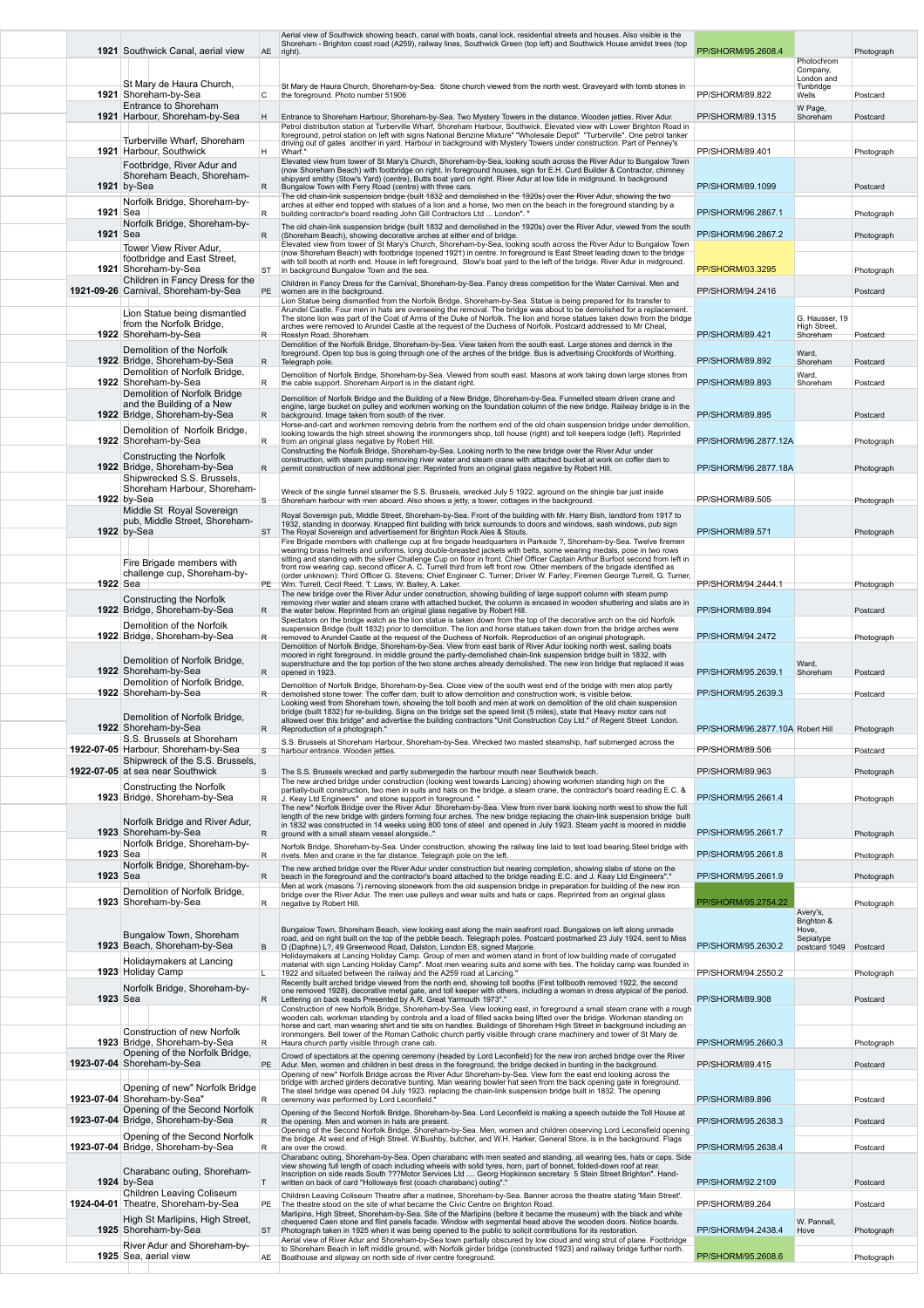|                      | Bungalow Town, Shoreham<br>1925 Beach, Shoreham-by-Sea               | B            | Bungalow Town, Shoreham Beach. Postcard with title West Beach Bungalow Town" showing bungalows on Shoreham<br>beach possibly at Widewater/West Beach area. View from sea across beach to bungalows in background. The two on the<br>right are railway carriage conversions - many of the bungalows were formed of two railyway carriages with outer structure<br>added.                 | PP/SHORM/89.1084                |                                                      | Postcard   |
|----------------------|----------------------------------------------------------------------|--------------|-----------------------------------------------------------------------------------------------------------------------------------------------------------------------------------------------------------------------------------------------------------------------------------------------------------------------------------------------------------------------------------------|---------------------------------|------------------------------------------------------|------------|
|                      |                                                                      |              | Church of St Mary de Haura, Shoreham-by-Sea. View from the north east across churchyard with gravestones towards                                                                                                                                                                                                                                                                        |                                 | E. F. Pierce,<br>High Street,                        |            |
|                      | Church of St Mary de Haura,<br>1925 Shoreham-by-Sea                  | C            | east wing of New Shoreham parish church with flying buttresses, square tower at west end. In right background is building<br>known as Swan Cottage in Church Street, behind it the tower of St Peter's Catholic church.                                                                                                                                                                 | PP/SHORM/89.807                 | Shoreham-by-<br>Sea                                  | Postcard   |
|                      | Boats moored at Southwick                                            |              | The Southwick canal showing small craft on the north shore, a steam ship, a three-masted sailing ship. Buildings in the                                                                                                                                                                                                                                                                 |                                 | William Page,<br>Shoreham-by-                        |            |
|                      | <b>1925</b> Canal                                                    | H.           | background include the Plaza cinema and the Methodist chapel. Photographic postcard.<br>Southwick Canal, Shoreham Harbour, Southwick. Small ships in the distance decorated with flags. Lifeboat coming                                                                                                                                                                                 | PP/SHORM/89.1046                | Sea                                                  | Postcard   |
|                      | Southwick Canal, Shoreham<br>1925 Harbour, Southwick                 | H            | through on the right. Crowd of onlookers on the quayside. Dredger 'Erica Cran' at the quayside. Buildings and street lamp<br>on the left. Possibly taken at the opening of the new lock?                                                                                                                                                                                                | PP/SHORM/95.2610.1              | Pastor John<br><b>Henry Snow</b>                     | Photograph |
|                      |                                                                      |              | Fire Brigade members with two competition cups at fire brigade headquarters in Parkside ?, Shoreham-by-Sea. Six<br>firemen wearing brass helmets and uniforms, long double-breasted jackets with belts, some wearing medals, pose in a                                                                                                                                                  |                                 |                                                      |            |
|                      | Fire Brigade members with<br>1925 cups, Shoreham-by-Sea              | PE           | row with two south coast competition cups on floor in front. Chief Officer Captain Arthur Burfoot on left, second officer A.<br>C. Turrell on right.                                                                                                                                                                                                                                    | PP/SHORM/95.2686.4              |                                                      | Photograph |
|                      |                                                                      |              | Fire Brigade members with two competition cups at fire brigade headquarters in Parkside ?, Shoreham-by-Sea. Six<br>firemen wearing peaked caps and uniforms, long double-breasted jackets with belts, some wearing medals, pose in two                                                                                                                                                  |                                 |                                                      |            |
|                      | Fire Brigade members with<br>1925 cups, Shoreham-by-Sea              | PE           | rows sitting and standing with two south coast competition cups on floor in front. Chief Officer Captain Arthur Burfoot front<br>row centre, second officer A. C. Turrell front row left.                                                                                                                                                                                               | PP/SHORM/95.2686.5              |                                                      | Photograph |
|                      | The Street Cottages, the                                             |              | Thatched cottages viewed from north with a man in a cap seated on a grassy bank bordering the path and three figures in<br>the distance. The cottages are now called 'Hunter's Moon' and previously 'Elm Tree Cottage'. Coloured photographic                                                                                                                                           |                                 |                                                      |            |
|                      | 1925 Street, Shoreham-by-Sea<br>Connaught Ave Post Office,           | <b>ST</b>    | postcard, with the name Michael Norman" printed on the back.'                                                                                                                                                                                                                                                                                                                           | PP/SHORM/89.1276                |                                                      | Postcard   |
| <b>1925</b> Sea      | Old Shoreham, Shoreham-by-                                           | ST.          | Post Office, Old Shoreham, Shoreham-by-Sea. Old Shoreham post office in the lower part of The Street" now the north<br>west end of Connaught Avenue. Flint building with thatched roof cottages in left background."                                                                                                                                                                    | PP/SHORM/89.1278                |                                                      | Postcard   |
|                      |                                                                      |              | View of Shoreham-by-Sea from the tower of St Mary's church. Norfolk bridge and the River Adur are in the distance.<br>Railway bridge is on the right. Shoreham Airport is beyond. St Peters's Catholic church is in the middle distance. Middle                                                                                                                                         |                                 |                                                      |            |
|                      | 1925 Tower View Shoreham-by-Sea<br>Tower View Shoreham-by-Sea,       | <b>ST</b>    | Street Hall is in the foreground. Photo number 5036. Reprinted by R. Hill.                                                                                                                                                                                                                                                                                                              | PP/SHORM/96.2843.7a Winton 5036 |                                                      | Photograph |
|                      | 1925 from St Mary's Tower                                            | <b>ST</b>    | View across Shoreham-by-Sea looking north west from the tower of St Mary de Haura parish church. In foreground are<br>houses and buildings around a park, River Adur and Lancing College Chapel in background with south downs on skyline.                                                                                                                                              | PP/SHORM/96.2845.9A No.5011     | <b>Winton Photo</b>                                  | Photograph |
| <b>1926</b> Sea      | Middle Street, Shoreham-by-                                          | <b>PA</b>    | Middle Street, Shoreham-by-Sea, looking north with row of houses on west side of street. House in foreground is brick<br>with tile roof, variety of chimneys on other houses. Unfinished watercolour by Michael W. D. Norman                                                                                                                                                            | PP/SHORM/S37                    | <b>Brook Harrison Painting</b>                       |            |
|                      | Coast Guard Station,<br>1926 Southwick                               |              | Coast Guard Station, Southwick. Red brick building. Houses next to it. Sailor in uniform is standing outside.                                                                                                                                                                                                                                                                           | PP/SHORM/89.385                 |                                                      | Photograph |
|                      | Toll collecting on Norfolk                                           |              | Toll keeper in uniform with a ticket machine accepts a fee on the bridge road from a woman driver in an open-top car with<br>a folded back canvas roof, the passengers are a man and a woman, all three wear hats. Car horn, spare wheel,                                                                                                                                               |                                 |                                                      |            |
|                      | 1926 Bridge, Shoreham-by-Sea                                         | R            | mudguard and part of number plate visible. Reprinted by Robert Hill.<br>Two Houses in John Street (formerly St. John's Street), Shoreham-by-Sea. View across street to one flint-faced house                                                                                                                                                                                            | PP/SHORM/96.2791.2              |                                                      | Photograph |
|                      | Houses in John Street,<br>1926-09-01 Shoreham-by-Sea                 | PA           | with sash windows and porch, and one brick house with sash windows, woden picket fence in front, stone walls either<br>side.                                                                                                                                                                                                                                                            | PP/SHORM/S6                     | <b>Brook Harrison Painting</b>                       |            |
|                      | SS Brussels" on the bar at                                           |              | "SS Brussels" on the bar at Shoreham Harbour Shoreham-by-Sea. Single funnel ship shipwrecked at the harbour<br>entrance. In background are the jetty and one of the "Mystery Towers" waiting demolition. Reproduction of an original                                                                                                                                                    |                                 |                                                      |            |
|                      | 1928 Shoreham Harbour<br>Railway carriage bungalow                   | <sub>S</sub> | photograph."                                                                                                                                                                                                                                                                                                                                                                            | PP/SHORM/95.2628.9A             |                                                      | Photograph |
|                      | bedroom, Bungalow Town,<br>Shoreham Beach, Shoreham-                 |              | Interior of the bedroom of a railway carriage bungalow, Bungalow Town, Shoreham Beach. Decorative chest of drawers,<br>brass bedstead, wooden chairs, photographs on wall, clothes and straw boater hat hanging on hook, candlestick with<br>candle, net curtains, oilcloth and rug on floor. Many of the houses in Bungalow Town were made of two railway carriages                    |                                 |                                                      |            |
|                      | 1928 by-Sea                                                          | B            | with a connecting room built between them.<br>Photograph, possibly copy of a postcard, with title Dining Hall Lancing Holiday Camp". Field with men and women                                                                                                                                                                                                                           | <b>PP/SHORM/94.2567</b>         |                                                      | Postcard   |
|                      | Dining Hall, Lancing Holiday<br><b>1928</b> Camp                     |              | standing between three tents single-storey chalets behind houses in background. Men mostly wearing suits some with<br>ties. The holiday camp was founded in 1922 and situated between the railway and the A259 road at Lancing."                                                                                                                                                        | PP/SHORM/94.2550.1              |                                                      | Photograph |
|                      | 1928 Sailing boat at sea                                             | l S          | A Bermuda-rigged sailing boat at sea. View of full length of yacht under sail with two sailors aboard, other yachts in<br>background.                                                                                                                                                                                                                                                   | PP/SHORM/94.2551.18             |                                                      | Photograph |
|                      | <b>Swiss Cott Demolition of Swiss</b><br>Gardens Theatre, Shoreham-  |              |                                                                                                                                                                                                                                                                                                                                                                                         |                                 | <b>Winton Photo</b>                                  |            |
|                      | 1928 by-Sea                                                          | ST.          | Demolition of Swiss Gardens Theatre, Shoreham-by-Sea. Elevated view of partly-demolished interior of theatre with<br>vaulted ceiling, balcony, exposed rafters and debris. Group of men women and children loooking up at photographer.<br>Marlipins Museum opening, Shoreham-by-Sea. Left-right Mr. Litchfield, Mr. Browning, Mr. Cheal, Capt. H. R. Hooper and                        | PP/SHORM/95.2651.7              | 5120                                                 | Photograph |
|                      | High St Marlipins Museum<br>1928-04-25 opening, Shoreham-by-Sea      | PE.          | Mr. Salmon stand in front of the Marlipins Museum when it was reopened after refurbishment 25 April 1928. Close waist-<br>up view of the five men all wearing hats, suits and ties.                                                                                                                                                                                                     | PP/SHORM/94.2454.1              |                                                      | Postcard   |
|                      | High St Marlipins Museum                                             |              | Marlipins Museum opening, Shoreham-by-Sea. Lady Harmsworth and Capt. H. Ross Hooper stand by the door of the<br>museum when it re-opened in 1928. Full-length view of Lady Harmsworth wearing brimmed hat and fur coat and carry                                                                                                                                                        |                                 |                                                      |            |
|                      | 1928-04-25 opening, Shoreham-by-Sea<br>Shoreham from Bungalow        | ST           | bouquet of flowers, opening the wooden door of the museum<br>Shoreham from Bungalow Town, Shoreham-by-Sea. Watercolour painting of Shoreham Beach showing St Mary de Haura                                                                                                                                                                                                              | PP/SHORM/95.2647.1              |                                                      | Postcard   |
|                      | 1928-05-01 Town, Shoreham-by-Sea<br>Charabanc outside Southwick      | PA           | Church. Wooden jetty in the foreground on the south side of the River Adur. Signed.                                                                                                                                                                                                                                                                                                     | PP/SHORM/02.3270                |                                                      | Painting   |
|                      | 1929 Railway Station                                                 | T.           | Charabanc outside Southwick Railway Station. Men wearing hats in front of the motor. A child is next to them. Men and<br>women are sitting on the charabanc.                                                                                                                                                                                                                            | PP/SHORM/89.425                 |                                                      | Postcard   |
|                      |                                                                      |              | Men building a haystack using a conveyor belt, a horse and loaded haywain standing in front of a completed haystack,<br>buildings visible to one side, large trees in the background. Possibly Southwick area or the Weald in East Sussex.<br>Photographic study for a painting (with handwritten notes in ink on what colour paints to use around the border of the                    |                                 | John Henry                                           |            |
|                      | 1929 Haymaking, Southwick?<br>Norfolk bridge, Shoreham               | AG           | image). Donated by the photographer's grand-daughter Mrs Tourle of Eastbourne.                                                                                                                                                                                                                                                                                                          | PP/SHORM/03.3297                | Snow                                                 | Photograph |
|                      | 1929 Harbour                                                         | R.           | Arched bridge (built in the 1920s) over the River Adur, showing boats moored in the foreground, a bus going over the<br>bridge, viewed from Suters Yard area.                                                                                                                                                                                                                           | PP/SHORM/89.906                 |                                                      | Postcard   |
|                      | Triumph Motor Cycle with<br>Ricardo Designed Engine,                 |              | Triumph Motor Cycle with Ricardo Designed Engine, Lancing. Bulb horn. Reg No: BK9291. Restored at Ricardo                                                                                                                                                                                                                                                                               |                                 |                                                      |            |
|                      | 1929 Lancing<br>Steam Tug, SS 'Stella',                              |              | Consulting Engineers, Bridge Works.<br>Steam Tug, SS 'Stella', Shoreham Harbour. Steam ship built at South Shields in 1879. Single funnel and paddle. 30                                                                                                                                                                                                                                | PP/SHORM/89.1470                | Dr. R. Sydney                                        | Photograph |
|                      | 1929-06-01 Shoreham Harbour<br>DredgerSteam tug, Southwick           | S            | horsepower. Winch towing cable in stern. Men on the boat.                                                                                                                                                                                                                                                                                                                               | PP/SHORM/95.2611.5              | Harper                                               | Photograph |
| 1929-08-01 Southwick | Canal, Shoreham Harbour,                                             | S            | Black single funnel steam tug 'Hermatt ULS' moored alongside Southwick Canal, showing other boats and ships in the<br>harbour and buildings in the background including Southwick Town Hall. Donated by the photographer's daughter Mrs<br>Ruth Tourle.                                                                                                                                 | PP/SHORM/95.2610.2B Henry Snow  | Pastor John                                          | Photograph |
|                      | Dredger Loaded hopper in                                             |              | Loaded hopper in Shoreham Harbour. View looking east with wharves on left, cranes, dredger, hopper No.2 with tow-rope                                                                                                                                                                                                                                                                   |                                 | Pastor John                                          |            |
|                      | 1929-08-01 Shoreham Harbour<br>Church of St Mary de Haura            | S            | attached to tug, three-masted sailing vessel in middle distance, power station with tall chimneys in background.                                                                                                                                                                                                                                                                        | PP/SHORM/95.2610.3A             | <b>Henry Snow</b><br>Surrey Flying                   | Photograph |
| $1930$ view          | and Shoreham-by-Sea, aerial                                          | AE           | Aerial view over New Shoreham showing Parish Church of St Mary de Haura with churchyard centre right background,<br>and surrounding streets. Running diagonally form lower side of churchyard is East Street, joining High Street in centre left<br>foreground, below this is the hard at the edge of the River Adur with the end of the footbridge and toll booth visible.             | <b>PP/SHORM/89.491</b>          | Services, Air<br>Port of London,<br>Croydon          | Postcard   |
|                      | Shoreham Harbour, Shoreham-                                          |              | Aerial view of Shoreham Harbour entrance showing east, west and inner breakwaters, the Old Fort, the Shoreham -<br>Brighton coast road, Shoreham beach (left) and buildings in Kingston-by-Sea in the background, including Kingston Buci                                                                                                                                               |                                 | Mr Mosely,<br>Shoreham                               |            |
|                      | 1930 by-Sea, aerial view<br>Old Fort Road, Bungalow                  |              | church.                                                                                                                                                                                                                                                                                                                                                                                 | PP/SHORM/95.2606.12 Beach       |                                                      | Photograph |
|                      | Town, Shoreham Beach,<br>1930 Shoreham-by-Sea                        | B            | Old Fort Road, Bungalow Town, Shoreham Beach, looking west. Bungalows and houses on both sides of road, Austin car,<br>telegraph poles. In foreground two young girls wearing cloche hats, woman with back to camera also wearing cloche hat<br>and with baby in pram, boy wearing cap.                                                                                                 | PP/SHORM/89.1066                |                                                      | Postcard   |
|                      | Beach scene, Bungalow Town,                                          |              | Beach scene, Bungalow Town, Shoreham Beach. Looking east along pebble beach with wooden breakwaters and fences,                                                                                                                                                                                                                                                                         |                                 |                                                      |            |
|                      | Shoreham Beach, Shoreham-<br>1930 by-Sea                             | B            | sea on right. Men women and children on beach, some women bare-headed, two sitting at left wearing cloche hats.<br>Buildings of Bungalow Town in background.                                                                                                                                                                                                                            | PP/SHORM/89.1077                |                                                      | Postcard   |
|                      | Bungalow Town, Shoreham<br>1930 Beach, Shoreham-by-Sea               | B            | Bungalow Town, Shoreham Beach. View along pebble beach in foreground looking east with bungalows on left, low<br>wicket fencing in front, some with verandah and balcony. Many of the bungalows were made from old railway carriages<br>with outer wooden structure added.                                                                                                              | PP/SHORM/95.2630.4              | Rowe,<br>Stationer,<br>Shoreham                      | Postcard   |
|                      | Beach Road, Bungalow Town,                                           |              | Beach Road, Bungalow Town, Shoreham Beach. View of bungalow with sign La Boheme" over the door seen across top<br>of pebble beach. Gable end showing bungalow formed of two railway carriages joined by a main room and with outer                                                                                                                                                      |                                 |                                                      |            |
|                      | Shoreham Beach, Shoreham-<br>1930 by-Sea                             | B            | wooden structure and roof added. Weatherboard walls wicket fence with gate and paving stones forming a path to the<br>beach."                                                                                                                                                                                                                                                           | PP/SHORM/95.2631.6              |                                                      | Postcard   |
|                      | Beach, Bungalow Town,<br>Shoreham Beach, Shoreham-                   |              | The beach, Bungalow Town, Shoreham Beach. Looking west across pebble beach in foreground, sea on left, wooden                                                                                                                                                                                                                                                                           |                                 |                                                      |            |
|                      | $1930$ by-Sea<br>St Mary de Haura parish                             | B            | breakwaters, bungalows along top of beach at right, some two-storey buildings in background. Some bungalows have<br>verandahs and balconies, wicket fences, one has model of a sailing ship on roof. Telegraph poles in background.                                                                                                                                                     | PP/SHORM/95.2636.1              |                                                      | Photograph |
|                      | 1930 church, Shoreham-by-Sea                                         | C            | Church of St Mary de Haura, Shoreham-by-Sea. View from the north east across churchyard with gravestones towards<br>east wing of New Shoreham parish church with stone flying buttresses, square tower at west end.                                                                                                                                                                     | PP/SHORM/89.1324                |                                                      | Postcard   |
|                      | Church of the Good Shepherd,<br>Bungalow Town, Shoreham              |              |                                                                                                                                                                                                                                                                                                                                                                                         |                                 | Shoesmith &<br>Etheredge Ltd                         |            |
|                      | 1930 Beach, Shoreham-by-Sea                                          | C            | Church of the Good Shepherd, Bungalow Town, Shoreham Beach. View from the street showing side of church with low<br>tower on the right, telegraph poles in background.                                                                                                                                                                                                                  | PP/SHORM/96.2811                | Hastings,<br>Norman series   Postcard<br>Shoesmith & |            |
|                      | 1930 Southwick Canal, Southwick                                      | H            | Southwick Canal and Beach, Southwick. View looking towards Shoreham. River Adur at low tide. Boats and derrick in<br>midstream. Sailing boats in the background. Chalk cliff.                                                                                                                                                                                                           | PP/SHORM/01.3158                | Etheridge Ltd,<br>Hastings                           | Postcard   |
|                      | River Adur and Shoreham<br>1930 Harbour                              | н            | River Adur and Shoreham Harbour. General view looking from Southwick towards part of Shoreham Beach with small<br>boats moored, cranes in distant background. Chemical works on South side of river.                                                                                                                                                                                    | PP/SHORM/95.2606.6              |                                                      | Photograph |
|                      | Dolphin Soap Works, near                                             |              | Interior of Dolphin Soap Works, near Shoreham-by-Sea. Men in J. Evershed & Sons soap works, operating the machines<br>for cutting soap. The soap works moved in 1895 from Eastern Road, Brighton, to Dolphin Road, Kingston, near                                                                                                                                                       |                                 |                                                      |            |
|                      | 1930 Shoreham-by-Sea                                                 |              | Shoreham.<br>Dolphin Soap Works, near Shoreham-by-Sea. Woman and a boy stacking bars of soap. Wooden packing boxes on the                                                                                                                                                                                                                                                               | PP/SHORM/89.1480                | Eversheds                                            | Photograph |
|                      | Dolphin Soap Works, near<br>1930 Shoreham-by-Sea                     |              | left marked with J. Evershed & Son, Soap Makers, Brighton. They are cutting soap into tablets using a hand operated<br>machine. The soap works moved in 1895 from Eastern Road, Brighton, to Dolphin Road, Kingston, near Shoreham.                                                                                                                                                     | PP/SHORM/89.1481                | Eversheds                                            | Photograph |
|                      |                                                                      |              | Seamen's Institute Mission Halls, Albion Street, Southwick. View from street towards front of two-storey building with three<br>sash windows on first floor, windows and two entrance porches at street level. Seamen's Christian Friend Society" in large<br>letters on first floor wall also "Seamen's Institute Mission Halls" and "Reading Room". "All are welcome" over right-hand |                                 |                                                      |            |
|                      | Seamen's Institute Mission<br>1930 Halls, Albion Street, Southwick L |              | porch. Noticeboard listing services and meetings. Later became the public library. Four men and a woman stand in<br>entrance. Building was demolished in 1981."                                                                                                                                                                                                                         | PP/SHORM/89.568                 |                                                      | Photograph |
|                      |                                                                      |              |                                                                                                                                                                                                                                                                                                                                                                                         |                                 |                                                      |            |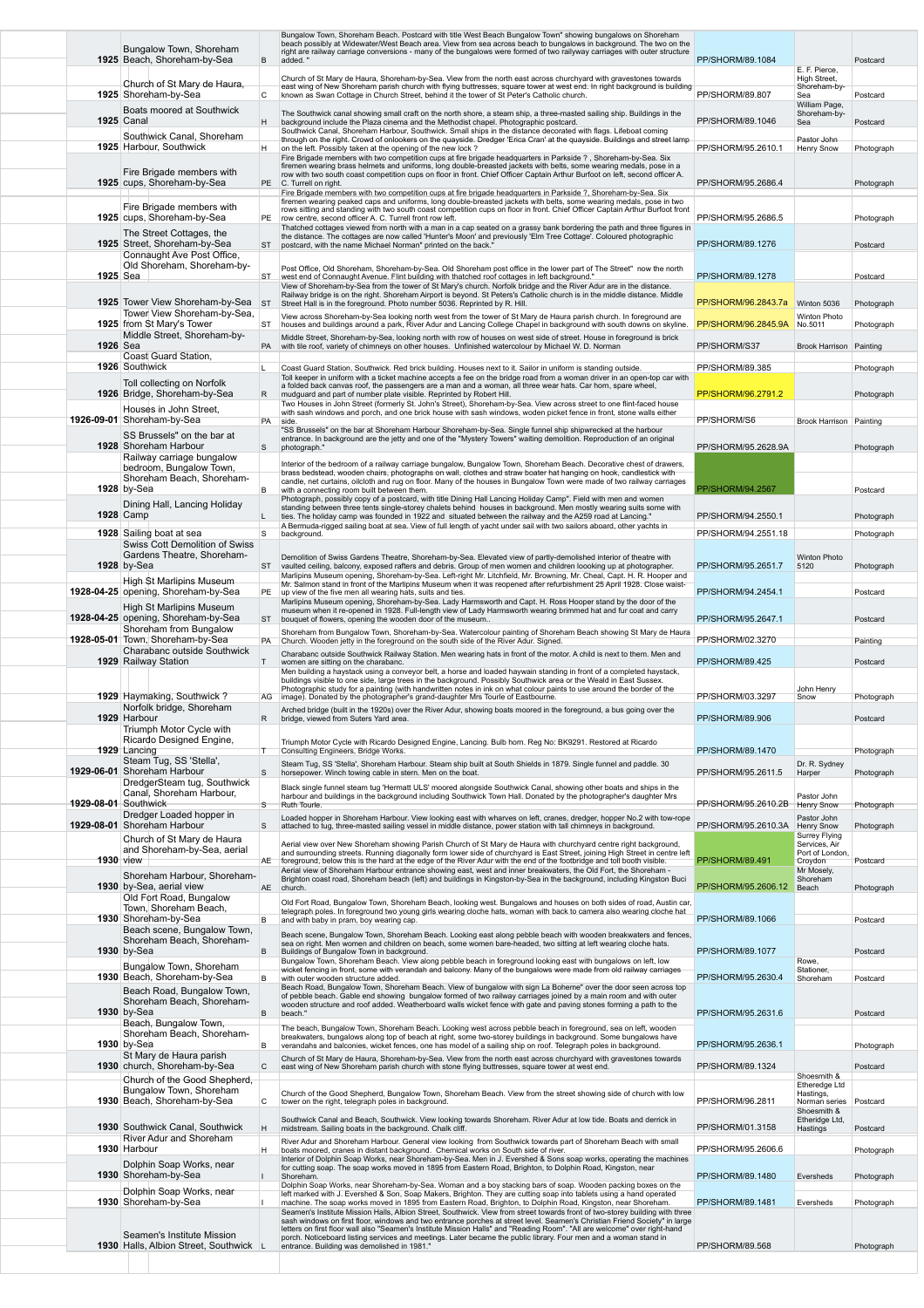|                   |                                                                 |                | Holidaymakers at Lancing Holiday Camp. Men women and children in open-topped bus and open-topped car pose for a                                                                                                                                                    |                                  |                                |            |
|-------------------|-----------------------------------------------------------------|----------------|--------------------------------------------------------------------------------------------------------------------------------------------------------------------------------------------------------------------------------------------------------------------|----------------------------------|--------------------------------|------------|
|                   | Holidaymakers at Lancing                                        |                | photograph taken from south of the A259 road with buildings of Lancing Holiday Camp in background and south Downs in<br>the distance. Women mostly wearing hats or berets, men mostly wearing suits and some with ties. The holiday camp was                       |                                  |                                |            |
|                   | 1930 Holiday Camp<br>Staff at Dolphin Soap Works,               |                | founded in 1922 and situated between the railway and the A259 road at Lancing.                                                                                                                                                                                     | PP/SHORM/94.2550.3               |                                | Photograph |
|                   | 1930 near Shoreham-by-Sea                                       |                | Staff at Dolphin Soap Works, near Shoreham-by-Sea. Men and women posing for a group photograph. Corrugated<br>PE sheeting in the background. They are in overalls. Hats.                                                                                           | PP/SHORM/89.1476                 | Eversheds                      | Photograph |
|                   | Staff at Dolphin Soap Works,<br>1930 near Shoreham-by-Sea       | PE.            | Staff at Dolphin Soap Works, near Shoreham-by-Sea. Three rows of men posing in front of 4 large metal vats with tubing<br>attached.                                                                                                                                | PP/SHORM/89.1484                 | Eversheds                      | Photograph |
|                   |                                                                 |                | Members of Shoreham cricket team pose for a group photograph in three rows standing, sitting on bench and sitting on<br>the ground. All wearing white open-necked shirts and white trousers, two in front wearing pads and holding bats, on right                  |                                  |                                |            |
|                   | Shoreham cricket team, Oxen                                     |                | is umpire in long white coat. Photo taken at Oxen Field with pavilion in background. Identified as back row left-to-right:                                                                                                                                         |                                  |                                |            |
|                   | 1930 Field, Shoreham-by-Sea                                     | PE             | Sam Maple, Alf Austin, F. H. Barker, Cyril Cox, Les Chatfield, ? Coleman; middle row I-r: Reg Wimble, Archie Thomas, ?<br>Riley, ? Phillips; front row I-r: Pat Farley, Bailey, Tom Fassett.                                                                       | PP/SHORM/94.2448.1               |                                | Photograph |
|                   | Upton brothers, Shoreham                                        |                | Surviving members of Shoreham-by-Sea lifeboat crew 1890 - 1910, posed for a group studio portrait. The Upton brothers<br>(pictured L-R standing : Alf, Harry, Chris, seated: Fred, Jim, William) were all seamen, fishermen and oarsmen and sons                   |                                  |                                |            |
|                   | 1930 Lifeboat crew                                              | PE             | of the cox James Upton known as Grand Old Man of Shoreham". Another brother was drowned bringing in a small boat."<br>Fire Brigade dinner, Town Hall, Hlgh Street, Shoreham-by-Sea. General view of large room with rows of tables, men and                        | PP/SHORM/94.2449                 |                                | Photograph |
|                   | Fire Brigade dinner, Town Hall,                                 |                | women some in evening dress. Diplomas and trophies from south coast competitions displayed on mantlepiece in<br>background. People on top table identified as: Mrs. Womersley, E. Corbyn & Mrs. Corbyn, B. J. Thick (clerk to council),                            |                                  | A. J. R.                       |            |
|                   | 1930 Shoreham-by-Sea                                            | PE             | Councillor Penney, Capt. Madden. Edith Turrell and William Turrell are sitting at the front table on the left.                                                                                                                                                     | PP/SHORM/95.2686.2               | Chambers                       | Photograph |
|                   | Norfolk Bridge and Shoreham                                     |                | Norfolk Bridge and Shoreham Beach, view across the River Adur looking west towards houses at the western end of<br>Shoreham Beach in distant background with spire of the Church of the Good Shepherd visible on skyline at left. On the                           |                                  | The R.A.P. Co.                 |            |
|                   | 1930 Beach                                                      |                | right is a close view of girders, steelwork and a brick pier of Norfolk Bridge (constructed 1920s). In foreground the River<br>Adur at low tide showing part of the old oyster beds.                                                                               | PP/SHORM/89.1090                 | Ltd, London<br>EC4             | Postcard   |
|                   | 1930 Toll Bridge, Shoreham-by-Sea                               |                | Toll Bridge over the River Arun, Shoreham-by-Sea. Wooden bridge. Norman church, St. Nicolas, is on the far left. Toll<br>booth and gates are at the end of the bridge. Railway signal box on far right.                                                            | <b>PP/SHORM/89.750</b>           | Valentine's                    | Postcard   |
|                   | River Adur and Norfolk Bridge,                                  |                | River Adur and Norfolk Bridge, Shoreham-by-Sea. View from the footbridge looking northeast with River Adur in<br>foreground, houses buildings and telegraph poles along bank on right, Norfolk Bridge in background and Lancing Clump                              |                                  | Valentine's<br>Series          |            |
|                   | 1930 Shoreham-by-Sea                                            |                | now called Lancing Ring on skyline in far distance.<br>Three-masted barque Alastor" discharges timber at Greenland Docks part of the Surrey dock upriver from Greenwich.                                                                                           | PP/SHORM/89.941                  | Sepiatype""                    | Postcard   |
|                   |                                                                 |                | Close view showing the stern with the inscription "Alastor Hango" three masts with sails furled piles of timber on dockside.                                                                                                                                       |                                  | Nautical Photo                 |            |
|                   | Barque Alastor" unloading at                                    |                | Man stands in boat under the stern. The "Alastor" was built at Iliff Mounsey's yard in Sunderland in 1875 for R. H. Penney<br>of Southwick and 24 other Quakers one of a series of three built for the New Zealand trade. She survived until after World           |                                  | Agency,<br>Beccles,            |            |
|                   | 1930 docks"<br>Swiss Cott Boating Lake,                         | <sub>S</sub>   | War Two."                                                                                                                                                                                                                                                          | PP/SHORM/89.983                  | Suffolk                        | Photograph |
|                   | Swiss Cottage, Shoreham-by-                                     |                | Boating Lake, Swiss Cottage, Shoreham-by-Sea. View looking towards Old Shoreham. Part of the 19th C. Swiss                                                                                                                                                         |                                  |                                |            |
| 1930 Sea          |                                                                 | ST.            | Gardens. Two people are in a rowing boat on the lake. Valentine Series H531<br>High Street, Shoreham-by-Sea. View looking west. Crown and Anchor pub, Methodist chapel, Town Hall, Royal George                                                                    | PP/SHORM/89.1002                 | Valentine's<br>E. T. W. Dennis | Postcard   |
|                   | 1930 High Street, Shoreham-by-Sea ST                            |                | Hotel on the left. Barclays Bank and Marlipins Pub on the right. Vans on the street. People on the street. Postmarked 5<br>October, 1931, sent by Harry in Northampton to aunt and uncle, Mr and Mrs J.G. Gulliver, 5 St Mary's Terrace, Shoreham. PP/SHORM/89.947 |                                  | & Sons Ltd.,<br>London         | Postcard   |
|                   |                                                                 |                | High Street, Shoreham-by-Sea. View from south end of John Street, looking east. Royal George Pub in foreground with<br>the A.A. sign. Public toilets next to it, lamp post. Town Hall, with classical facade, and World Stores is near it. Row of                  |                                  | The R.A.P. Co.                 |            |
|                   | 1930 High Street, Shoreham-by-Sea ST                            |                | bollards with bicycles parked. Methodist Church with gothic elements. Brewery chimney in the distance. Clock on the far                                                                                                                                            | PP/SHORM/89.952                  | Ltd, London                    |            |
|                   |                                                                 |                | left. Cafe sign, shop awnings. Car in the distance.                                                                                                                                                                                                                |                                  | EC4<br>E. T. W. Dennis         | Postcard   |
|                   | 1930 High Street, Shoreham-by-Sea ST                            |                | High Street, Shoreham-by-Sea. View looking west. Cars on street. Street lamp. Shops. Crown and Anchor pub on the left.<br>Methodist Chapel, Town Hall, Royal George Hotel. Men, women and children on the street.                                                  | PP/SHORM/89.953                  | & Sons Ltd.,<br>London         | Postcard   |
|                   | Dolphin Soap Works Van in                                       |                | Dolphin Soap Works Van in Brighton. 1920s van with artillery wheels. J. Evershed & Son is marked on the side. The soap                                                                                                                                             |                                  |                                |            |
|                   | 1930 Brighton<br>Shoreham Court, Shoreham-                      |                | works moved in 1895 from Eastern Road, Brighton, to Dolphin Road, Kingston, near Shoreham. It closed in 1974.<br>Shoreham Court (formerly the Vicarage), the Close, (off Mill Lane). Flint building with stone quoins and window dressings,                        | PP/SHORM/89.1482                 | Eversheds                      | Photograph |
|                   | 1930s by-Sea                                                    | ST             | large gothic-style windows, central chimney and smaller chimneys visible. Architect: Benjamin Ferrey.<br>Ship's bell from HMS Shoreham 1931 commissioning, close view of the bell hanging in front of dark curtain backdrop.                                       | PP/SHORM/93.2159A                | L.M. Cook                      | Photograph |
|                   |                                                                 |                | Decorative relief at top and bottom of bell, inscription Presented to HMS Shoreham on the occasion of her first                                                                                                                                                    |                                  |                                |            |
|                   | 1931 HMS Shoreham ship's bell                                   | S.             | commission 1931" round the rim and "& Harbour of Shoreham" on the top with letter F above. The HMS Shoreham<br>commissioned in 1931 was the third or fourth Royal Navy ship of this name."                                                                         | PP/SHORM/89.678                  |                                | Postcard   |
|                   | Kingston Beach, Shoreham<br>1932-10-09 Harbour, Shoreham-by-Sea |                |                                                                                                                                                                                                                                                                    | PP/SHORM/95.2606.2a Dr. S Harper |                                |            |
|                   |                                                                 |                | Kingston Beach, Shoreham Harbour, Shoreham-by-Sea. Wooden jetties. Ship funnel on the distant right.<br>Southwick Cricket Club, Southwick. 24 male members of the club. 17 men are in whites, 3 umpires and 4 in suits are on                                      |                                  |                                | Photograph |
|                   |                                                                 |                | Southwick Green. Back row L-R: ?, Bert Gilham, Art Gander, Owen Burtenshaw, ?, Alf Bushby, Reg Brasted,?, Cecil<br>Williams, Harry Short, C. Denyer, A.E.R. Gilligan, ?, Billy Brown. Middle Row L-R: Tidler Bennett, Ron Bushby, S.P.B.                           |                                  |                                |            |
|                   | Southwick Cricket Club,<br>1933 Southwick                       | PE             | Mais, ?, Tom Wilson, Tom Wadey. Front Row L-R: Frank Langdale, ?, Mr Kerridge, Bert Strong. Some are wearing<br>peaked caps.                                                                                                                                       | PP/SHORM/89.352                  |                                | Photograph |
|                   | Brighton Rd Fire at White &                                     |                |                                                                                                                                                                                                                                                                    |                                  |                                |            |
|                   | Co. Timber Merchants,<br>Brighton Road, Shoreham-by-            |                | Fire at White & Co. Timber Merchants, Brighton Road, Shoreham-by-Sea. Structure demolished by fire. Firemen in                                                                                                                                                     |                                  |                                |            |
| <b>1933</b> Sea   |                                                                 | <b>ST</b>      | uniform are hosing down the smoldering ruin and men standing around.                                                                                                                                                                                               | PP/SHORM/89.1496                 |                                | Photograph |
|                   |                                                                 |                |                                                                                                                                                                                                                                                                    |                                  |                                |            |
|                   | Brunswick Road, Shoreham-                                       |                | Looking north showing Shoreham-by-Sea, Lloyds Bank, small shops with awnings, bicycles and a motor car parked at the                                                                                                                                               |                                  |                                |            |
|                   | $1933$ by-Sea                                                   | <b>ST</b>      | kerb, a man with a bowler hat and a case in the foreground. Photographic postcard.<br>Brunswick Road, Shoreham-by-Sea, looking north towards Buckingham Road and South Downs visible in distance,                                                                  | PP/SHORM/89.1263                 | Valentine's                    | Postcard   |
|                   |                                                                 |                | junction with Western Road on left in middle distance. In left foreground a shop with sign All Kodak Supplies" the Post<br>Office built in 1918 to serve troops stationed in Shoreham. Shops with awnings on both sides of street. Men and women                   |                                  | Shoesmith &                    |            |
|                   | Brunswick Road, Shoreham-<br>$1933$ by-Sea                      | ST             | walking delivery boy on bicycle with basket car with number plate PN 3739 open-topped sports car with number plate GT<br>2299 street light/lamp post."                                                                                                             | PP/SHORM/89.1264                 | Etheridge Ltd,<br>Hastings     | Postcard   |
|                   |                                                                 |                | View along the busy High Street showing on the south side: the Crown & Anchor pub with a large model of a pirate<br>standing in a ship above the door, Methodist Church, Town Hall, Royal George pub served by the Kemp Town brewery;                              |                                  |                                |            |
|                   |                                                                 |                | north side: the Marlipins museum and pub, small shops with awnings onto street; many cars and a motorbike with a                                                                                                                                                   |                                  | Valentine's                    | Postcard   |
|                   | 1933 High Street, Shoreham-by-Sea ST                            |                | sidecar in the road, a light strung across the street. Photographic postcard.<br>High Street, Shoreham-by-Sea. View looking west. Methodist Chapel on the left with gothic elements. Men and women on                                                              | PP/SHORM/89.859                  |                                |            |
|                   | 1933 High Street, Shoreham-by-Sea ST                            |                | the street. Parked cars. Kemp Town Brewery at the Royal George Hotel. Town Hall opposite it. Chemist on the right. Shop<br>awnings. Street Lighting                                                                                                                | PP/SHORM/93.2304                 | Norman Series Postcard         |            |
|                   | 1933 High Street, Shoreham-by-Sea ST                            |                | View of High Street showing Dolphin Chambers and a bank (left), Eade's Stores and E.M. Larkin tobacconist (right), other<br>small shops with awnings, pedestrians in street, a street light strung across the road on a wire. Photographic postcard.               | PP/SHORM/99.3083.5               |                                | Postcard   |
|                   | Empire Timber for sea barriers,                                 |                | Workmen unload part of a consignment of about 250 tons of British Columbian pine planks from flatbed rail trucks. The                                                                                                                                              |                                  |                                |            |
|                   | 1933-02-17 Shoreham-by-Sea<br>Removal of disused tram car,      | H              | timber was supplied to Shoreham and Lancing Sea Defence Commissioners for sea defence works.<br>Old Shoreham tram carriage tied to a flat bed cart drawn by one horse with a driver in a cap and shirt-sleeves on the                                              | PP/SHORM/89.1492                 |                                | Photograph |
|                   | Shoreham Beach, Shoreham-                                       | B              | grammar school playing field at Shoreham beach. The tram car was one of two used as a cricket pavilion for Shoreham                                                                                                                                                |                                  |                                |            |
|                   | 1934 by-Sea                                                     |                | Grammar School.<br>Aerial view of the entrance to Shoreham harbour showing the eastern harbour arm (foreground), Shoreham fort,                                                                                                                                    | PP/SHORM/94.2480                 |                                | Photograph |
|                   | 1934 Shoreham harbour, aerial view AE                           |                | bungalows and Shoreham Chemical Works at Soldier's Point (top left) which produced tarmac for road building.<br>The three-masted barque Alastor at Greenland Docks part of the Surrey dock upriver from Greenwich. Distant view                                    | PP/SHORM/95.2612.6               |                                | Photograph |
|                   | Barque Alastor" at Greenland                                    |                | across water and piles of cargo showing the barque from the front, dock buildings on right, cranes and other buildings in<br>background. The Alastor" was built by Mounsey and Foster in Sunderland in 1875 for R. H. Penney of Southwick and 24                   |                                  |                                |            |
| 1934-07-31 docks" |                                                                 |                | other Quakers one of a series of three built for the New Zealand trade. She survived until after Workd War Two.<br>Gypsy Moth biplane on the concrete runway at Shoreham Airport. Side view of the plane with letters G-AAL A on the side,                         | PP/SHORM/95.2602.1               |                                | Photograph |
|                   | Gypsy Moth biplane,<br>1935 Shoreham Airport                    | AV.            | and logo of South Coast Flying Club. Propellor, wheels, struts, wings, fuselage, tail clearly visible. Man in overalls pushing<br>plane into position. Lancing College chapel and south downs in background.                                                       | PP/SHORM/94.2436                 |                                | Photograph |
|                   | High Street and Middle Street,                                  |                | High Street and Middle Street, Shoreham-by-Sea. Etching of the street corner by Reginald Brown. Taken from Crown                                                                                                                                                   |                                  | Reginald                       |            |
|                   | 1935 Shoreham-by-Sea<br>Regatta Day, Buckingham                 | <b>PA</b>      | Hard. Marlipins Museum in the centre. People on the street.                                                                                                                                                                                                        | PP/SHORM/S122                    | Brown                          | Print      |
|                   | 1935 Park, Shoreham-by-Sea                                      | PE.            | Regatta Day, Buckingham Park, Shoreham-by-Sea. Men in fancy dress outside the park's pavillion. Two men are holding<br>a banner saying 'Simonds' (for Simonds Brewery). Copy from an original photograph.                                                          | PP/SHORM/93.2216                 |                                | Photograph |
|                   | 1935 Toll Bridge, Shoreham-by-Sea                               |                | Toll Bridge, Shoreham-by-Sea. Wooden bridge (built 1782) over the River Adur. Norman church, St. Nicolas, is in the<br>centre. Other buildings are next to the church. Photo no: 19331 Judges Ltd.                                                                 | PP/SHORM/89.771                  | Judges Ltd.<br>Hastings        | Postcard   |
|                   |                                                                 |                | Ferry Road, Shoreham Beach, loking north towards Shoreham-by-Sea town centre in distance, St Mary de Haura church<br>visible on skyline. Shops on both sides of Ferry Road including from right G. Van - Butcher, tea rooms, newsagent, cafe                       |                                  |                                |            |
|                   | 1935 Ferry Road, Shoreham Beach                                 |                | and sports club. Street light/lamp post, telegraph poles, cars, post box on left.                                                                                                                                                                                  | PP/SHORM/89.1062                 | Valentine's                    | Postcard   |
|                   | St Nicolas Parish Church, Old                                   | $\overline{C}$ | St Nicolas Parish Church, Old Shoreham, view from south west across the A283 road in foreground, stone walls and<br>churchyard with gravestones to stone Norman church with tower in centre. In right foreground is signpost indicating                            |                                  |                                |            |
|                   | 1935 Shoreham, Shoreham-by-Sea                                  |                | Steyning and Horsham, A27, Worthing 5, Arundel 12.                                                                                                                                                                                                                 | PP/SHORM/94.2546.19              | The R.A.P. Co.                 | Photograph |
|                   | Shops in Crabtree Lane,<br>1935 Lancing                         |                | Shops in Crabtree Lane, Lancing. Row of shops with awnings, shop windows on ground floor, flats on first floor. In<br>foreground Aida" Art and Needlework. Car in road woman pushing pram."                                                                        | PP/SHORM/89.1199                 | Ltd, London<br>EC <sub>4</sub> | Postcard   |
|                   | Chanctonbury Ring, South<br>1935 Downs                          |                | Chanctonbury Ring, South Downs. Circular clump of beech trees on a high point of the South Downs near Washington.                                                                                                                                                  |                                  |                                |            |
|                   |                                                                 |                | View along hilltop towards the Ring.<br>Lancing College and Chapel, Lancing, photograph of ink-and-wash drawing showing college buildings and chapel with                                                                                                          | PP/SHORM/94.2533.5               |                                | Photograph |
|                   | Lancing College and Chapel,<br>1935 Lancing                     | <b>PA</b>      | proposed 281-foot (81 metre) tower which was never completed. Construction of the chapel in Victorian gothic style was<br>commenced in 1868 to the designs of R. C. Carpenter modified by his son.                                                                 | PP/SHORM/94.2554.14              | W & A.H. Fry,<br>Brighton      | Photograph |
|                   | Paddle steamer Showboat" in                                     |                | Paddle steamer Showboat" enters Shoreham Harbour full length of the steamer visible including wheel funnel two men<br>on the bridge. Light beacon in background left Shoreham Beach background right. Postcard bears the title "The Harbour                        |                                  |                                |            |
|                   | 1935 Shoreham Harbour"                                          | S              | Kingston-by-Sea"."                                                                                                                                                                                                                                                 | PP/SHORM/89.978                  |                                | Postcard   |
|                   | High St Dolphin Chambers,<br>High Street, Shoreham-by-Sea       |                |                                                                                                                                                                                                                                                                    |                                  |                                |            |
|                   | <b>IMAGE MISSING FROM MAIN</b>                                  |                | Dolphin Chambers, High Street, Shoreham-by-Sea, looking west with derelict Dolphin Chambers centre left background,<br>Eade's Stores centre right. Telephone kiosk on left, lamp post, road sign Slow major road ahead". Dolphin Chambers was                      |                                  |                                |            |
| <b>1935 DISC</b>  |                                                                 | <b>ST</b>      | demolished in 1938."<br>High Street, Shoreham-by-Sea, looking east from Crown & Anchor pub before demolition of south side to widen the road.                                                                                                                      | PP/SHORM/2575.10                 |                                | Photograph |
|                   |                                                                 |                | On left are shops including: Ernest Pierce Stationer, Mence Smith household stores, Flinn & Son dyers. In centre<br>background is building with angled wooden boards on first floor to prevent debris falling into stree during demolition. On                     |                                  |                                |            |
|                   | 1935 High Street, Shoreham-by-Sea ST                            |                | right are advertising posters for Bovril, Ronuk floor polish, Jas. L Mack estate agent. Lamp post in right foreground.<br>Dolphin Chambers, Shoreham-by-Sea, close view of one side of building, four bay windows with multi-paned sash                            | PP/SHORM/89.434                  |                                | Photograph |
|                   | High St Dolphin Chambers,                                       |                | windows. Midland Bank Limited" in lower right window. High Street to right with Eades stores visible. Traffic sign "Slow                                                                                                                                           |                                  |                                |            |
|                   | 1935 Shoreham-by-Sea                                            | <b>ST</b>      | major road ahead" and belisha beacon on pavement. Dolphin Chambers was demolished in 1938 as part of the road-<br>widening of the High Street."                                                                                                                    | PP/SHORM/92.1937.3               |                                | Photograph |
|                   | 1936 Shoreham Beach, the Lido                                   | B              | Shoreham Beach, the Lido. View across West Beach to the Lido, including a restaurant and beach huts, concrete sea wall<br>with deck chairs stacked against wall. The Lido was built 1934 and demolished during beach clearance at the start of<br>World War Two.   | PP/SHORM/89.1080                 | Valentine's                    | Postcard   |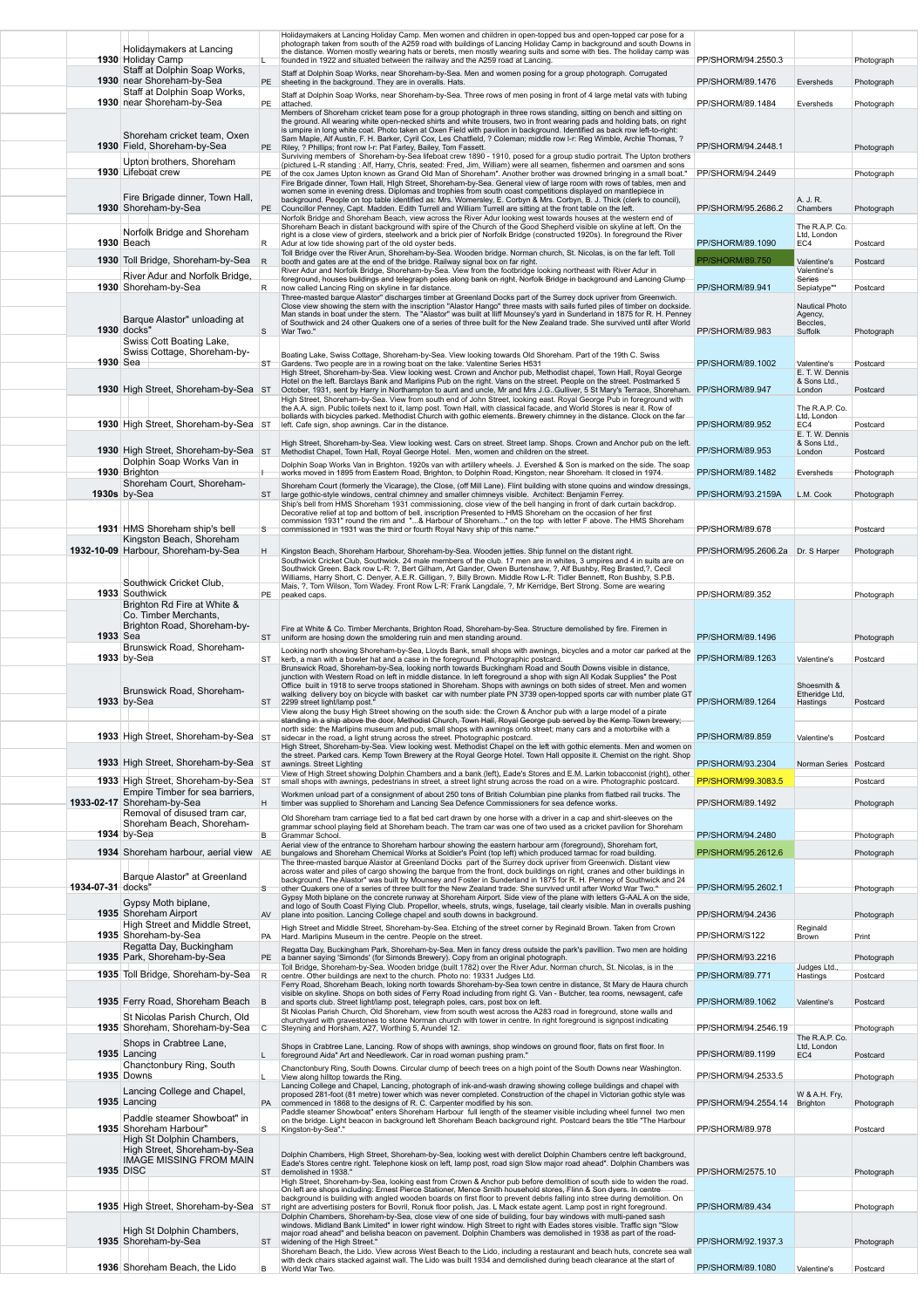|                   | Middle Street, Shoreham-by-                                             |                     | Middle Street, Shoreham-by-Sea. Watercolour painting by Reginald Brown. View of the southern part of the street towards<br>High Street. Royal Sovereign public house on the right. The Twitten is on the right between the houses. Women are<br>standing at a door. Methodist Chapel in the distance. Sailing boat on the wharf of the River Adur. Signed and dated on the                |                                      | Dr. Reginald                             |                        |
|-------------------|-------------------------------------------------------------------------|---------------------|-------------------------------------------------------------------------------------------------------------------------------------------------------------------------------------------------------------------------------------------------------------------------------------------------------------------------------------------------------------------------------------------|--------------------------------------|------------------------------------------|------------------------|
| <b>1937</b> Sea   | Celebrating the 1937                                                    | PA                  | bottom.<br>Celebrating the 1937 Coronation, Shoreham-by-Sea. Float on open backed lorry with Union Jack flags. At the junction of<br>Ham Road and Brunswick Road. Two carpenters are planing wood on the float. Crowd are watching them. Shop awnings                                                                                                                                     | PP/SHORM/S21                         | <b>Brown</b>                             | Painting               |
|                   | 1937 Coronation, Shoreham-by-Sea PE                                     |                     | in the distance.<br>Coronation Float, John Street, Shoreham-by-Sea. 1937 Coronation. Open backed float with miniature snooker table                                                                                                                                                                                                                                                       | PP/SHORM/89.684                      |                                          | Postcard               |
|                   | Coronation Float, John Street,<br>1937 Shoreham-by-Sea                  |                     | onboard and men in hats, dressed in white. Photograph of King George V and Queen Mary on the side of the float. Lorry<br>belonged to John Brown and Son. Picture taken in the Old Grammar School playground in John Street. House in the<br>PE background.                                                                                                                                | PP/SHORM/89.685                      |                                          | Postcard               |
|                   | Pram Competition for the 1937<br>1937 Coronation, Shoreham-by-Sea   PE  |                     | Pram Competition for the 1937 Coronation, Shoreham-by-Sea. Prams dressed and decorated for the children's pram<br>competition in Buckingham Park. Children and some adults are in fancy dress. Men and women are standing behind<br>them.                                                                                                                                                 | PP/SHORM/94.2563.1                   |                                          | Postcard               |
|                   | Decorated Float, John Street,<br>1937 Shoreham-by-Sea                   |                     | Decorated lorry Float, John Street, Shoreham-by-Sea. Celebrations for the 1937 Coronation. Decorated bicycles. Children<br>PE in fancy dress. Union Jack. Houses in the background.                                                                                                                                                                                                       | PP/SHORM/94.2563.9                   |                                          | Postcard               |
|                   | Decorated Floats going down<br>1937-05-01 Ham Road, Shoreham-by-Sea     | <b>PE</b>           | Decorated Floats going down Ham Road, Shoreham-by-Sea, to celebrate the 1937 Coronation Two lorry floats carrying<br>men, women and children wearing a variety of hats. Union Jack flags. Crowd are gathered along the road.                                                                                                                                                              | PP/SHORM/94.2563.2                   |                                          | Postcard               |
|                   | Decorated Float for the<br>Celebration of the 1937                      |                     | Decorated Float for the Celebration of the 1937 Coronation, Shoreham-by-Sea. Decorated lorry in Ham Road with men in                                                                                                                                                                                                                                                                      |                                      |                                          |                        |
|                   | 1937-05-01 Coronation, Shoreham-by-Sea<br>St Nicolas Church and River   | PE                  | fancy dress. Flags. Crowd of men, women and children are watching. Shops with awnings.<br>St Nicolas Church and River Adur, Shoreham-by-Sea. Looking east acros the River Adur in foreground to Old Shoreham<br>village with St. Nicolas Parish Church centre, south downs in background, windmill on skyline at right. Note: the windmill                                                | PP/SHORM/94.2563.5                   | Reginald                                 | Postcard               |
|                   | 1938 Adur, Shoreham-by-Sea                                              | <b>PA</b>           | was no longer standing in 1938.<br>Brick houses, probably at the eastern end of Shoreham High Street, one partly demolished with no roof and roof timber<br>supports visible bearing signs reading Removal business" and "To Let". Brewery chimney in background a man and a                                                                                                              | PP/SHORM/S119                        | <b>Brown</b><br>Reginald                 | Print                  |
|                   | 1938 High Street, Shoreham-by-Sea PA                                    |                     | woman on the pavement a bicycle leaning against a building. Artist's signature on mount."<br>High Street, Shoreham-by-Sea. East end of the High Street with Cooperative Society on left, Snelling & Son Butchers &                                                                                                                                                                        | PP/SHORM/S121                        | Brown<br>Reginald                        | Print                  |
| <b>1938</b> Sea   | 1938 High Street, Shoreham-by-Sea   PA<br>Norfolk Bridge, Shoreham-by-  | <b>PA</b>           | Poultrymongers in centre, bicycles leaning against walls. Signed and dated on mount and dedicated To Henry Cheal"."<br>Norfolk Bridge, Shoreham-by-Sea. Watercolour of the second Norfolk Bridge by Reginald Brown. Yachts. Buildings on the<br>right. One man sitting on a bench on the right, another standing looking out. Signed and dated.                                           | PP/SHORM/S126<br>PP/SHORM/S40        | Brown<br>Reginald<br><b>Brown</b>        | Print                  |
|                   |                                                                         |                     | Bingham General Stores, Shoreham-by-Sea. View south from Ship Street to High Street, Bingham General Stores in<br>centre with bay-window on upper storey, shop-windows on street level. Sign above windows 65 General M. Bingham                                                                                                                                                          |                                      |                                          | Painting               |
|                   | Bingham General Stores,<br>1938 Shoreham-by-Sea                         | PA <sub>-</sub>     | Stores 65" advertisements for "Rowntree" below the window and "Ideal Milk" on side of shop. To the left of the shop is the<br>Public Hard with a rowing boat. River Adur and Shoreham Beach in background. Building on left has posters reading<br>"Urgent Air Raid Precaution". Building on right has shutters at windows."                                                              | PP/SHORM/S93                         | Reginald<br>Brown                        | Print                  |
|                   | High St Demolition of Dolphin<br>Chambers and Albion Brewery,           |                     | Demolition of Dolphin Chambers and Albion Brewery, Shoreham-by-Sea, looking west into High Street. In foreground<br>rubble of Albion Brewery and chimney still standing, in background partly-demolished Dolphin Chambers. Pierce's<br>stationer's and lending library in right background on corner of Church Street, advertisement for Shoreham Herald on                               |                                      |                                          |                        |
|                   | 1938 Shoreham-by-Sea                                                    | <b>ST</b>           | building on right. Three men stand in right foreground.<br>Ship Street looking north from the High Street showing terraced houses to one side and flint wall to the other, a former                                                                                                                                                                                                       | PP/SHORM/94.2575.14                  |                                          | Photograph             |
|                   | 1938 Ship Street, Shoreham-by-Sea   PA                                  |                     | public house The Beehive" stands at the end of the street (closed 1907) and the building behind flint walls with aerials<br>was a piped radio base. The wall and street lamp are throwing shadows on the road a figure walks along the pavement<br>small clouds in the sky. Artist's signature on mount."                                                                                 | PP/SHORM/S120                        | Reginald<br><b>Brown</b>                 | Print                  |
|                   | Olley Air Service plane,                                                |                     | Olley Air Service twin-engined biplane at Shoreham Airport. Close view from the side showing front of plane, a Dragon-<br>Rapide. Cockpit with pilot, propellors, part of wing with struts and part of fuselage with windows clearly visible, Olley Air<br>Servic Ltd on side. Airline services from the airport grew in 1937 but the following year saw the start of training for bomber |                                      |                                          |                        |
|                   | 1938-07-05 Shoreham Airport                                             | AV                  | pilots.<br>First Aid Party, Ham Road, Shoreham-by-Sea. Group photograph of a first aid party, comprising 22 men in navy coloured                                                                                                                                                                                                                                                          | PP/SHORM/89.994                      |                                          | Photograph             |
|                   | First Aid Party, Ham Road,<br>1940 Shoreham-by-Sea                      | PE Two.             | dungarees and each with gas masks over their right shoulders. Two ambulances (one with Registration No. F57560) and<br>a vehicle are parked behind them. Bernard Parsons, Dr Ledger and Mr Holland are included in the portrait. World War                                                                                                                                                | PP/SHORM/93.2221                     |                                          | Photograph             |
|                   |                                                                         |                     | ARP (Air Raid Precautions) Wardens, Shoreham-by-Sea. Group photograph of 20 wardens sitting and standing in front of                                                                                                                                                                                                                                                                      |                                      | William F.<br>Miles, Milldene<br>Studio, |                        |
| 1940 Sea          | ARP Wardens, Shoreham-by-<br>Crashed Messerschmitt, near                |                     | ARP group wardens' shelter, Ham Field Allotments, Eastern Avenue. All wearing uniform with CD insignia, berets, mostly<br>PE men and many wearing spectacles, some with medal ribbons. Woman in skirt centre front.                                                                                                                                                                       | PP/SHORM/95.2709                     | Shoreham-by-<br>Sea                      | Photograph             |
| 1940-08-13 by-Sea | New Salts Farm, Shoreham-                                               | AV                  | Crashed Messerschmitt, near New Salts Farm, Shoreham-by-Sea. ME109 (Work No.5068) plane was shot down on the<br>morning of Tuesday, 13 August 1940. Men in civilian clothes and military uniform are standing behind the plane. The pilot<br>was Oberleutnant Paul Temme. The plane was shot down by Sargeant J.P. Mills of 43 Squadron, based at Tangmere.                               | PP/SHORM/92.1809                     |                                          | Photograph             |
|                   | Royal Sussex Home Guard,<br>1944 Shoreham-by-Sea                        | M                   | Group photo of the 9th Battalion of the Royal Sussex Home Guard, Shoreham-by-Sea. Mr Sidney Baker was a Corporal<br>and appears third from the right in the front row. Men are in uniform.                                                                                                                                                                                                | PP/SHORM/92.1869                     | Hamlin of<br>Brighton                    | Photograph             |
|                   | River Adur and Beves' Wharf,<br>Kingston, near Shoreham-by-             |                     | View from south side of River Adur towards the Beves' Wharf at Kingston. South bank in foreground, small boat moored in<br>centre, buildings of Kingston in background including Kingston Maltings on left and lighthouse on right. South Downs on                                                                                                                                        |                                      |                                          |                        |
| 1945-08-01 Sea    |                                                                         | PA                  | skyline. Watercolour by W. J. Thrasher, FRIBA, Archt.<br>Aerial view of the River Adur looking north. Sea in foreground, houses on West Beach, Norfolk Bridge, railway bridge and<br>old toll bridge all visible. Part of New Shoreham and Old Shoreham on right, fields on both sides of river, Beeding Cement                                                                           | PP/SHORM/S39                         | W. J. Thrasher Painting                  |                        |
|                   | River Adur aerial view,<br>1949 Shoreham-by-Sea                         | AE                  | Works in background. Vickers Viscount prototype four-propellor plane flies in foreground, side view showing full length of<br>plane, wings, propellors.<br>Aerial photograph of Shoreham Chemical Works which produced tarmac for road surfacing at Shoreham Harbour,                                                                                                                     | PP/SHORM/94.2402.3                   |                                          | Photograph             |
|                   | Shoreham Chemical Works,<br>1950 Shoreham Harbour, aerial view AE       |                     | Shoreham-by-Sea. Also showing the Shoreham - Brighton main coastal road (A259) and the train tracks just visible (top<br>left). Tar works on North side of river, on A259. Sunken concrete barge, used as storage tank, can be seen parallel to the                                                                                                                                       | PP/SHORM/89.1485                     |                                          |                        |
|                   |                                                                         |                     | road. Chemical works was on South side. opposite the tar/ creosote yard on the North side of the river.<br>Aerial photograph of Shoreham Chemical Works (later became South Western Tar Distilleries) which produced tarmac for<br>road surfacing at Shoreham Harbour, Shoreham-by-Sea. Tar works on North side of river, on A259. Chemical works on                                      |                                      |                                          | Photograph             |
|                   | Shoreham Chemical Works,<br>1950 Shoreham Harbour, aerial view AE       |                     | the South side, opposite the tar/creosote yard on the North side of the river. Also showing the Shoreham - Brighton main<br>coastal road (A259) bordered by rows of semi-terraced houses and the railway line to Brighton, more houses in the<br>background.                                                                                                                              | PP/SHORM/89.1486                     |                                          | Photograph             |
|                   | Locks, Shoreham Harbour,<br>1950 Southwick, aerial view                 |                     | Aerial view of Shoreham Harbour, looking west. In foreground construction work in progress on new lock and areas<br>around pumping station. Harbour entrance in centre left, in background River Adur joining harbour entrance. Buildings of<br>AE Southwick and Shoreham on right, Shoreham Beach in background. Steam train on right centreground.                                      | PP/SHORM/95.2606.13B Herald          | Shoreham                                 | Photograph             |
|                   | St Mary de Haura Church,<br>1950 Shoreham-by-Sea                        | $\mathsf{C}$        | St Mary de Haura Church, Shoreham-by-Sea. Stone structure. Viewed from south. War memorial in the centre.<br>Westminster Bank on the left. Cars parked in the foreground. Telegraph pole. Street lighting.                                                                                                                                                                                | PP/SHORM/89.831                      |                                          | Postcard               |
|                   | Entrance to Kingston Beach,<br>Shoreham Harbour, Shoreham-              |                     | Entrance to Kingston Beach, Shoreham Harbour, Shoreham-by-Sea. Wooden jetties in the distance. Swimmers and sail                                                                                                                                                                                                                                                                          |                                      |                                          |                        |
|                   | 1950 by-Sea<br>1950 Shoreham Harbour, Southwick H                       | H                   | boats. Cars parked in the foreground.<br>Shoreham Harbour, Southwick. Harbour improvements at Shoreham, Southwick Canal and Lock. Tall chimney, power<br>station, large cranes in the background. Photograph taken from the beach, looking East.                                                                                                                                          | PP/SHORM/89.1015<br>PP/SHORM/89.1031 |                                          | Postcard<br>Photograph |
|                   |                                                                         |                     | Shoreham football club reserves team, Shoreham-by-Sea. Group portrait taken outdoors showing eleven team members,<br>ten wearing quartered shirts, long socks, boots, sitting and standing in two rows in field with trees in background. Man<br>wearing suit and tie and left, at right man with trousers tucked into socks, open-necked shirt and casual top. Identified as,            |                                      |                                          |                        |
|                   | Shoreham FC Reserves,<br>1950 Shoreham-by-Sea                           | <b>PE</b>           | back row left-to-right: Unknown, Les Robinson or Robertson, unknown, unknown, unknown, unknown, Roy Payne, Bob<br>Howells or Howells; front row left-to-right: Donald Harrison, unknown, unknown, unknown, Leslie Hoad.                                                                                                                                                                   | PP/SHORM/89.717                      |                                          | Photograph             |
|                   | Shoreham FC Reserves,                                                   |                     | Shoreham football club reserves team, Shoreham-by-Sea. Group portrait taken outdoors by the pavilion in Buckingham<br>Park. Showing eleven team members, ten wearing quartered shirts, long socks, boots, sitting and standing in two rows in<br>front of weatherboard building. Man wearing belted overcoat and left, at right man wearing uniform forage cap and                        |                                      |                                          |                        |
|                   | 1950 Shoreham-by-Sea                                                    |                     | overcoat. Players identified as, back row left-to-right: Les Robertson or Robinson, unknown, unknown, Bob Howells or<br>PE Howell, Ted Laker, G. White; front row left-to-right: Roy Phillips, unknown, Lou Warren, Henry Payne, unknown.<br>Shoreham Cricket Team, Shoreham-by-Sea. 12 men in white. L-R: Brian?(umpire), Cecil Kemp, Archie Thomas                                      | PP/SHORM/89.719                      |                                          | Photograph             |
|                   | Shoreham Cricket Team,<br>1950 Shoreham-by-Sea                          |                     | (groundsman), Arthur Mills, Freddie Wells, Phil Cunningham, Jimmy (FH) Barker, Geoff Rodway, David Timms, Doug<br>PE Christie, Brian Williams, ?. Possibly photographed in Buckingham Park.<br>East Street, Shoreham-by-Sea. View looking south to River Adur and the beach. Boots chemists and Findlater wine and                                                                        | PP/SHORM/94.2448.2                   |                                          | Photograph             |
|                   | 1950 East Street, Shoreham-by-Sea ST                                    |                     | spirits shops are on the right. Cars parked on the right near the shop awning. Woman walking down the street. Pride<br>Opticians on the left. Buildings with tile roofing. Zebra crossing in the distance.                                                                                                                                                                                | PP/SHORM/89.1258                     | Wardell's                                | Postcard               |
|                   | Shoreham Court, Shoreham-<br>$1950$ by-Sea                              | ST                  | Shoreham Court (formerly the Vicarage), the Close, (off Mill Lane). Flint building with stone quoins and window dressings,<br>large gothic-style windows, central chimney and smaller chimneys visible, with shrubbery in front.<br>Members of Shoreham Cricket Club pose for a group photograph standing and sitting in three rows in front of the pavilion                              | PP/SHORM/93.2159B                    | L.M. Cook                                | Photograph             |
|                   |                                                                         |                     | and scoreboard at the club ground in Buckingham Park. Most wearing white open-neck shirts and white trousers.<br>Inscription on mount Shoreham Cricket Club. To Mr. & Mrs. Brooke. From the club 1952". Identified as: Left to rightBack                                                                                                                                                  |                                      |                                          |                        |
|                   | Shoreham Cricket Club,                                                  |                     | Row: S. Maple (Umpire) J. Dugnolle K.Lowe F. Wells A. Mills F.Barker L.Heasman T.Hollands G.Smart B.Ratcliff<br>M. Thomas P.Cunningham E.Bates C.J.Shoppee N.Mederson F.Scott V.Ballardini R.Hales T.Brooks E.Hempson (Umpire)<br>Middle Row: G.Rodway M.Scott G.Gammans J.Ward D.Harman E.Turrell W.Bushby P.O.Brand B.Williams T.Stenning                                               |                                      |                                          |                        |
|                   | 1952 Shoreham-by-Sea                                                    | PE.                 | E. Winton D. Christie Front Row: M. Miller (scorer) B. Pryce E.R. Winton R. Bartlett D. Timms E. Webb A. Best<br>Aerial view over Shoreham-by-Sea looking north west with River Adur in foreground and South Downs with Chanctonbury<br>Ring in distant background. Footbridge visible in foreground, railway bridge on left and old toll bridge in middleground with                     | PP/SHORM/89.602                      | Valentine &<br>Sons, Ltd.,               | Photograph             |
|                   | River Adur and Shoreham-by-<br>1952 Sea, aerial view                    |                     | Lancing College and Chapel to its left. Catholic church in foreground centre left, St Mary de Haura centre right with<br>AE Shoreham Grammar school in Pond Road behind the tower of St Mary's. River Adur winding through fields into distance.<br>Opening ceremony (headed by Lord Leconfield) for the new arched iron bridge over the River Adur, taken from the                       | <b>PP/SHORM/89.988</b>               | Dundee and<br>London                     | Postcard               |
|                   | Opening of the Norfolk Bridge,<br>1953-07-04 Shoreham-by-Sea            | R                   | Shoreham side, showing the toll booth and bridge hung with flags and bunting and crowd of men, women and children, a<br>car crossing the bridge, a decorator's sign reading E.M. Curd Shoreham". Photograph presented by R.A. Leggett                                                                                                                                                     | PP/SHORM/89.883                      | 4 Jul 1923                               |                        |
|                   | Lancing College and Chapel,<br>1955 Lancing                             | AV                  | Aerial view of Lancing College and Chapel, Lancing, across the valley of the River Adur in middle ground to Upper<br>Beeding cement works with smoking chimney in left background. Old Erringham Farm in right background, Applesham<br>Farm in middle ground in front of cement works.                                                                                                   | PP/SHORM/94.2554.13                  |                                          | Photograph             |
|                   | St Nicolas Church, Old                                                  |                     | St Nicolas Parish Church, Old Shoreham, Shoreham-by-Sea. View from St Nicolas Lane across churchyard towards east                                                                                                                                                                                                                                                                         |                                      | Valentine &<br>Sons, Ltd.,<br>Dundee and |                        |
|                   | 1955 Shoreham, Shoreham-by-Sea<br>1955-06-01 The Street Shoreham-by-Sea | $\mathsf{C}$<br> ST | end of church, lych gate on right, gravestones in churchyard. Originally Norman stone church.<br>The Street, Shoreham-by-Sea. Stone and flint farm buildings in the middle ground. Now demolished. Tower of St Nicolas<br>church in the background.                                                                                                                                       | PP/SHORM/89.787<br>PP/SHORM/89.775   | London                                   | Postcard<br>Photograph |
|                   | Old Shoreham Farm,<br>1955-06-01 Shoreham-by-Sea                        | ST                  | Old Shoreham Farm, Shoreham-by-Sea. South elevation of the barns. Now demolished. Farm workers with working<br>horses in the yard. St Nicolas church tower in the background. Stone, brick and flint architecture.                                                                                                                                                                        | PP/SHORM/89.776                      |                                          | Photograph             |
|                   | Middle Road, Kingston, near<br>1956-01-01 Shoreham-by-Sea               | <b>ST</b>           | An unmade road looking east from the bottom of Stoney Lane showing two or three terraced cottages in the background.<br>The area was developed in 1956 and there is now a council estate on this site.                                                                                                                                                                                    | PP/SHORM/89.428                      |                                          | Photograph             |
|                   | Middle Road, Kingston, near<br>1956-01-01 Shoreham-by-Sea               |                     | Looking west at the unmade, muddy road prior to redevelopment in 1956 (there is now a council estate on this site),<br>ST showing flint walls to either side, the chimney of Pigeon House behind a brick wall, and the back of a parked car.                                                                                                                                              | PP/SHORM/94.2566                     |                                          | Photograph             |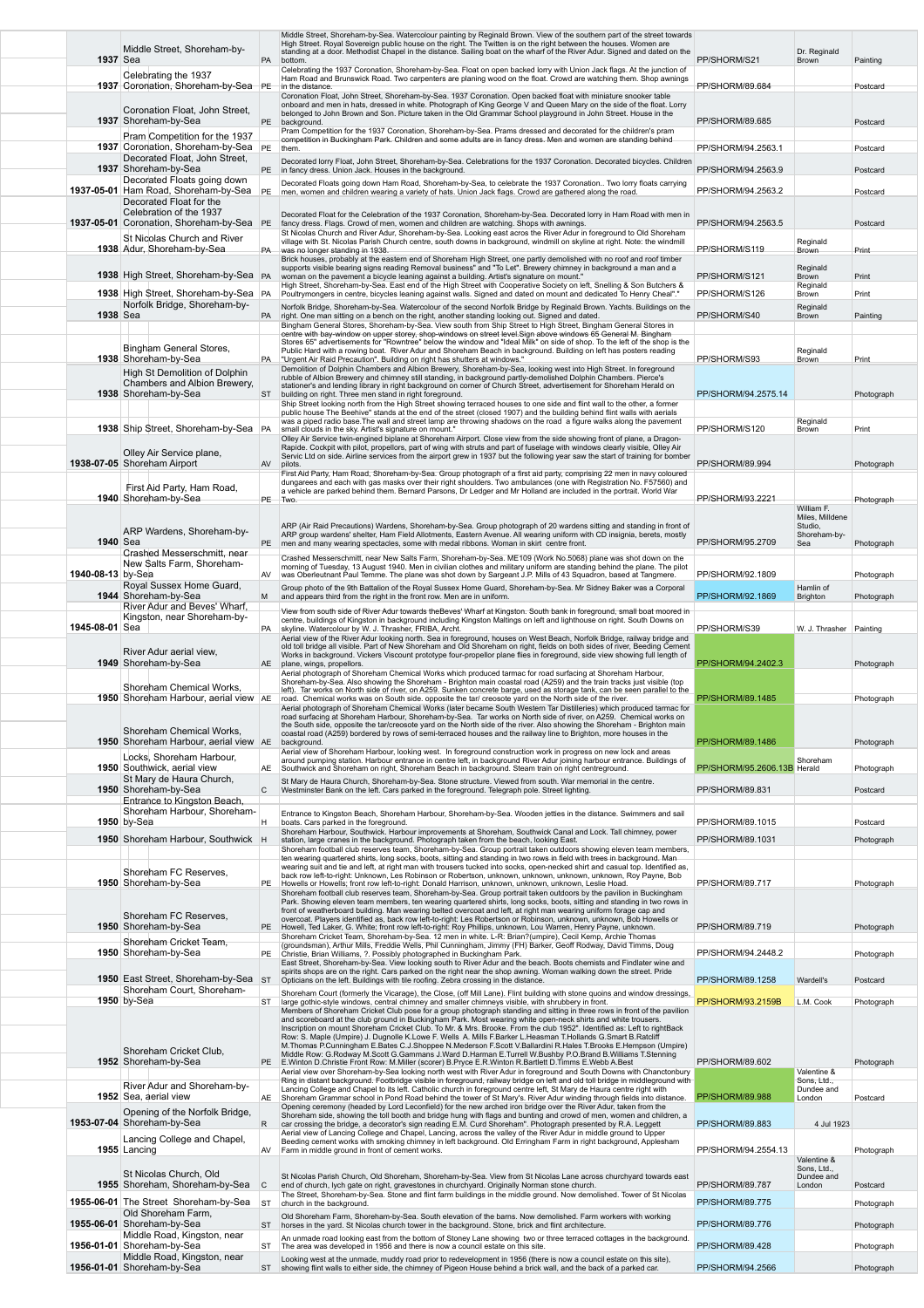|                | East Breakwater, Shoreham                                  |           | Eastern arm of Shoreham harbour entrance - known as the East Breakwater - where the River Adur meets the sea,                                                                                                                                         |                     |                        |            |
|----------------|------------------------------------------------------------|-----------|-------------------------------------------------------------------------------------------------------------------------------------------------------------------------------------------------------------------------------------------------------|---------------------|------------------------|------------|
|                | 1956-04-08 Harbour, Shoreham-by-Sea                        |           | showing cranes at work. Photograph taken from the West Breakwater (western harbour arm).<br>Southwick Canal, Shoreham Harbour, Southwick. Copy photograph of the harbour improvements with tall cranes. West                                          | PP/SHORM/95.2606.7  |                        | Photograph |
|                | Southwick Canal, Shoreham                                  |           | entrance arm and east pier from the west. Tall chimneys in the background are from gas and electricity works. Sea                                                                                                                                     |                     |                        |            |
|                | 1956-06-01 Harbour, Southwick<br>Cement Works, Upper       | H         | defence wooden piles in the foreground.                                                                                                                                                                                                               | PP/SHORM/89.1025    |                        | Photograph |
|                | Beeding, near Shoreham-by-                                 |           | Beeding cement works. View looking east from Coombes across fields and hedges to cement works chimneys and                                                                                                                                            |                     |                        |            |
| 1957-07-01 Sea |                                                            |           | buildings with railway trucks in front. Chalk pit and South Downs in background.                                                                                                                                                                      | PP/SHORM/94.2552.1  |                        | Photograph |
|                | Brighton A Power Station,                                  |           | Yachts moored opposite Shoreham power station, also showing cranes in the loading bay and part of the power station                                                                                                                                   |                     | Mr Mosely,<br>Shoreham |            |
|                | 1960 Shoreham Harbour, Southwick H                         |           | chimney.                                                                                                                                                                                                                                              | PP/SHORM/95.2607.12 | Beach                  | Photograph |
|                | Power Station coaling yard,<br>1960 Southwick              | H         | Coaling yard at Brighton A power station. Elevated view looking towards Portslade and Hove, coal yard and bulldozer in<br>foreground, eastern end of Shoreham Harbour docks in background.                                                            | PP/SHORM/95.2607.7  |                        | Photograph |
|                | River Adur and Shoreham-by-                                |           | River Adur and Shoreham-by-Sea. View from the footbridge towards the north bank, with River Adur in foreground, group                                                                                                                                 |                     |                        |            |
|                | <b>1960</b> Sea                                            | R.        | of swans, moored sailing boat, fishing boat and large steam vessel in centre background. Houses and buildings along<br>river bank in background. Shoreham Yacht Club in possession of Stow's boatyard.                                                | PP/SHORM/89.940     | Wardell's              | Postcard   |
|                | Boats on the River Adur,                                   |           |                                                                                                                                                                                                                                                       |                     |                        |            |
|                | Shoreham Harbour, Shoreham-<br>$1960$ by-Sea               | R         | Bow of a fishing boat moored by the River Adur in the foreground, with background view of fishing boats on the river, the<br>yacht club and the tower of St Mary de Haura church.                                                                     | PP/SHORM/95.2607.3  | Mr Mosely              | Photograph |
|                | Fishing boats, Shoreham-by-                                |           | Fishing boats (Sussex beach boats) moored at Shoreham harbour just outside the Southwick canal by the Shoreham to                                                                                                                                     |                     |                        |            |
|                | 1960 Sea                                                   | S         | Southwick coast road, some boats in water have fishermen inside, others moored on beach. Shops and housing in<br>background include John Brown & Sons" offices and a "corn & seed store". "                                                           | PP/SHORM/95.2605.12 |                        | Photograph |
|                | S.S. Enebro, Shoreham-by-                                  |           |                                                                                                                                                                                                                                                       |                     |                        |            |
|                | 1960 Sea                                                   | S         | S.S. Enebro, Shoreham-by-Sea. The bow of the ship. The ship is anchored by the Shoreham Port. Yachts on the right.<br>SS Rhein in Shoreham Harbour, Southwick. Elevated view looking west, in foreground SS Rhein being loaded by crane.              | PP/SHORM/95.2607.10 | Mr Mosely              | Photograph |
|                | <b>SS Rhein in Shoreham</b>                                |           | Yachts and small boats moored on right, buildings of Southwick behind them. Lock gates visible in centre middleground,                                                                                                                                |                     |                        |            |
|                | 1960 Harbour, Southwick<br>S.S. Don Ambrosio, Shoreham-    | S         | Shoreham-by-Sea in distance.                                                                                                                                                                                                                          | PP/SHORM/95.2607.11 | Mr. Moseley            | Photograph |
|                | 1960 by-Sea                                                | ۱S        | S.S. Don Ambrosio, Shoreham-by-Sea. Timber ship in Shoreham Port. Large timber trunks in the foreground.                                                                                                                                              | PP/SHORM/95.2607.9  | Mr Mosely              | Photograph |
|                | Launch of Lifeboat, Shoreham                               |           | Launch of Lifeboat 'The Dorothy and Philip Constant', Shoreham Harbour, Shoreham-by-Sea. Life boat being launched                                                                                                                                     |                     |                        |            |
|                | 1963 Harbour, Shoreham-by-Sea<br>Brighton B Power Station, | H         | down the slipway, probably after the official naming ceremony 18th July 1963. Onlookers present.                                                                                                                                                      | PP/SHORM/89.504     |                        | Photograph |
|                | 1970 Shoreham Harbour, Southwick   H                       |           | Brighton B Power Station, Shoreham Harbour, Southwick. View over the water to the power station. Two tall chimneys<br>with cranes nearby. Ship S.S. Mercandia moored beside it. Chimney on far left belongs to Flinn's dye works.                     | PP/SHORM/95.2607.4  | Mr Mosely              | Photograph |
|                | <b>Flyover Construction of</b>                             |           |                                                                                                                                                                                                                                                       |                     |                        |            |
|                | Shoreham flyover, Shoreham-<br>1970 by-Sea                 |           | Construction of Shoreham flyover, Shoreham-by-Sea. Distant view of construction work with crane working on part of<br>ST flyover bridge. Chalk cliff and downs in background, mudflats in foreground.                                                 | PP/SHORM/95.2700.10 |                        | Photograph |
|                | Flyover Shoreham flyover,                                  |           | Shoreham flyover, Shoreham-by-Sea. Elevated view showing in foreground new flyover on what is now the A27 with                                                                                                                                        |                     |                        |            |
|                | 1970 Shoreham-by-Sea                                       | <b>ST</b> | traffic in eastbound lanes. Below is the old A283 with some construction equipment visible. River Adur, Lancing College<br>and Lancing Ring in background.                                                                                            | PP/SHORM/95.2700.2  |                        | Photograph |
|                | Old Fort, Shoreham Beach,                                  |           | Old Fort, Shoreham Beach, Shoreham-by-Sea. View of the South Bastion looking north, in background is H.M.<br>Coastguard tower with viewing platform and flag flying above roof. Several houses of Shoreham Beach on left, woman                       |                     |                        |            |
|                | 1975 Shoreham-by-Sea                                       | B         | with dog in centre.                                                                                                                                                                                                                                   | PP/SHORM/95.2675.17 |                        | Photograph |
|                | Shoreham Fort, Shoreham                                    |           | Shoreham Fort, Shoreham Beach, looking east towards harbour entrance with Sussex coast in background. In the<br>foreground are gun platforms after renovation 1979. The fort, guarding the entrance to the harbour, was completed after               |                     |                        |            |
|                | 1979 Beach, Shoreham-by-Sea                                | B         | the end of the Crimean War in 1857.                                                                                                                                                                                                                   | PP/SHORM/95.2675.23 |                        | Photograph |
|                | Demolition of the North<br>Chimney, Brighton A Power       |           |                                                                                                                                                                                                                                                       |                     |                        |            |
|                | 1980 Station, Southwick                                    | H         | Demolition of the North Chimney, Brighton A Power Station, Southwick. Chimney is toppling to the left. The remaining<br>chimney is erect.                                                                                                             | PP/SHORM/97.2828.2  |                        | Photograph |
|                |                                                            |           | Disused concrete barge moored on the River Moy, near Ballina, County Mayo, West Ireland. The 'Creteboom' was built at<br>Shoreham Harbour between 1917-1919 at the shipyard west of Shoreham Chemical Works. The huge barges of 1,000                 |                     |                        |            |
|                | Concrete barge 'Creteboom',                                |           | tons were built in dry dock during World War One to save the resources of timber and steel - all had names which began                                                                                                                                |                     |                        |            |
|                | 1980 River Moy, Ireland                                    |           | with 'crete'. Photograph donated by Noel O'Neil<br>A Lee-Richards annular monoplane at Shoreham Airport. Rear view of plane on grass-covered airfield showing unusual                                                                                 | PP/SHORM/94.2497    |                        | Photograph |
|                |                                                            |           | circular wing from the tail to the nose with central cut-out" area for cockpit; propellor partly visible at front. Plane designed<br>by Cedric Lee and G. Tilghman-Richards; first flown over Worthing and Lancing by Gordon England on 23 November   |                     |                        |            |
|                | Annular wing plane, Shoreham                               |           | 1913 and crashed after 45 minutes flight; badly injuring the pilot's knee. Two later versions of the annular plane were built                                                                                                                         |                     |                        |            |
|                | 1914 Airport                                               |           | AV but its inherent instability could not be corrected and the design was dropped in 1914."<br>Old Fort Road, Shoreham Beach, loking east with shoreline on right. Holidays Guest House" in left foreground other                                     | PP/SHORM/91.1723    |                        | 1913       |
|                | Old Fort Road, Shoreham<br>Beach                           |           | houses along the road includes Cheney Cottage. Woman pushing pram telephone box car handcart people cycling.<br>Shingle Road is on the left."                                                                                                         | PP/SHORM/89.1060    |                        |            |
|                |                                                            |           | Mill Hill, Old Shoreham, Shoreham-by-Sea. View from north side of hill looking south with windmill in centre. In right                                                                                                                                |                     |                        |            |
|                |                                                            |           | centre ground are buildings of Old Shoreham Village including St Nicolas Church, the old toll bridge and Norfolk Bridge<br>with its two stone towers and suspension cables. In left centre ground is New Shoreham with tower of St Mary de Haura      |                     |                        |            |
|                | Mill Hill, Old Shoreham,<br>Shoreham-by-Sea                | PA        | church. Sailing ships on sea in background. The mill was built in 1766 and burnt down in 1889. Photograph of a drawing<br>by an unknown artist                                                                                                        | PP/SHORM/94.2597.13 |                        | Photograph |
|                |                                                            |           | Norfolk Bridge across the River Adur, the chain-link suspension bridge (built 1832 and demolished in the 1920s). View                                                                                                                                 |                     |                        |            |
|                | Norfolk Bridge, Shoreham-by-                               |           | from the west looking across river towards Shoreham town. Bridge on left with stone arches with horse and lion statues<br>on top, stone piers, girders. Two-masted barque at wharf on far side of the river. Buildings in background including square |                     |                        |            |
|                | Sea                                                        | R         | tower of St Mary de Haura church (just to the left of the barque) and the spire of St Peter's Catholic church in centre                                                                                                                               | PP/SHORM/89.878     |                        |            |
|                | Western Road, Shoreham-by-<br>Sea                          |           | Western Road, Shoreham-by-Sea. Horse drawn cart outside the Baptist Chapel. Lamp. Chapel in classical style. Men in<br>ST suits and hats. Copy photograph.                                                                                            | PP/SHORM/97.2940.1  | Photograph             | copy       |
|                |                                                            |           |                                                                                                                                                                                                                                                       |                     |                        |            |
|                | $AE = Aerial Views$                                        |           |                                                                                                                                                                                                                                                       |                     |                        |            |
|                | $AG =$ Agriculture                                         |           |                                                                                                                                                                                                                                                       |                     |                        |            |
|                | $AV =$ Aviation                                            |           |                                                                                                                                                                                                                                                       |                     |                        |            |
|                | = Bungalow Town & Beach<br>B                               |           |                                                                                                                                                                                                                                                       |                     |                        |            |
|                | $=$ Churches & Chapels                                     |           |                                                                                                                                                                                                                                                       |                     |                        |            |
|                | H<br>$=$ Harbour                                           |           |                                                                                                                                                                                                                                                       |                     |                        |            |
|                | Industry<br>$=$                                            |           |                                                                                                                                                                                                                                                       |                     |                        |            |
|                | $=$                                                        |           | Lancing, Southwick and all outside Shoreham                                                                                                                                                                                                           |                     |                        |            |
|                | $M =$<br>Military                                          |           |                                                                                                                                                                                                                                                       |                     |                        |            |
|                | PA = Paintings                                             |           |                                                                                                                                                                                                                                                       |                     |                        |            |
|                | $PE = People$                                              |           |                                                                                                                                                                                                                                                       |                     |                        |            |
|                | = River Views & Bridges                                    |           |                                                                                                                                                                                                                                                       |                     |                        |            |
|                | $S = Ships$                                                |           |                                                                                                                                                                                                                                                       |                     |                        |            |
|                | $ST =$ Streets                                             |           |                                                                                                                                                                                                                                                       |                     |                        |            |
|                | $T =$ Transport                                            |           |                                                                                                                                                                                                                                                       |                     |                        |            |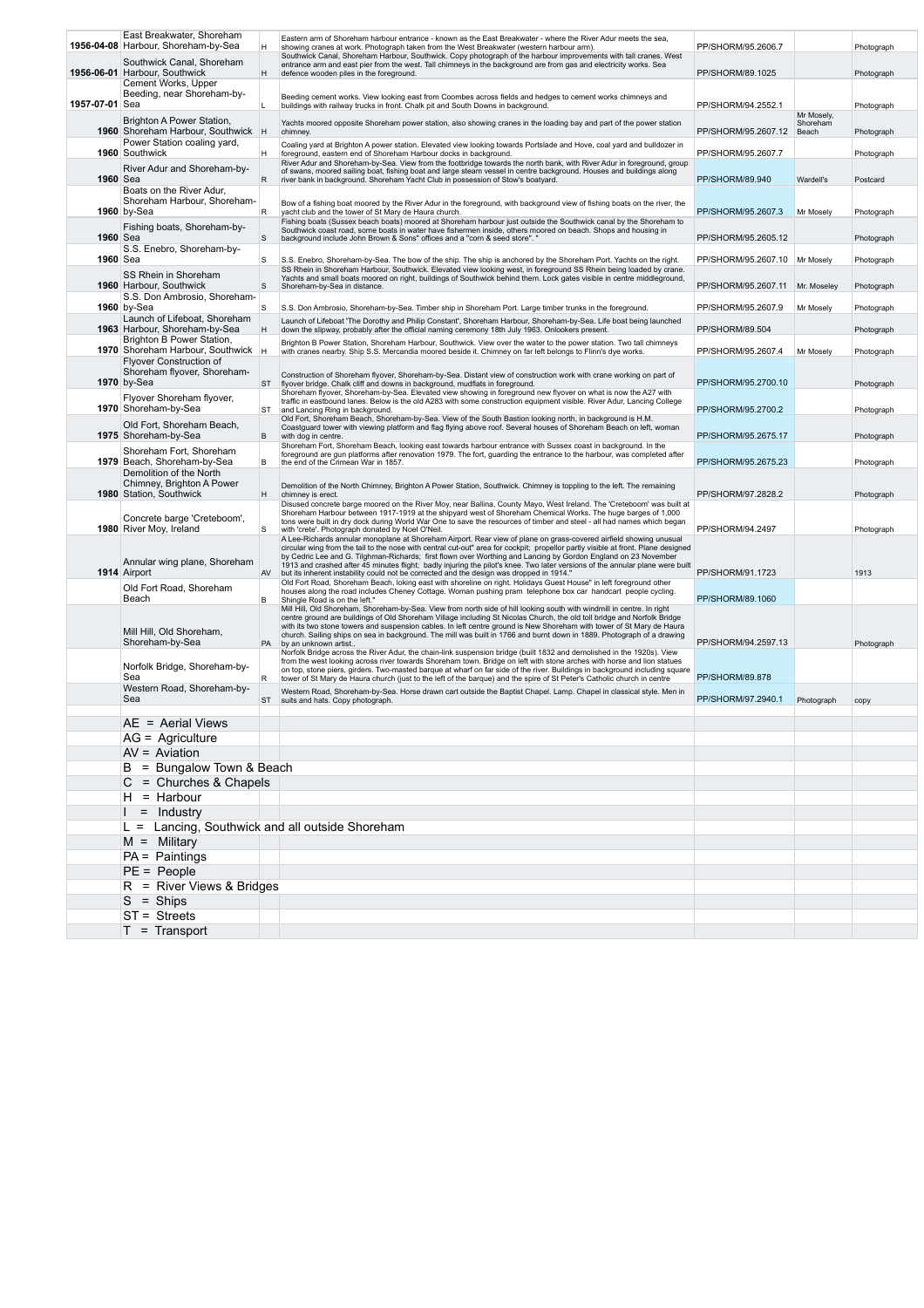| the control of the control of the control of the control of<br>the control of the control of the control of the control of the control of the control of | the control of the control of the control of<br>the control of the control of the control of the control of the control of<br>the control of the control of the<br><b>Contract Contract</b> | the control of the control of the control of<br>the control of the control of the control of the control of the control of |
|----------------------------------------------------------------------------------------------------------------------------------------------------------|---------------------------------------------------------------------------------------------------------------------------------------------------------------------------------------------|----------------------------------------------------------------------------------------------------------------------------|